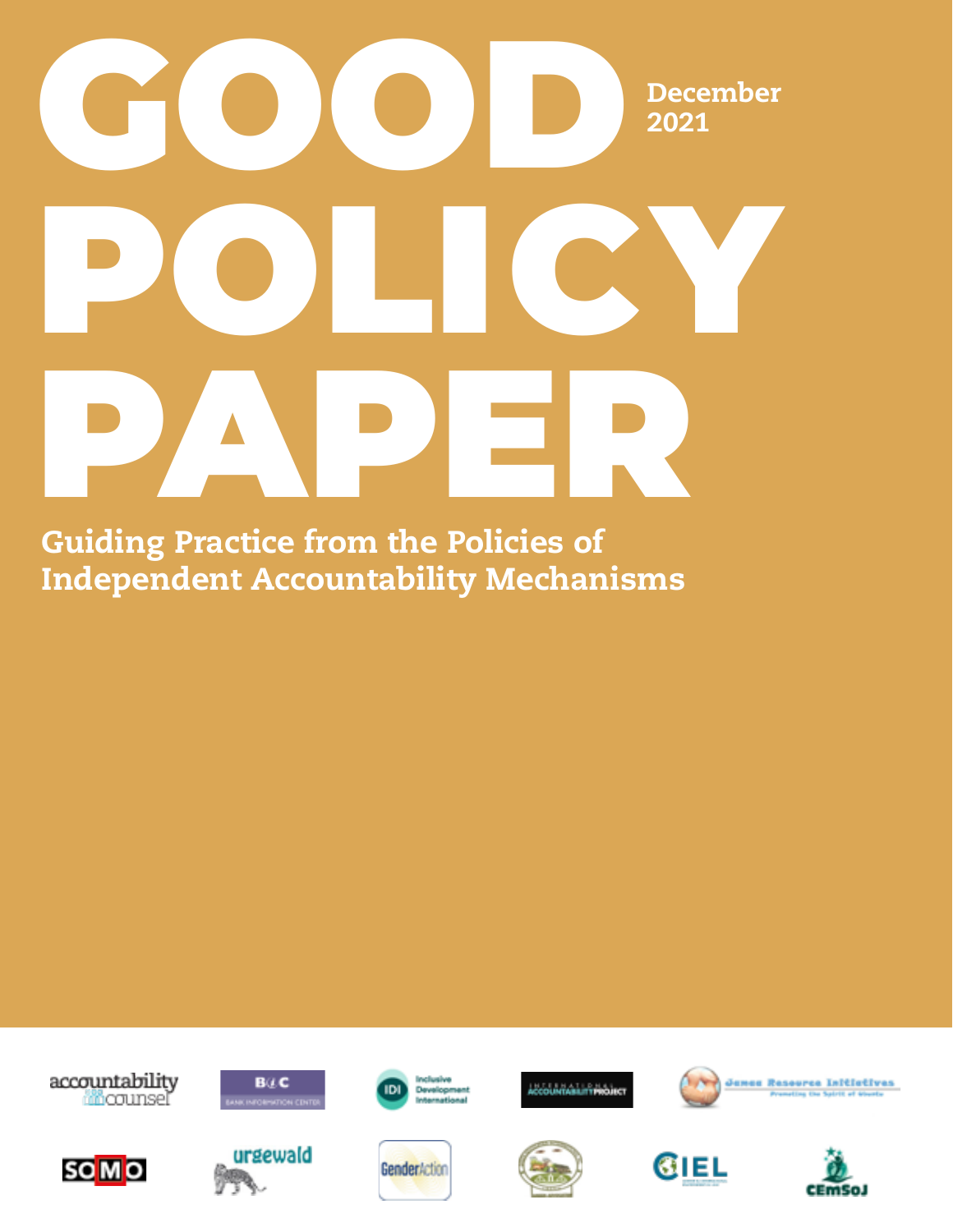# Good Policy Paper

Guiding Practice from the Policies of Independent Accountability Mechanisms

This work is licensed under a Creative Commons Attribution-NonCommercial 4.0 International License.

Attribution — You must give appropriate credit, provide a link to the license, and indicate if changes were made. You may do so in any reasonable manner, but not in any way that suggests the licensor endorses you or your use.

Non Commercial — You may not use the material for commercial purposes.

No additional restrictions — You may not apply legal terms or technological measures that legally restrict others from doing anything the license permits.

Citation: Multiple Authors, *Good Policy Paper: Guiding Practice from the Policies of Independent Accountability Mechanisms* (2021).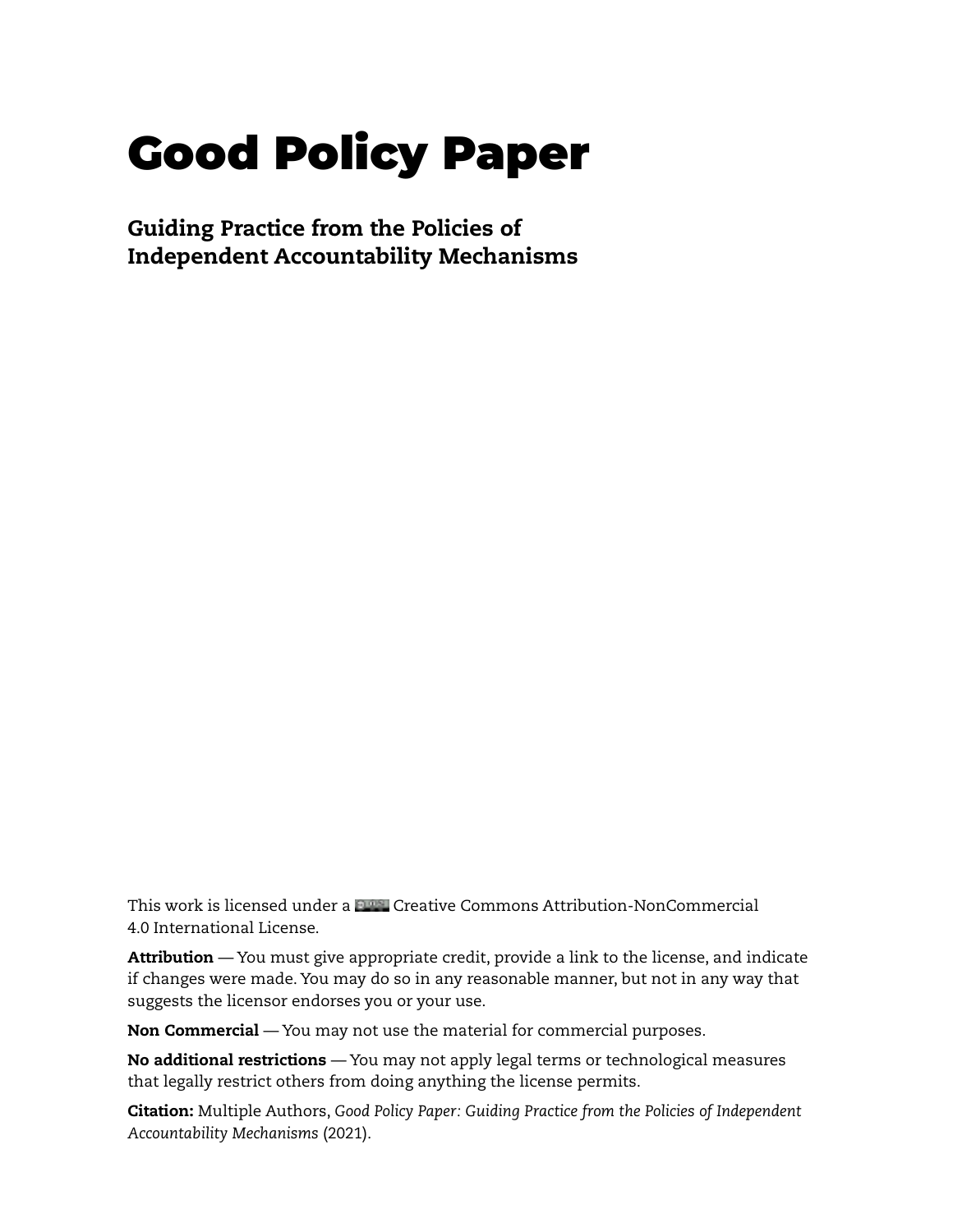# <span id="page-2-0"></span>About the Authors

**Accountability Counsel.** Accountability Counsel amplifies the voices of communities around the world to protect their human rights and environment. As advocates for people harmed by internationally financed projects, we employ community driven and policy level strategies to access justice.

**Bank Information Center (BIC).** The Bank Information Center (BIC) promotes social, ecological and economic justice by amplifying local voices and democratizing development.

**Center for International Environmental Law (CIEL).** Since 1989, the Center for International Environmental Law (CIEL) has used the power of law to protect the environment, promote human rights, and ensure a just and sustainable society.

**Centre for Research on Multinational Corporations (SOMO).** SOMO's mission is to support and strengthen civil society movements in defending human rights and promoting public interests.

**Community Empowerment and Social Justice Network (CEMSOJ).** Community Empowerment and Social Justice (CEMSOJ) is an apolitical, informal and not for profit network of human rights and development activists. It works mainly for socio-economic empowerment and promotion of social justice and human rights of marginalized groups of Nepal.

**Gender Action.** Gender Action promotes ecofeminist development alternatives to International Financial Institutions' (IFIs') corporate-driven paradigm and holds IFIs accountable for promoting and not undermining gender and climate rights and justice for women, men, and sexual minorities in all IFI investments, policies and other activities.

**Green Advocates International (Liberia).** Green Advocates International promotes community-based institutions and approaches through which individuals and groups can freely interact and effectively empower themselves to transform their economic, social and cultural structures.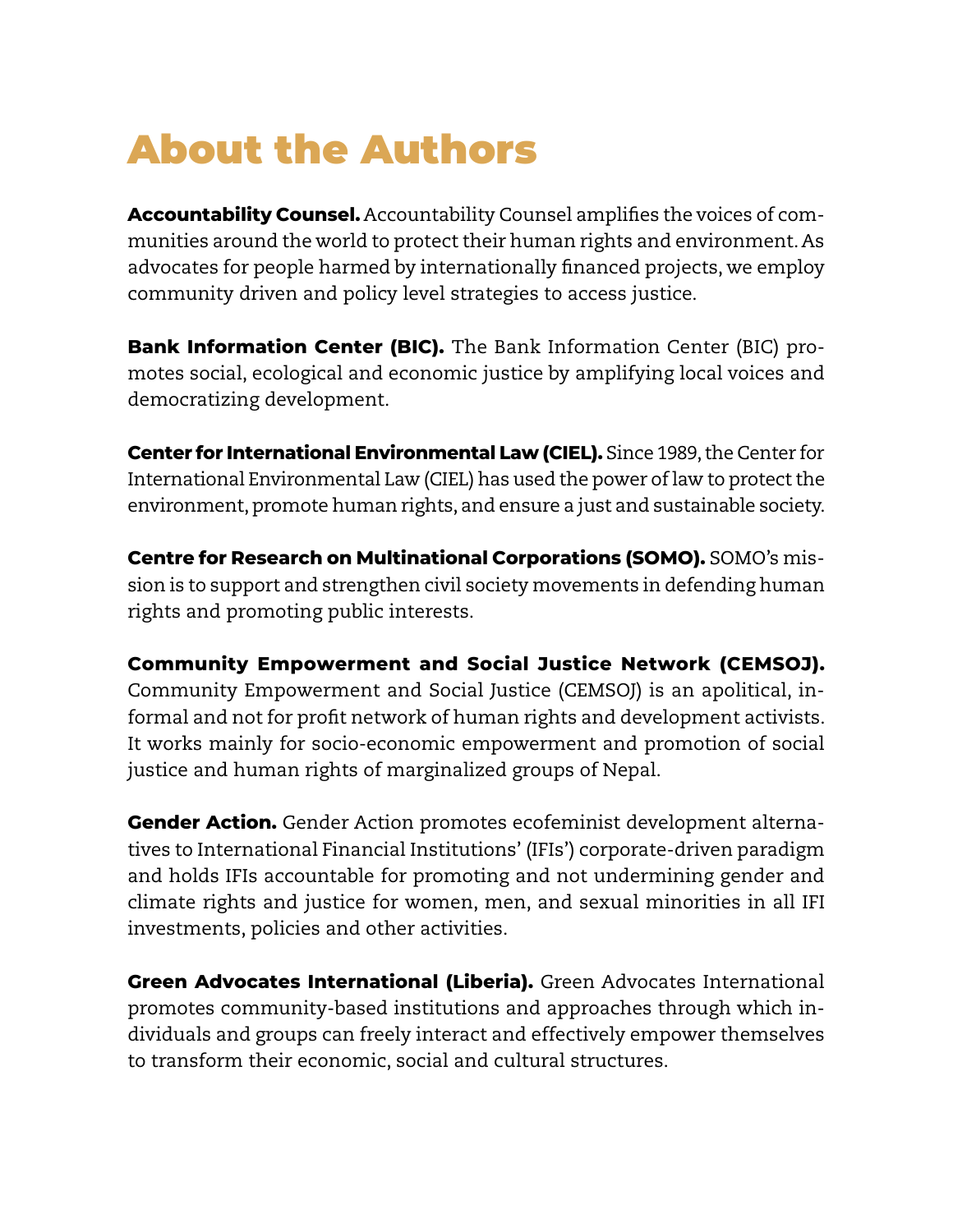**Inclusive Development International.** Inclusive Development International works to advance social, economic and environmental justice by supporting communities around the world to defend their rights in the face of harmful corporate projects. Through research, casework and policy advocacy, we hold corporations and development agencies accountable to their human rights and environmental responsibilities and promote a more just and equitable international economic system.

**International Accountability Project (IAP).** IAP is an international human and environmental rights organization that works with communities, civil society and social movements to change how today's development is done.

**Jamaa Resource Initiatives.** Jamaa Resource Initiatives promotes social responsibility of governments, International Finance Institutions, AU, regional Commissions, Corporate Organizations and individuals in Africa through capacity building, advocacy, networking, research and technical support for a just and equitable society.

**urgewald e.V.** Urgewald is an environmental and human rights organization that challenges banks and corporations when their activities harm people and the environment. Our guiding principle: Whoever gives the money bears the responsibility for the business.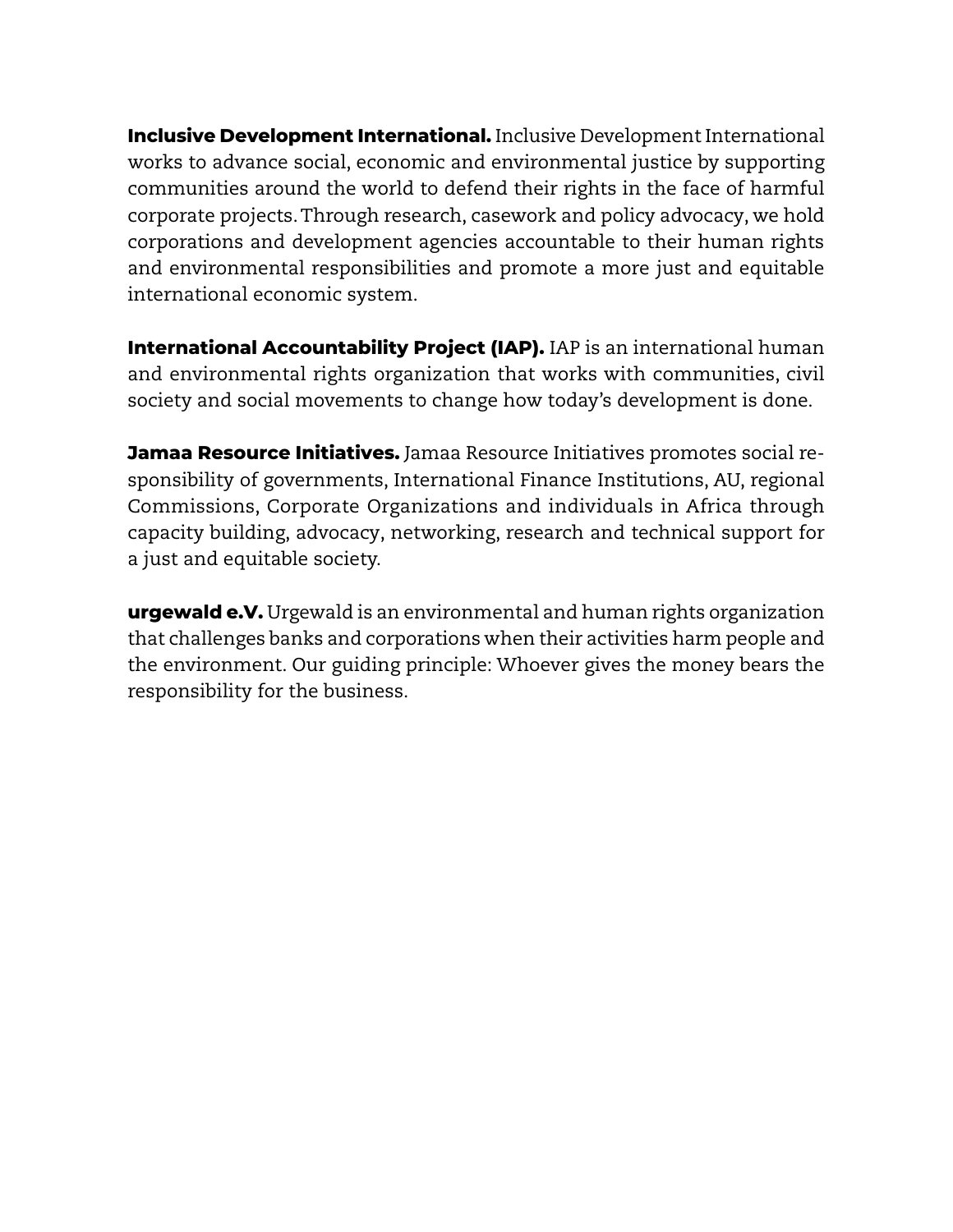# <span id="page-4-0"></span>Table of Contents

| <b>About the Authors</b>                                 | $\mathcal{Z}$ |
|----------------------------------------------------------|---------------|
| <b>Glossary and Relevant Documents</b>                   | 6             |
| Introduction                                             | 10            |
| Mandate                                                  | 13            |
| <b>Functions and Roles</b>                               | 15            |
| Structure                                                | 19            |
| Information Disclosure<br>and Outreach                   | 28            |
| <b>Complaint Process</b>                                 | 41            |
| <b>Compliance Review</b>                                 |               |
| <b>Dispute Resolution</b>                                | 73            |
| Advisory                                                 | 80            |
| <b>Next Steps for IAMs</b><br>and Financial Institutions |               |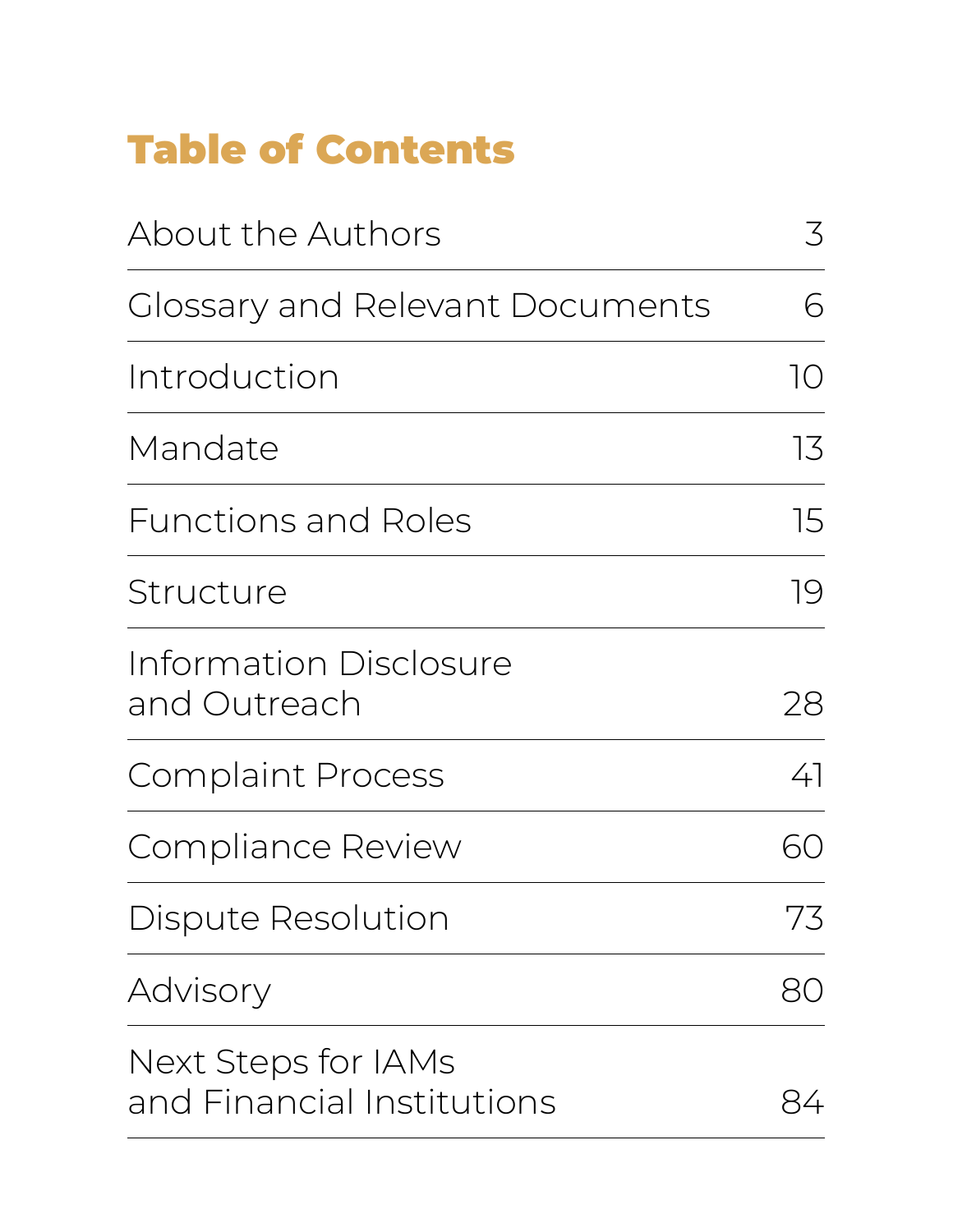### <span id="page-5-0"></span>Glossary and Relevant Documents1

| ADB's<br><b>AM</b>          | Asian Development Bank's Accountability Mechanism<br><b>Accountability Mechanism Policy 2012</b>                                                                               |
|-----------------------------|--------------------------------------------------------------------------------------------------------------------------------------------------------------------------------|
| AFD's<br><b>ESCM</b>        | French Development Agency's Environmental and Social<br>Complaints Mechanism<br><b>Rules of Procedure</b>                                                                      |
| AfDB's<br><b>IRM</b>        | African Development Bank's Independent Recourse Mechanism<br>The Independent Recourse Mechanism - Operating Rules<br>and Procedures 2021                                       |
| AllB's<br><b>PPM</b>        | Asian Infrastructure Investment Bank's<br>Project-Affected Peoples' Mechanism<br>AIIB Policy on the Project-affected People's Mechanism                                        |
| <b>Board</b>                | The executive directors of a financial institution.                                                                                                                            |
| <b>BSTD's</b><br><b>IAD</b> | Black Sea Trade and Development's Internal Audit Department<br>Procedure for the Receipt, Retention and Treatment of<br>Complaints at the Black Sea Trade and Development Bank |
| <b>CODE</b>                 | Committee on Development Effectiveness                                                                                                                                         |
| <b>CR</b>                   | Compliance Review                                                                                                                                                              |
| <b>CRP</b>                  | Compliance Review Panel                                                                                                                                                        |
| <b>CSOs</b>                 | Civil Society Organizations                                                                                                                                                    |
| <b>DFC</b>                  | U.S. International Development Finance Corporation<br>Board Resolution: Independent Accountability Mechanism<br>for the U.S. International Development Finance Corporation     |

1. This table does not include all of the respective IAM's policies, only the policies cited in this guide.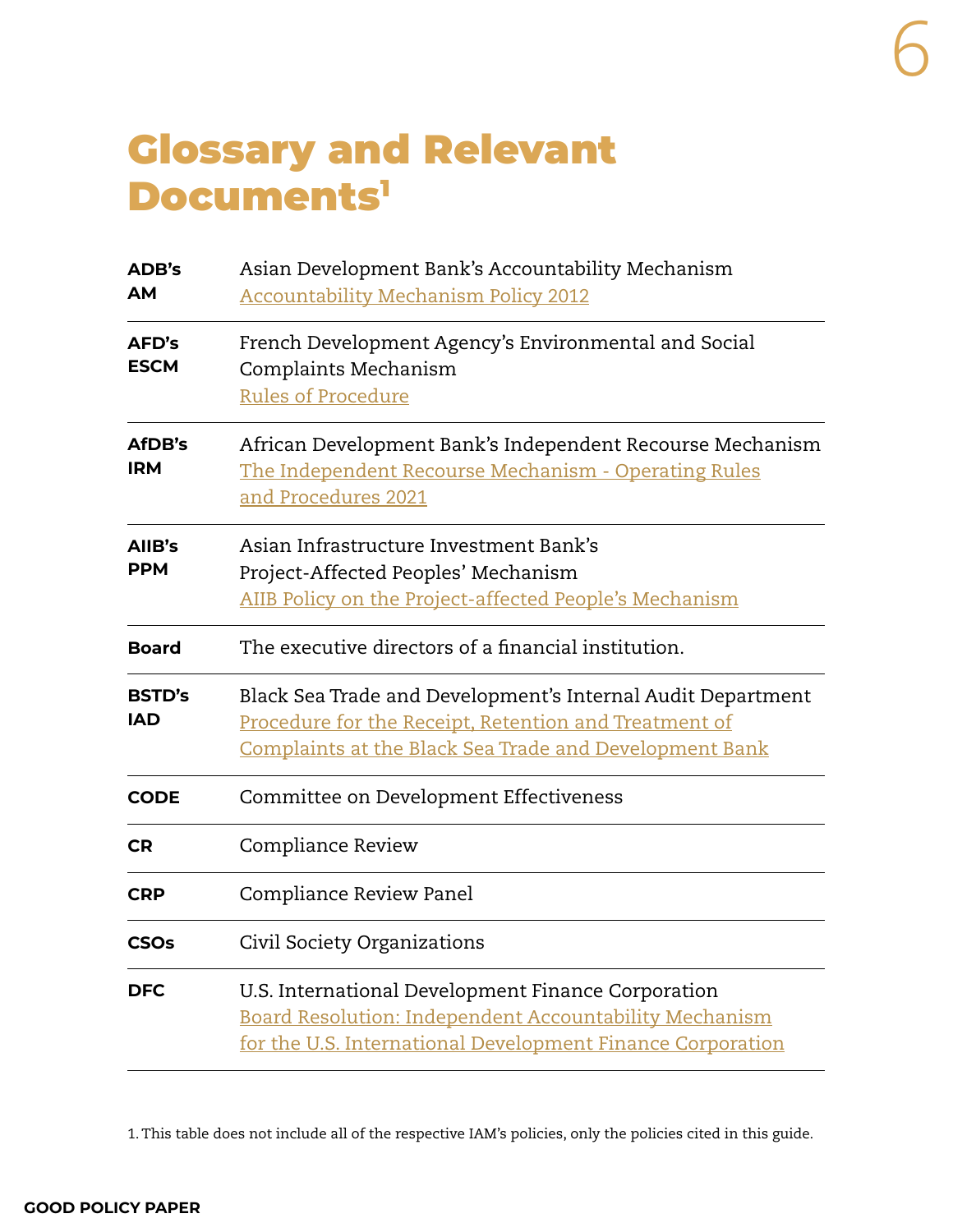| sm |  |  |  |
|----|--|--|--|

7

| <b>DFI</b>                       | Development Finance Institution                                                                                                                                                                                                                                                                                              |
|----------------------------------|------------------------------------------------------------------------------------------------------------------------------------------------------------------------------------------------------------------------------------------------------------------------------------------------------------------------------|
| <b>DR</b>                        | Dispute Resolution                                                                                                                                                                                                                                                                                                           |
| EIB's<br><b>CM</b>               | European Investment Bank's Complaints Mechanism<br><b>EIB Group Complaints Mechanism Policy</b>                                                                                                                                                                                                                              |
| <b>EBRD's</b><br><b>IPAM</b>     | European Bank for Reconstruction and Development's<br>Independent Project Accountability Mechanism<br><b>IPAM Project Accountability Mechanism Policy</b><br><b>IPAM Guidance Note on Case Handling</b>                                                                                                                      |
| EO                               | European Ombudsman<br><b>Implementing Provisions</b>                                                                                                                                                                                                                                                                         |
| GCF's<br><b>IRM</b>              | Green Climate Fund's Independent Redress Mechanism<br><b>IRM Terms of Reference</b><br>Procedures and Guidelines of the Independent Redress<br>Mechanism<br>Guidelines to facilitate Board consideration of IRM reports<br>on reconsideration requests, grievances or complaints                                             |
| <b>JBIC's</b><br><b>OEEG</b>     | Japan Bank for International Cooperation's<br>Office of the Examiner for Environmental Guidelines<br>Objection Procedures on Environmental Guidelines                                                                                                                                                                        |
| <b>IAM</b>                       | Independent Accountability Mechanism                                                                                                                                                                                                                                                                                         |
| ICM of<br>FMO, DEG<br>& Proparco | Independent Complaints Mechanism (ICM) of the Netherlands<br>Development Finance Company (FMO), the German Investment<br>Development Corporation (DEG), and Proparco<br><b>Independent Complaints Mechanism FMO</b><br><b>Independent Complaints Mechanism DEG</b><br>Independent Complaints Mechanism Proparco <sup>2</sup> |

2. These policies are largely the same except for references to the respective institutions.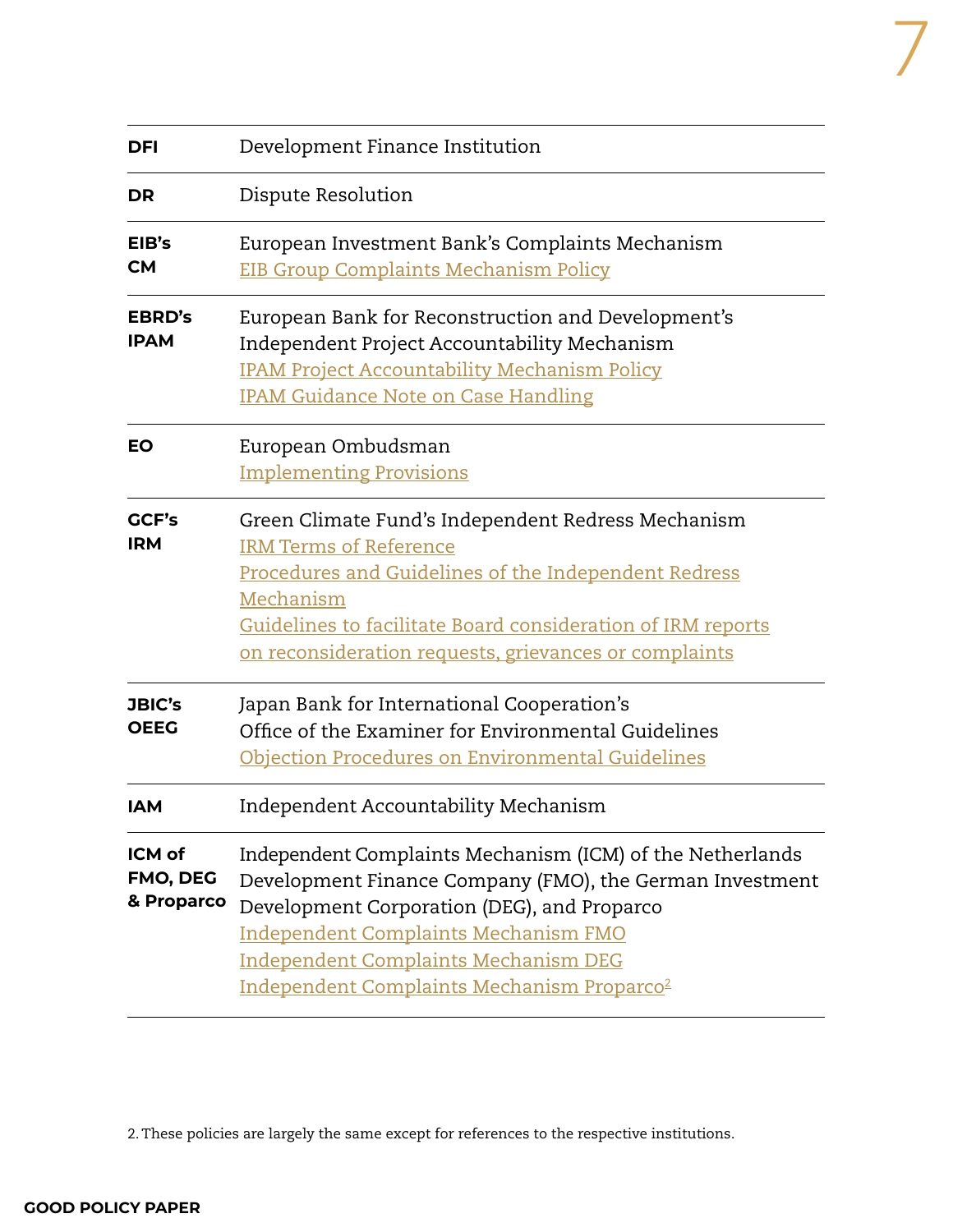| <b>IDB's</b><br><b>MICI</b> | Inter-American Development Bank's Independent Consultation<br>and Investigation Mechanism<br>Policy of the Independent Consultation and Investigation<br>Mechanism of the IDB <sup>3</sup><br>Guidelines for the Consultation Phase: The Dispute Resolution<br>Process of MICI |
|-----------------------------|--------------------------------------------------------------------------------------------------------------------------------------------------------------------------------------------------------------------------------------------------------------------------------|
| IFC's<br>CAO                | International Finance Corporation's Compliance Advisor<br>Ombudsman<br>IFC/MIGA Independent Accountability Mechanism (CAO) Policy<br>Approach to Responding to Concerns of Threats and Incidents<br>of Reprisals in CAO Operations                                             |
| OPIC's<br>OA <sup>4</sup>   | Overseas Private Investment Corporation's Office<br>of Accountability<br>Operational Guidelines Handbook for Problem-Solving<br>and Compliance Review Services                                                                                                                 |
| Manage-<br>ment             | The management and staff of financial institutions involved in<br>the design and execution of internationally financed projects.                                                                                                                                               |
| <b>NEXI</b>                 | Nippon Export and Investment Insurance<br>Objection Procedures on Environmental Guidelines                                                                                                                                                                                     |
| <b>Principals</b>           | Senior IAM staff in charge of the dispute resolution,<br>compliance review, or advisory functions.                                                                                                                                                                             |
| PS                          | Problem Solving                                                                                                                                                                                                                                                                |
| TOR                         | Terms of Reference                                                                                                                                                                                                                                                             |

3. MICI also has a policy concerning complaints regarding IDB Invest financing. The IDB and IDB Invest MICI policies are almost identical.

4. In January 2020, the Overseas Private Investment Corporation (OPIC) was subsumed into a new agency, the U.S. International Development Finance Corporation (DFC). The BUILD Act legislation that created the DFC mandates an IAM for the agency. In September 2020, the DFC Board approved a resolution setting the foundational principles for the mechanism, and the mechanism is in the process of developing Terms of Reference or procedures to guide its work. While these procedures are being developed, we understand that the mechanism is operating according to the OPIC OA guidelines and the DFC Board resolution. This document will refer to provisions in both policies.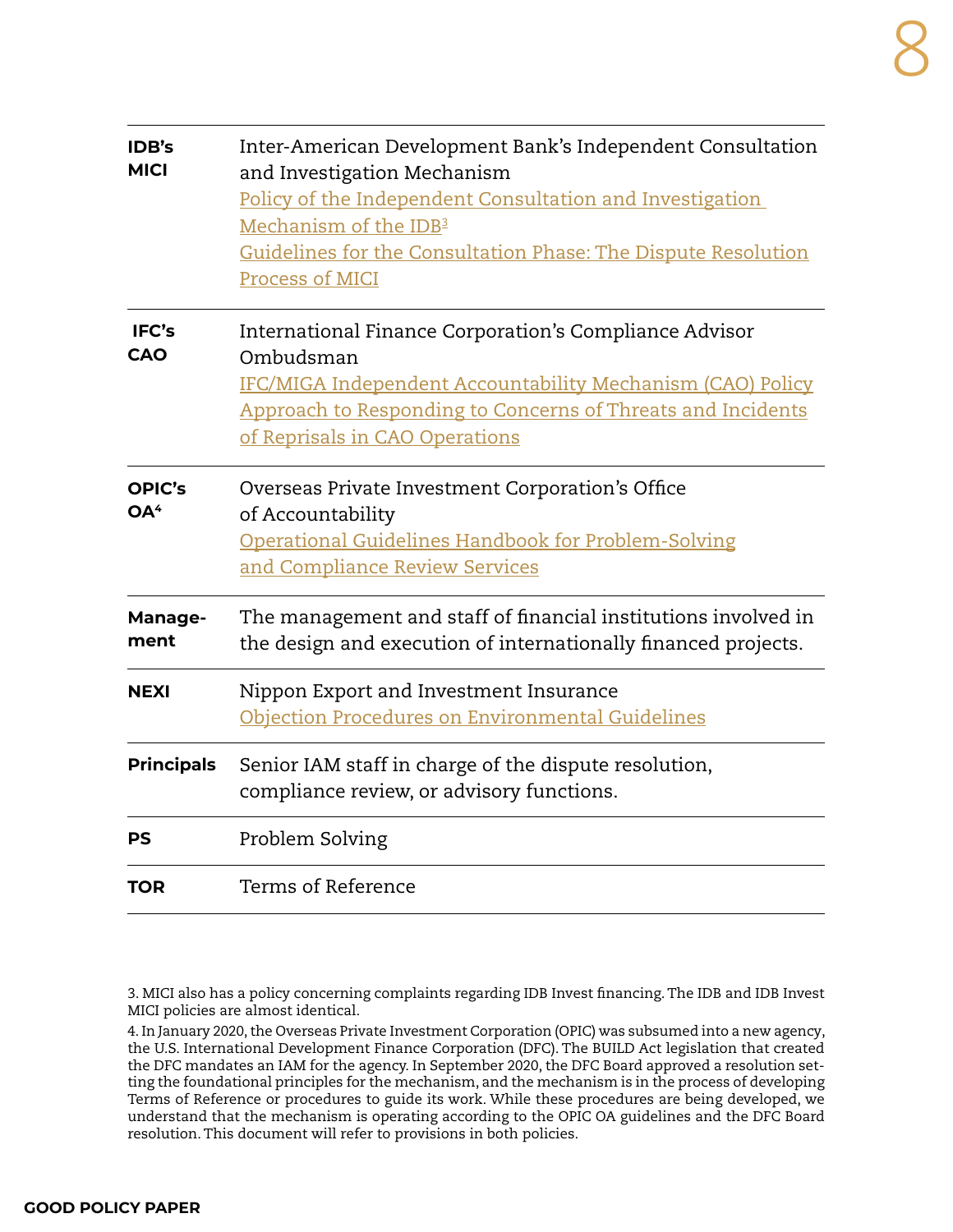| UNDP's<br><b>SECU</b>       | The United Nations Development Programme's Social<br>and Environmental Compliance Unit<br><b>SECU Investigation Guidelines</b>                                                                    |
|-----------------------------|---------------------------------------------------------------------------------------------------------------------------------------------------------------------------------------------------|
| <b>UNDP's</b><br><b>SRM</b> | The United Nations Development Programme's Stakeholder<br>Response Mechanism<br>Stakeholder Response Mechanism: Overview and Guidance                                                             |
| <b>WB's IP</b>              | World Bank's Inspection Panel <sup>5</sup><br>2014 Operating Procedures<br>2020 Panel Resolution<br>Guidelines to Reduce Retaliation Risks and Respond<br>to Retaliation During the Panel Process |

5. In September 2020, the World Bank Board approved a new resolution for the Inspection Panel. The Panel is in the process of updating its procedures and is currently operating by the 2020 resolution and 2014 procedures. This guide will reference both documents.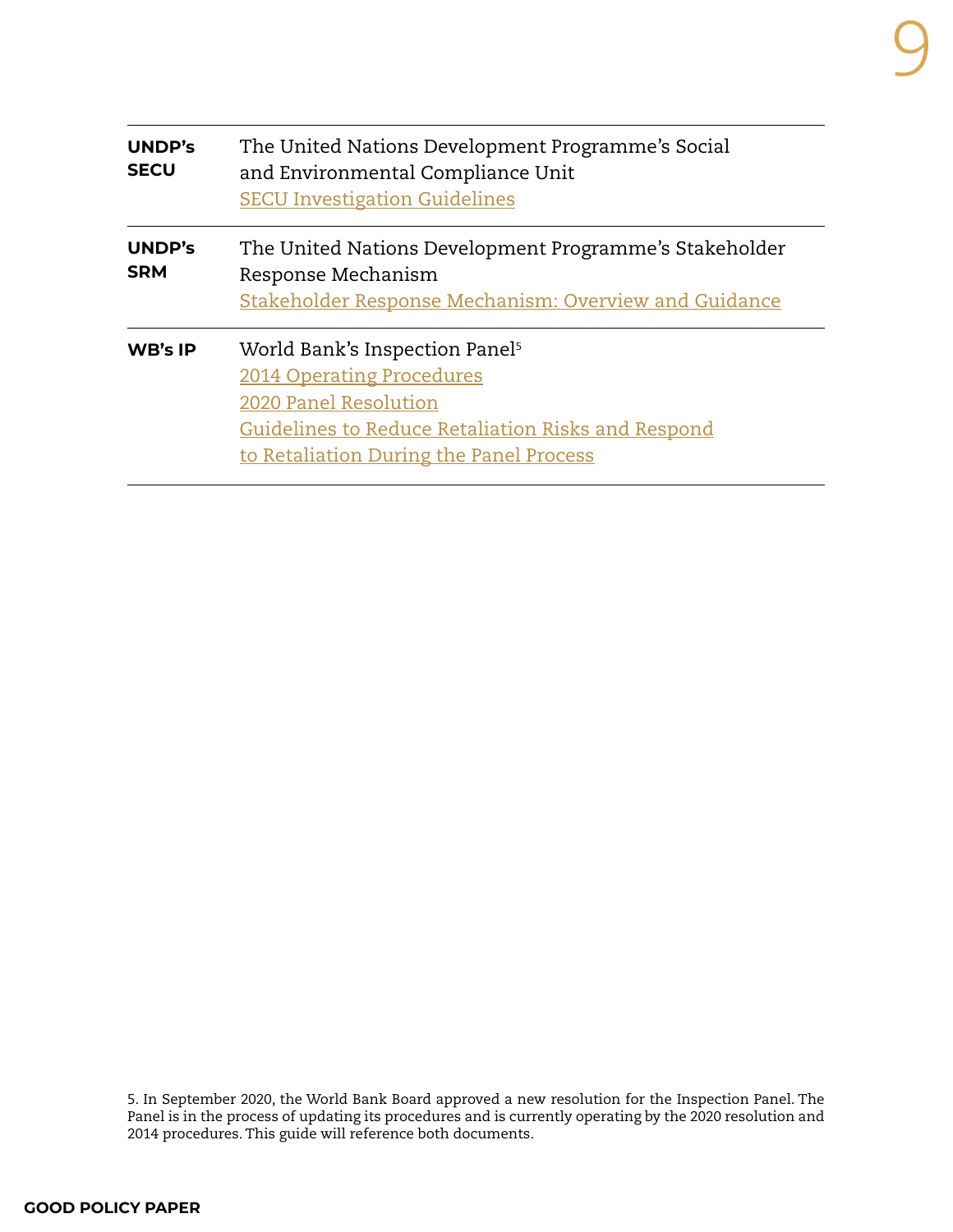# <span id="page-9-0"></span>Introduction

Independent Accountability Mechanisms (IAMs), when implemented effectively, can be transformative tools for justice. IAMs are a forum for communities whose human rights and environment are harmed by investments to raise their concerns and have them addressed. In 1993, the World Bank created the first independent accountability mechanism in response to political and public pressure from civil society seeking to ensure that project-affected communities could seek remedy. Since then, many other development finance institutions (DFIs), development agencies, and other financial institutions have followed suit. As of 2021, over two dozen IAMs $^{\rm 6}$  have received over 1,600 complaints. $^{\rm 7}$ To handle these complaints, the IAMs have developed detailed rules of procedure. Viewed collectively, the complaint-handling policies or procedures of the IAMs share many commonalities and a number of differences. From complainants' perspective, the success of a complaint often hangs on the effectiveness of the IAM's particular policies in facilitating an accessible, transparent, and accountable forum for addressing grievances.

As financial institutions without IAMs consider creating them, and as existing IAMs continue to improve their policies to better serve communities, there is much to learn from existing policies. This guide identifies and brings together in one place the 69 current strongest provisions in IAM policies to guide the development of new IAMs and the revision of existing IAM policies. Most of the provisions below are taken from DFI IAMs, given the long history and evolution of IAMs in the DFI space. However, these recommendations are useful for all development and financial institutions seeking to improve their accountability frameworks, as well as other types of complaints mechanisms, such as OECD National Contact Points or those connected to certification bodies and other multi-stakeholder initiatives.

This project began in 2017 when a number of civil society organizations, experienced both in advising and accompanying communities in filing complaints to IAMs and also advising IAMs on internal policy and practice, set out to capture the best existing practices from established mechanisms. Consequently, we evaluated existing IAM policies to find the provisions that we valued the most:

6. For a list of IAMs, see the Accountability Console, [Independent Accountability Mechanisms.](https://www.accountabilityconsole.com/iams/) 7. [Accountability Console, Complaints.](https://accountabilityconsole.com/complaints/)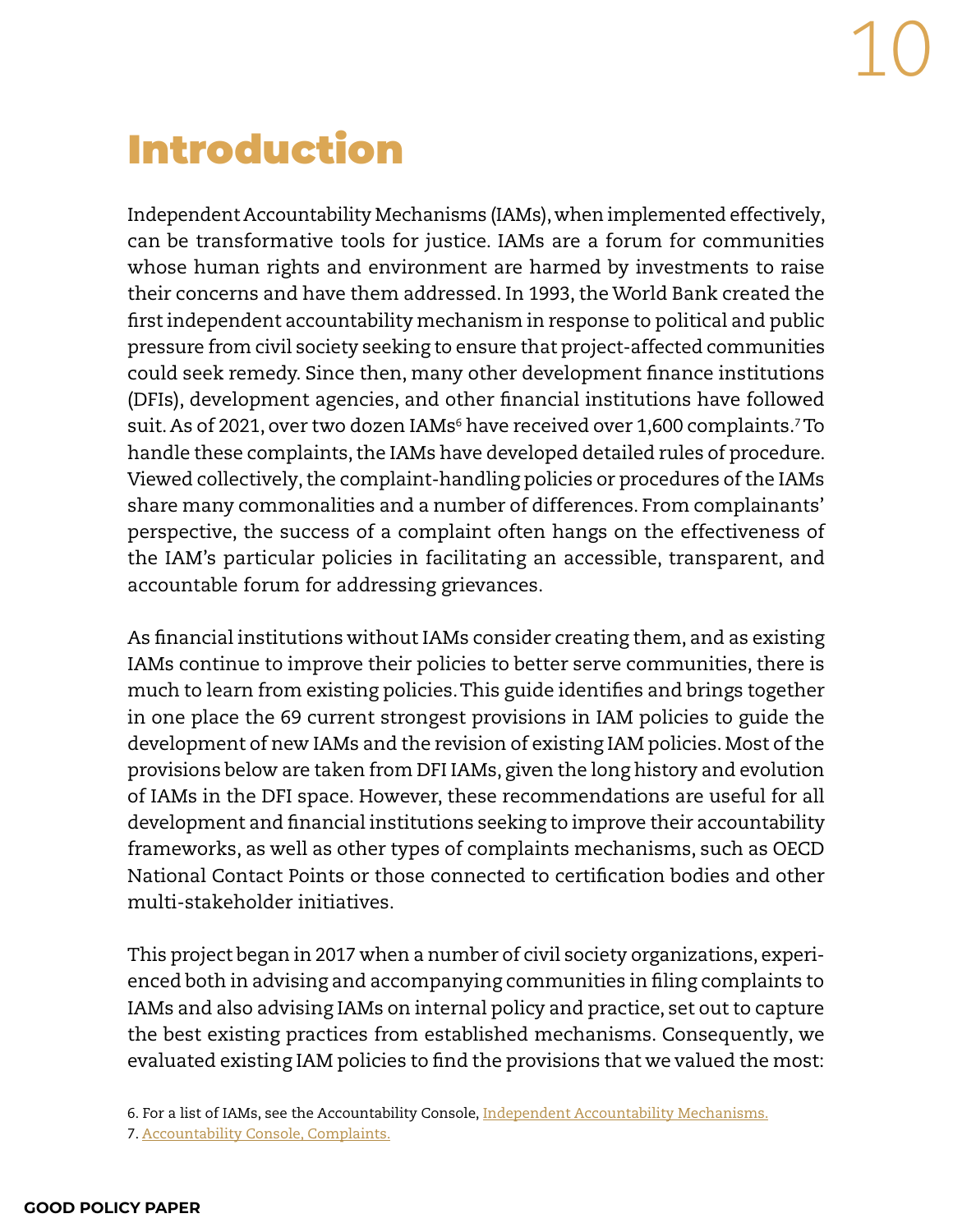provisions that made IAM processes more effective for communities. Based on case experience, we knew that certain provisions gave communities a fairer, more predictable, and more accessible process that allowed them to have a greater role in seeking the accountability they deserve. As we undertook this review, we rooted our analysis in the UN Guiding Principles on Business and Human Rights' effectiveness criteria: Legitimacy, Accessibility, Predictability, Equitability, Transparency, Rights-Compatibility, and Serving as a Source of Continuous Learning.8

As a result, we developed this *good* policy paper*,* which identifies good existing policy provisions that cover the key elements of an effective mechanism: Mandate, Function and Roles, Structure, Information Disclosure and Outreach, and Complaint Process; as well as the three typical functions of an IAM: Compliance Review, Dispute Resolution, and Advisory.

As IAM policies continue to evolve, so too will this guide. We have already used good practice provisions cited in this guide to provide input into the development and revisions of multiple mechanism policies. In turn, those finalized policies have provided us with new or better versions of the provisions that we had originally identified, which we then used to improve the existing recommendations. And so it will continue.

In compiling this *good* policy paper, the following limits were set regarding analysis and assessment:

- $\rightarrow$  The guide considers existing provisions included in official IAM policies, $\frac{9}{2}$ and not how those policy provisions are put into practice. A mechanism could have strong policy provisions but not be effective in practice due to a lack of proper implementation of its policy or other factors.
- $\rightarrow$  The guide considers the policies of the mechanisms themselves, and not the institutions in which they sit. The effectiveness of a mechanism depends to a great extent on the Board's endorsement and support of a strong mandate for the mechanism. It also depends on how robustly the financial institution's management engages with its processes and responds to the

<sup>8.</sup> [United Nations Office of the High Commissioner for Human Rights, Guiding Principles on Business](https://www.ohchr.org/documents/publications/guidingprinciplesbusinesshr_en.pdf)  [and Human Rights, Principle 31](https://www.ohchr.org/documents/publications/guidingprinciplesbusinesshr_en.pdf).

<sup>9.</sup> This guide cites to 19 accountability mechanisms whose policies had strong provisions. For more in-formation on these mechanisms, and for additional mechanisms, see the [Independent Accountability](http://independentaccountabilitymechanism.net/) [Mechanisms Network](http://independentaccountabilitymechanism.net/).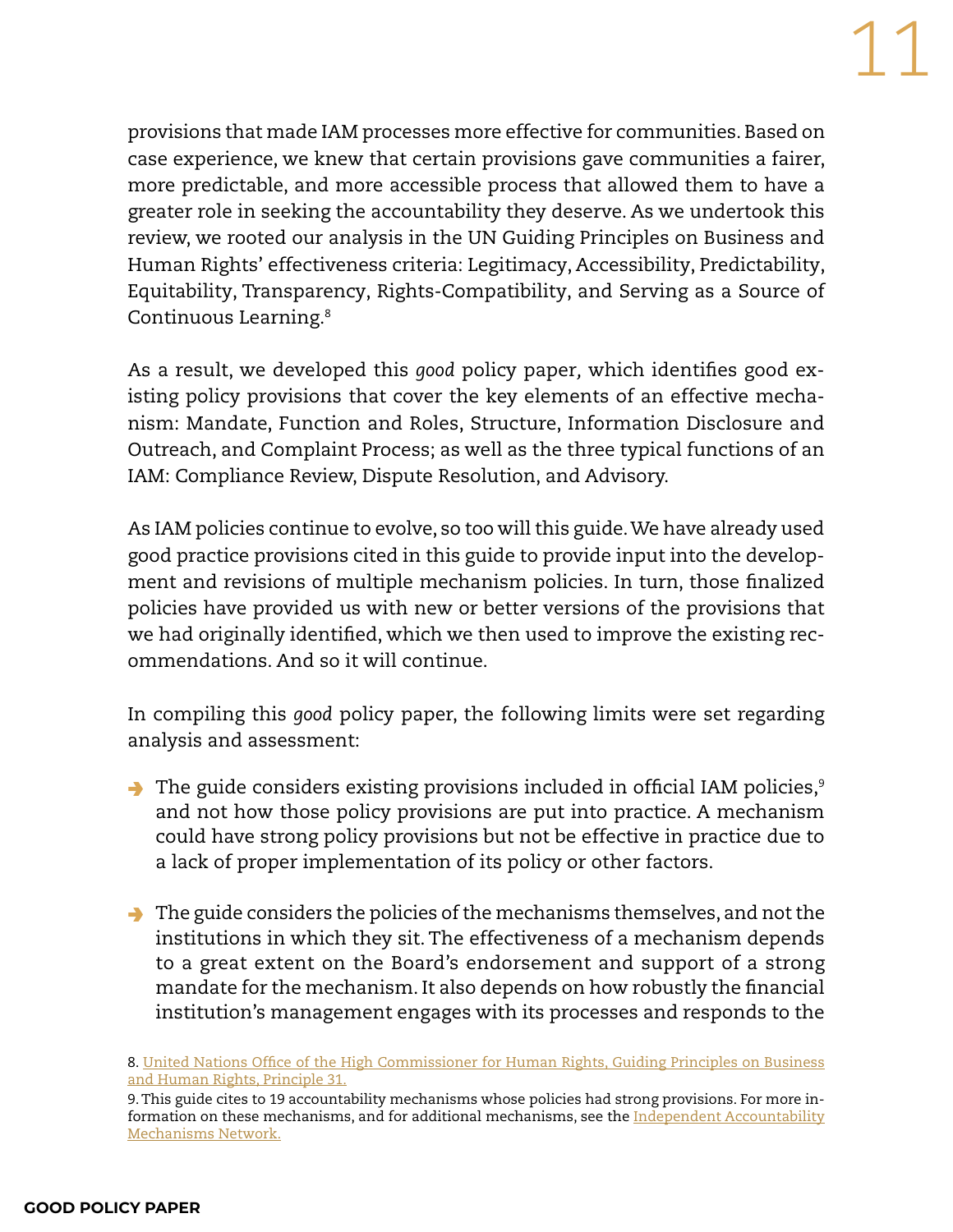mechanism's findings. It is rare to find a policy that guides management's role in a complaint process, which makes it difficult to analyze this aspect.

→ The guide is defined as a *good* policy paper, not a *Best* Policy Paper. Although we identify the best provisions currently existing within IAM policies, many of these provisions need to be improved to better serve communities. Even if there were an IAM that had all of the best existing provisions, which there is not, it would still not be a model policy. In this paper, we offer some ways in which existing IAM policies can and should be improved.

We hope that this guide will inform the creation of new IAMs and provide insights for future IAM reviews, spark discussions with IAMs, bank management, Boards, and governments about how complaint processes can be more effective, equitable and accessible for complainants seeking remedy, and improve outcomes for all involved in the accountability process.

*Accountability Counsel Bank Information Center (BIC) Center for International Environmental Law (CIEL) Centre for Research on Multinational Corporations (SOMO) Community Empowerment and Social Justice Network (CEMSOJ) Gender Action Green Advocates International (Liberia) Inclusive Development International International Accountability Project Jamaa Resource Initiatives Urgewald e.V.*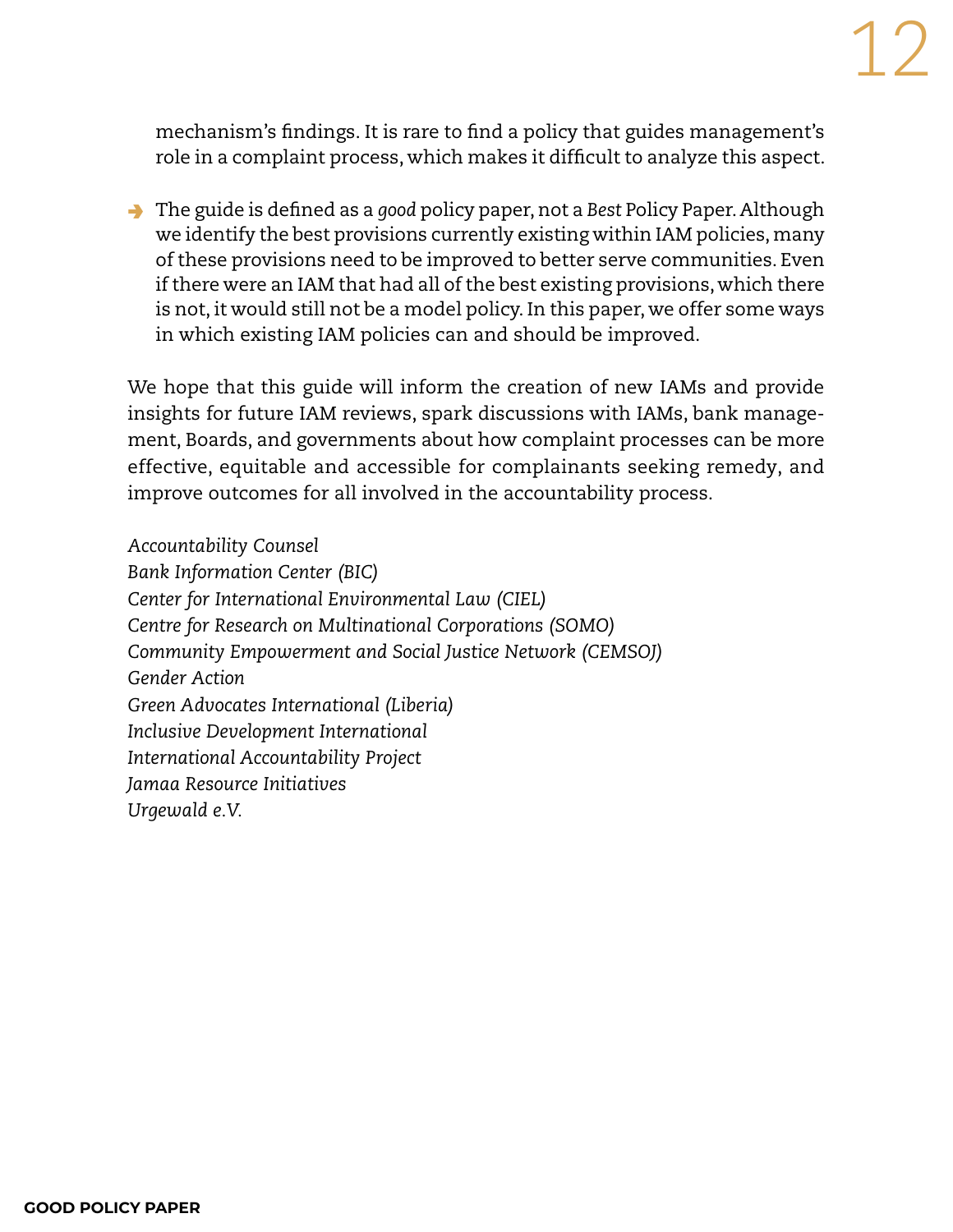# <span id="page-12-0"></span>Mandate

The policy of an independent accountability mechanism (IAM) must clearly and precisely state the mechanism's overarching mandate. Typically, the Board of a financial institution grants an IAM its mandate. The Board must set a mandate for the IAM that broadly captures two core purposes of preventing harm to and ensuring remedy for project-affected people and/or the environment, and achieving ongoing improvement to the financial institution's policies and processes. To best effectuate these two purposes, the mandate should not limit or impede the amount or type of complaints that may be received.

Project-affected people have an interest in both of these functions. Communities typically approach IAMs because they are experiencing, or are at risk of experiencing, harm from a project for which they have little or no other recourse to prevention and/or remedy. An IAM's mandate must not merely seek identification of such risks and impacts but should require remediation of harm incurred and prevention of harm anticipated.

Beyond remediation of the harm they have personally experienced, another common goal of complainants is to achieve assurance that the impacts they have experienced will not be experienced by other communities in the future. For this reason, an IAM's function of facilitating institutional learning to improve the financial institution's policies and practices not only serves the financial institution but meets complainants' desire to avoid recurrence of similar adverse social and environmental impacts in other instances.

#### **1. An IAM's mandate should be two-fold.**

First and foremost, to prevent harms and provide effective remedy to project-affected people and the environment; and second, to ensure institutional accountability and continuous improvement, especially regarding financial institution compliance with relevant policies and avoidance of social and environmental risks and impacts of financed projects. It is important that the IAM's mandate encompass these two goals, and equally important that it *not* encompass purposes that would, in practice, serve to undermine the achievement of these two goals.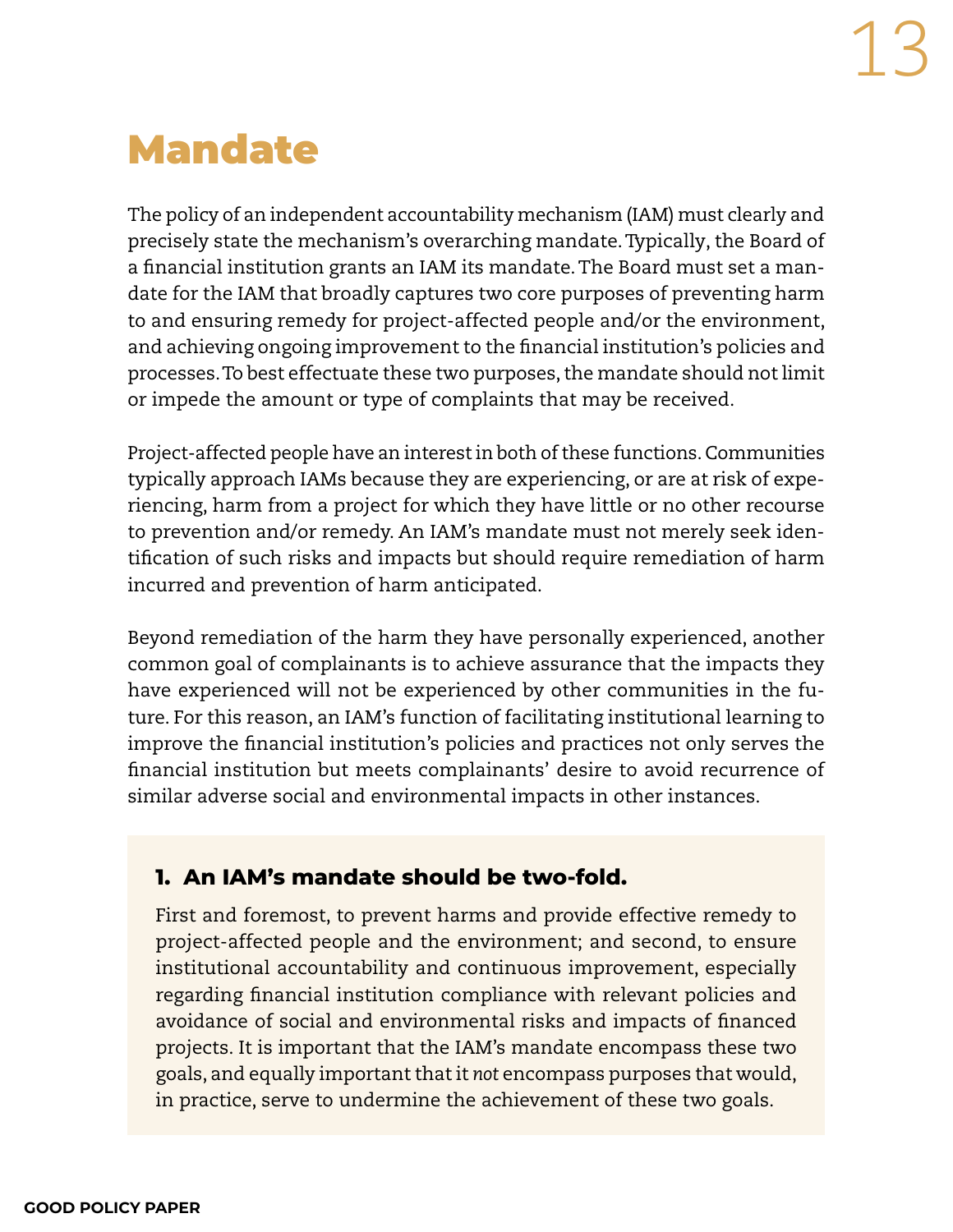#### **GOOD POLICY** (IFC'S CAO POLICY PARAS. 4-5, 7)

"As the independent recourse and accountability mechanism for IFC/ MIGA, CAO facilitates the resolution of complaints related to their Projects and Sub-Projects, undertakes investigations of IFC's and MIGA's environmental and social compliance, fosters public accountability for their commitments, and enhances the environmental and social performance of IFC and MIGA, as further described in this Policy.

In executing its mandate, CAO facilitates access to remedy for Projectaffected people in a manner that is consistent with the international principles related to business and human rights included within the Sustainability Framework...

CAO's mandate is to:

- **a.** Facilitate the resolution of Complaints from people who may be affected by Projects or Sub-Projects in a manner that is fair, objective, and constructive;
- **b.** Enhance the environmental and social outcomes of Projects or Sub-Projects; and
- **c.** Foster public accountability and learning to enhance the environmental and social performance of IFC/MIGA and reduce the risk of harm to people and the environment."

#### **GOOD POLICY** (GCF'S IRM PROCEDURES PARA. 3)

"The objectives of the IRM, as set out in its TOR are to:

- **(a)** increase the effectiveness of the GCF's operations;
- **(b)** be responsive to the concerns of people adversely affected by GCF funded projects or programmes;
- **(c)** be fair and equitable to all stakeholders;
- **(d)** be independent and transparent;
- **(e)** be cost-effective and expeditious in the delivery of just redress;
- **(f)** be complementary to other supervision, audit, quality control and evaluation systems of the GCF; and
- **(g)** follow international best practices, consistent with the TOR and the PGs of the IRM."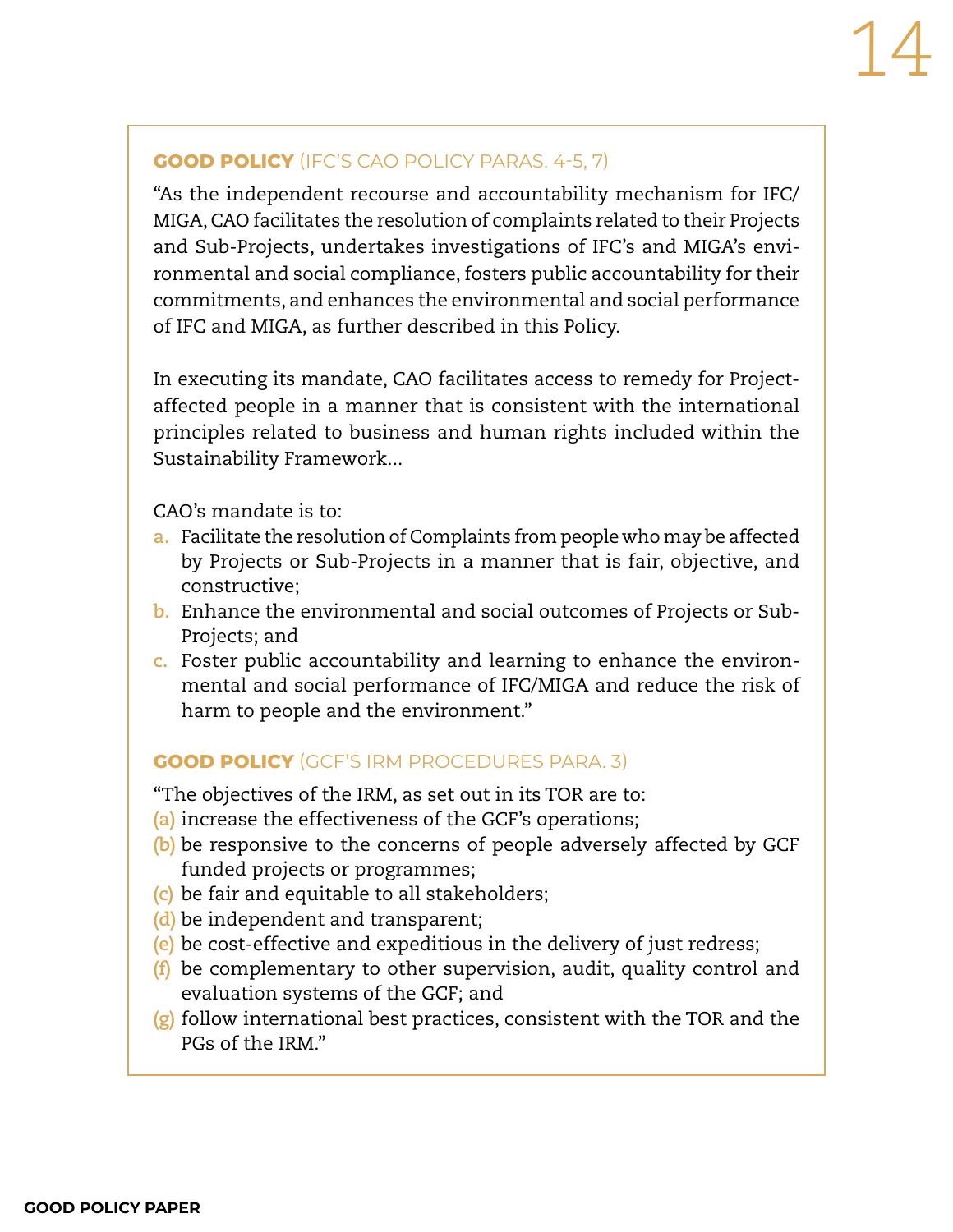# <span id="page-14-0"></span>Functions and Roles

To effectively fulfill its mandate, the mechanism should have three (3) functions: (1) Compliance Review, (2) Dispute Resolution (also known at some mechanisms as Problem Solving), and (3) Advisory. Compliance review and dispute resolution should be considered two different tools used in complaint-handling to achieve the same results: prevention of or remedy for harms and changes in policy or practice to prevent future harm from occurring. The advisory function should draw lessons learned from the IAM's cases to improve the financial institution's environmental and social policies and their implementation.

A common misconception regarding compliance review is that its purpose is simply to identify and correct failure by the financial institution and its client to adhere to its policies. This is incorrect in two respects. In fact, compliance review, like dispute resolution, should facilitate access to remedy for complainants. Indeed, restoring a project to compliance with the financial institution's requirements necessarily includes "fixes" that will not only prevent future harms, but also redress past harms to complainants.

Another misconception regarding compliance review is that it should only ensure accountability for the incorrect implementation of the financial institution's existing policies. In fact, compliance review should also identify shortcomings in the policies even when properly implemented.

Dispute resolution, often in the form of mediation facilitated by a neutral third party, is essential for enabling impacted communities to propose their own solutions and remedial actions to resolve the impacts they face through a process facilitated by a neutral third party. Parties to dispute resolution are typically communities and clients but can also include financial institutions and other stakeholders and responsible actors. IAMs and/or mediators can and often should play an active role in helping parties generate creative solutions and remedies. But the IAM's dispute resolution function - like the compliance review function - should not impose particular outcomes on complainants. Solutions should ultimately be driven by the parties themselves.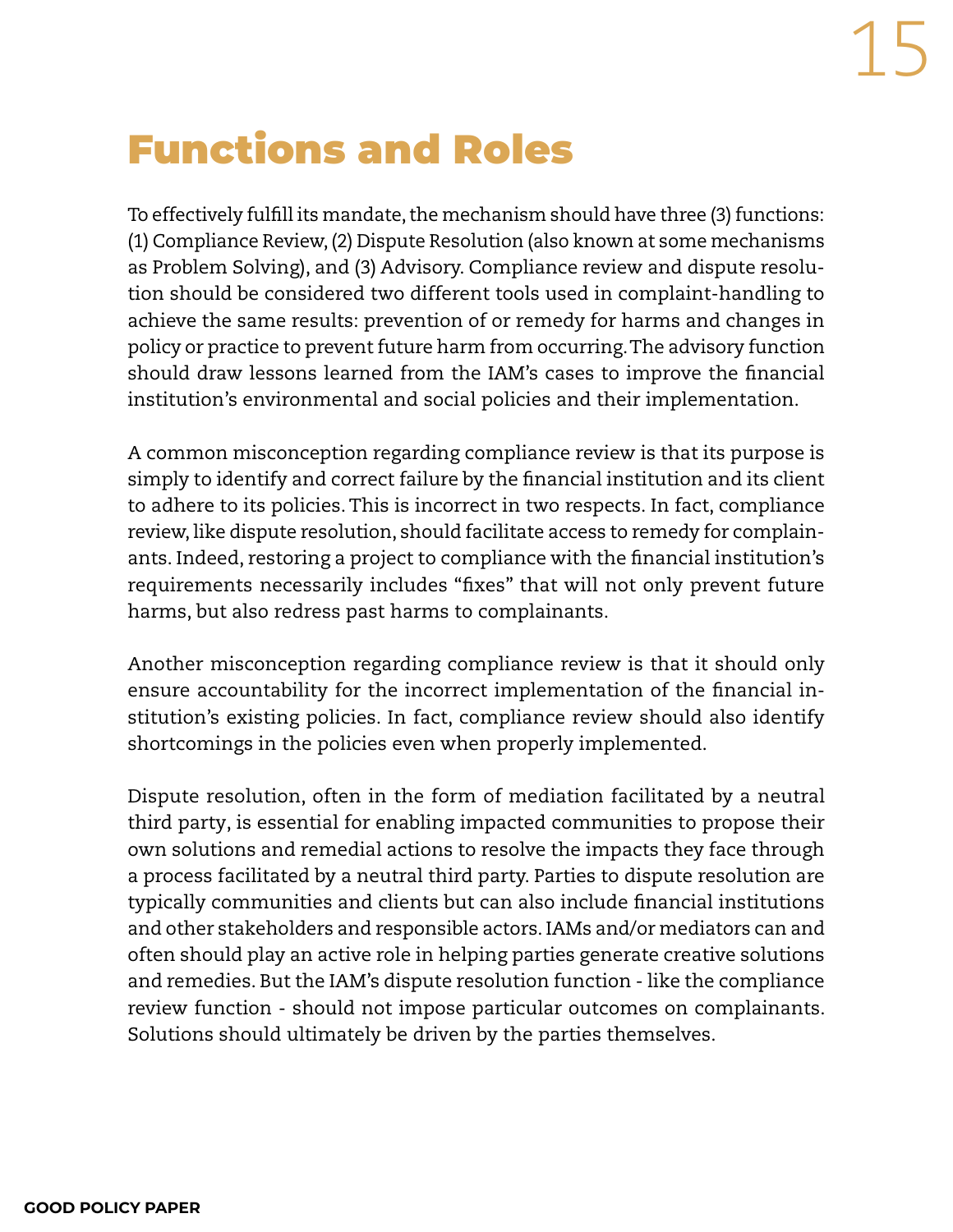An advisory function is needed to fulfill the institutional learning and improvement mandate of the IAM. In recent years, IAMs have increasingly adopted advisory-related tasks. Given its importance, the advisory role of an IAM must be clearly defined in its policies, not merely hinted at through dispersed provisions on reporting or tracking trends. Insights should be taken not only from complaints handled via compliance review, but also dispute resolution, to improve the financial institution's policies and implementation, facilitating better project management and preventing similar harms from occurring again. Insights should also inform improvement of the IAM's own policy and practice of handling complaints.

#### **2. Compliance review**

The compliance review function should be an impartial fact-finding body that investigates claims of actual or foreseeable social and environmental harm linked to noncompliance with applicable policies and standards by the financial institution and its clients, or that results from weaknesses and gaps in the institution's policies. The compliance review function should make recommendations regarding prevention and remediation of harms and noncompliance.

#### **GOOD POLICY** (UNDP'S SECU INVESTIGATION GUIDELINES PARA. 14)

"[The UNDP's SECU] provides UNDP, and those affected by UNDP projects, with an effective system of independently and objectively investigating alleged violations of UNDP's social and environmental commitments. SECU seeks to protect locally-affected communities and, in particular, disadvantaged and vulnerable groups, and to ensure participation of local stakeholders."

#### **GOOD POLICY** (IFC'S CAO POLICY PARA. 76)

"The purpose of the CAO compliance function is to carry out reviews of IFC/MIGA's compliance with E&S Policies, assess related Harm, and recommend remedial actions where appropriate."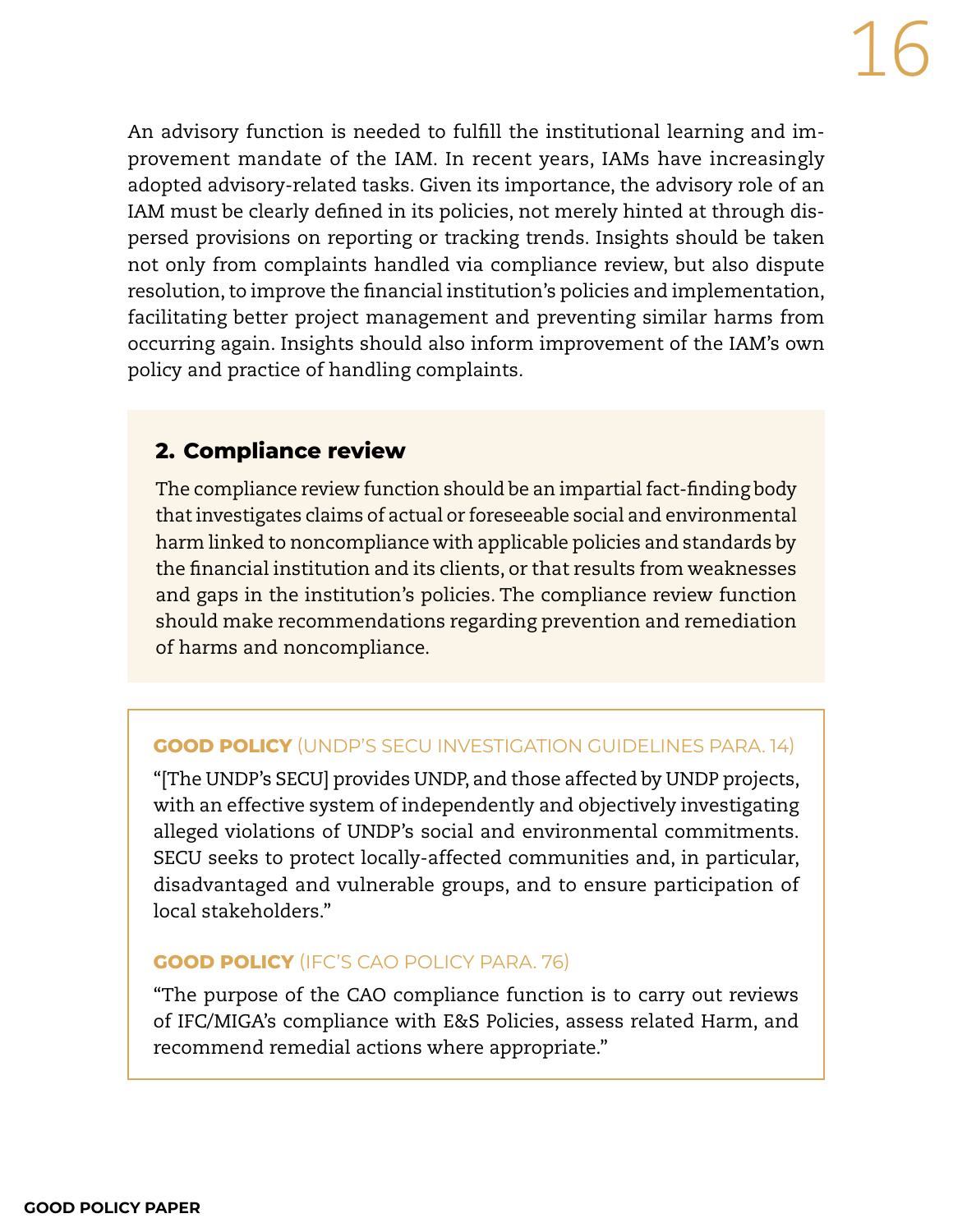#### **3. Dispute Resolution**

The dispute resolution function should create a level playing field to enable the parties (the complainant and client, and others where relevant) to develop their own solutions to prevent or remediate adverse social and environmental risks and impacts.

#### **GOOD POLICY** (EBRD'S IPAM POLICY PARA. 1.1(A))

"The Problem Solving function, which supports dialogue between Requesters and Clients to resolve the environmental, social and public disclosure issues underlying a Request, without attributing blame or fault. IPAM engages with Project-affected People, Clients, and other stakeholders as a neutral third party, in order to help find mutually-satisfactory resolutions through flexible, consensus based problem-solving approaches;"

#### **4. Advisory**

The advisory function should derive thematic and systemic lessons from trends in the mechanism's caseload, in both compliance and dispute resolution, and other sources in order to provide guidance to the financial institution's leadership on improving the institution's social and environmental performance. The advisory function helps to embed an institutional culture of continuous learning and improvement of policy and practices.

#### **GOOD POLICY** (IFC'S CAO POLICY PARA. 147)

"CAO's advisory function provides advice to IFC/MIGA and the Boards with the purpose of improving IFC/MIGA systemic performance on environmental and social sustainability and reducing the risk of harm to people and the environment.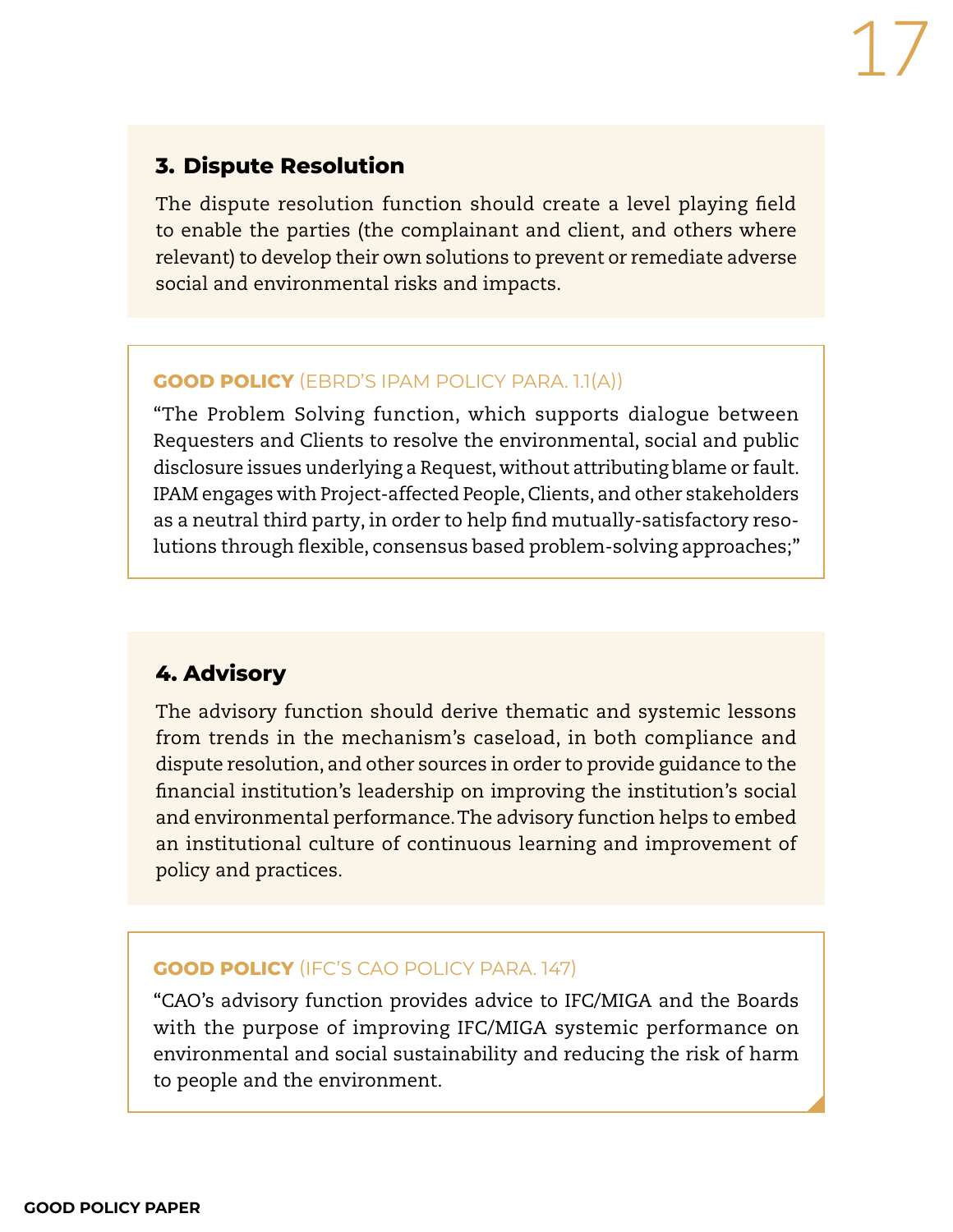CAO's advisory work provides insights and recommendations on broader environmental and social issues relevant to IFC's and MIGA's work by drawing on CAO experience addressing complaints and good international practice."

#### **GOOD POLICY** (GCF'S IRM PROCEDURES PARA. 107)

"The IRM will report to the Board, through the Board Committee, on lessons learned and insights gained from handling cases and from good international practices, and may recommend reconsideration of relevant GCF operational policies and procedures, guidelines and systems."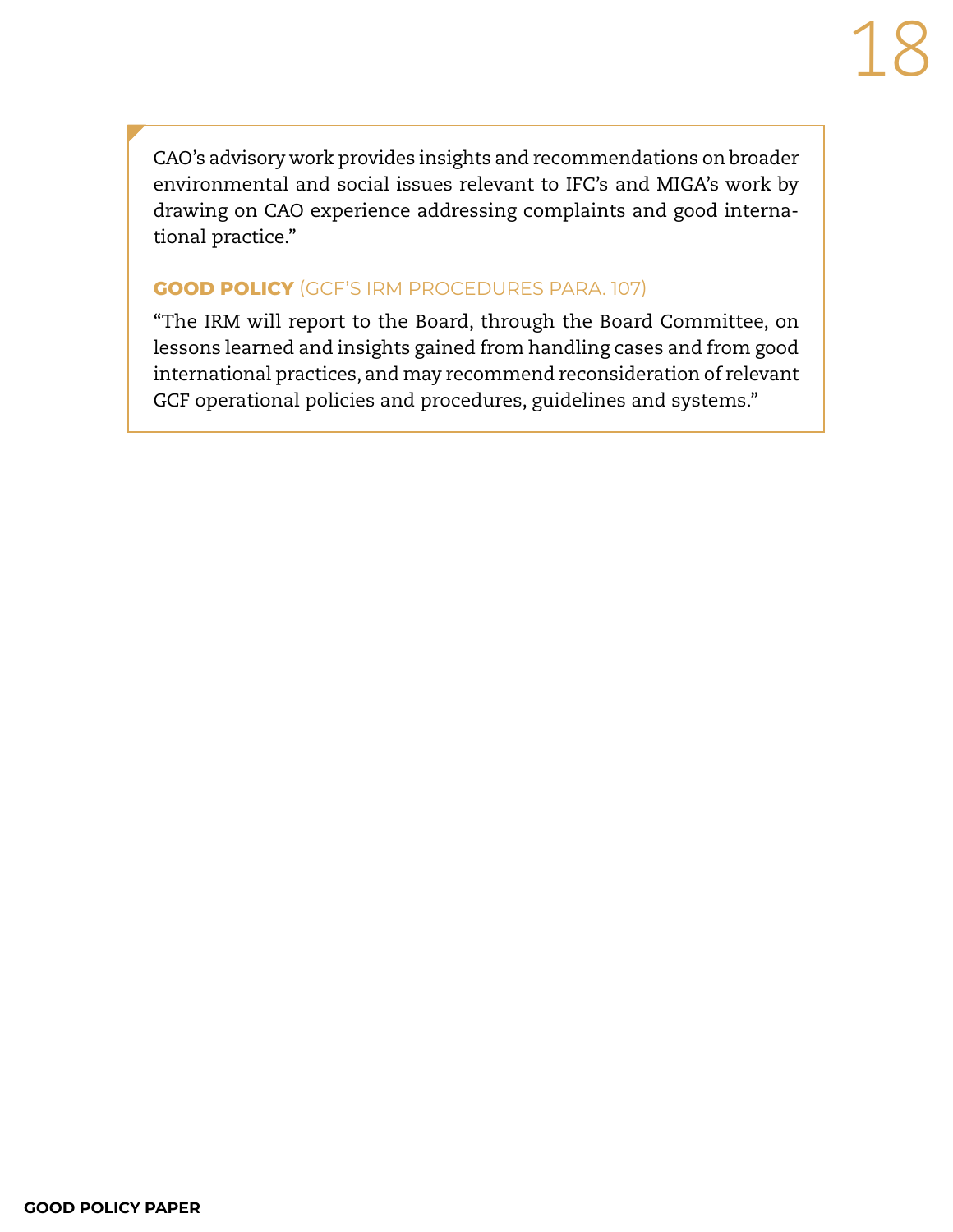## <span id="page-18-0"></span>Structure

For the mechanism to function effectively, it must be trusted by all stakeholders, including local communities, the financial institution's management, the institution's clients, and interested civil society organizations (CSOs). Projectaffected people must have confidence that the mechanism is empowered to address their problems and concerns. In order to foster such trust, the mechanism must be structured in a manner that maximizes its impartiality, credibility, legitimacy, and independence from the financial institution's management, if not the institution as a whole.

Independence of the IAM should be assured by several key structural elements. IAMs should have a direct reporting line to the Board, not to an office within the management of the financial institution. Some IAMs are housed in an audit or compliance office, an arrangement that is problematic when it does not allow the IAM director a direct line of contact with the Board to ensure challenges and insights arising out of complaints are understood and addressed by the institution's highest level of authority. Other IAMs report to a specific Board committee rather than the full Board.

Independence is also supported by prevention of a "revolving door" between directors and staff of the financial institution and directors and staff of the IAM. The best IAM policies prohibit the IAM director and principals from working at the financial institution before or after their IAM service and provide cooling-off periods for other IAM staff. Independence and credibility are also supported by giving the IAM director authority to hire their own staff and external expert advisors.

An IAM boosts its legitimacy and impartiality when its policies ensure stakeholders a role in evaluating nominees for the principal position. Promoting an IAM's legitimacy must start at the top, and when stakeholders are able to help select a director with appropriate expertise and balanced ties to all stakeholder groups, their trust in the mechanism increases.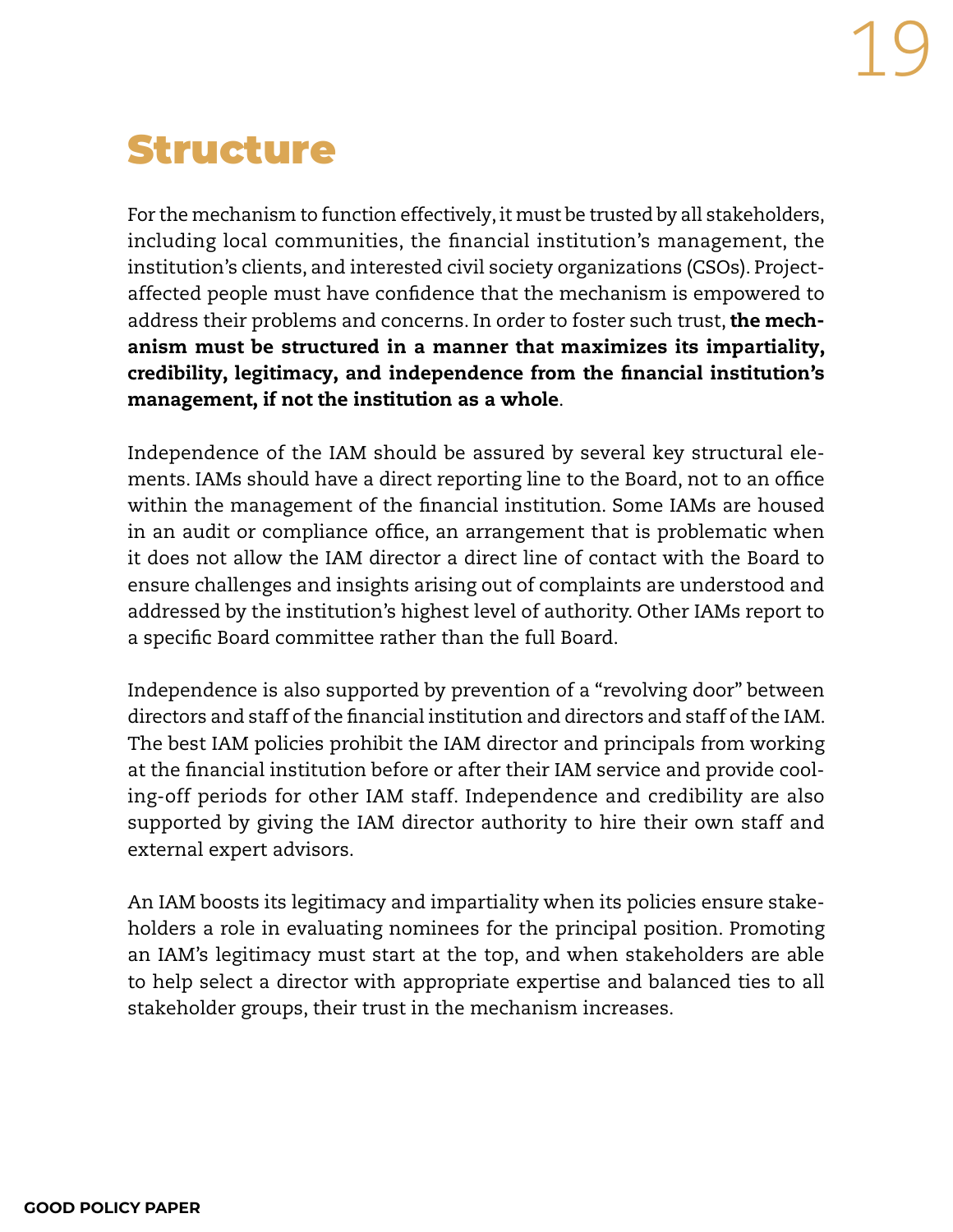In recent years IAMs have shifted away from the "roster" structure – whereby external experts from a roster list are called in to handle the compliance investigation and/or dispute resolution as needed – towards an in-house model with a high-level director overseeing designated staff to handle complaints. This trend is positive: although the roster model can enable independence, it has resulted in inconsistent handling of complaints by a single mechanism and allowed a vacuum at the financial institution of high-level internal expertise and institutional knowledge on accountability issues.

#### **5. The mechanism should report directly to the Board of Directors of the financial institution.**

Independence from management is key to the mechanism's legitimacy. Project-affected communities and CSOs are less likely to use the mechanism if they perceive that it is beholden to or unduly influenced by the financial institution's management.

#### **GOOD POLICY** (EBRD'S IPAM POLICY PARA. 1.5)

"IPAM operates independently, with a direct reporting line to the Board."

#### **6. The mechanism should be run by a senior-level, term-limited head whose sole responsibility is to oversee dispute resolution, compliance review, and advisory functions, as well as a team of permanent staff.**

Complainants need to be assured that their cases are being handled in a predictable and consistent manner, which can be undermined when the mechanism operates on a roster model, rather than through a permanent staff. A single head at the helm of the mechanism enhances internal governance and independence and serves as a voice of accountability within the financial institution at the highest level.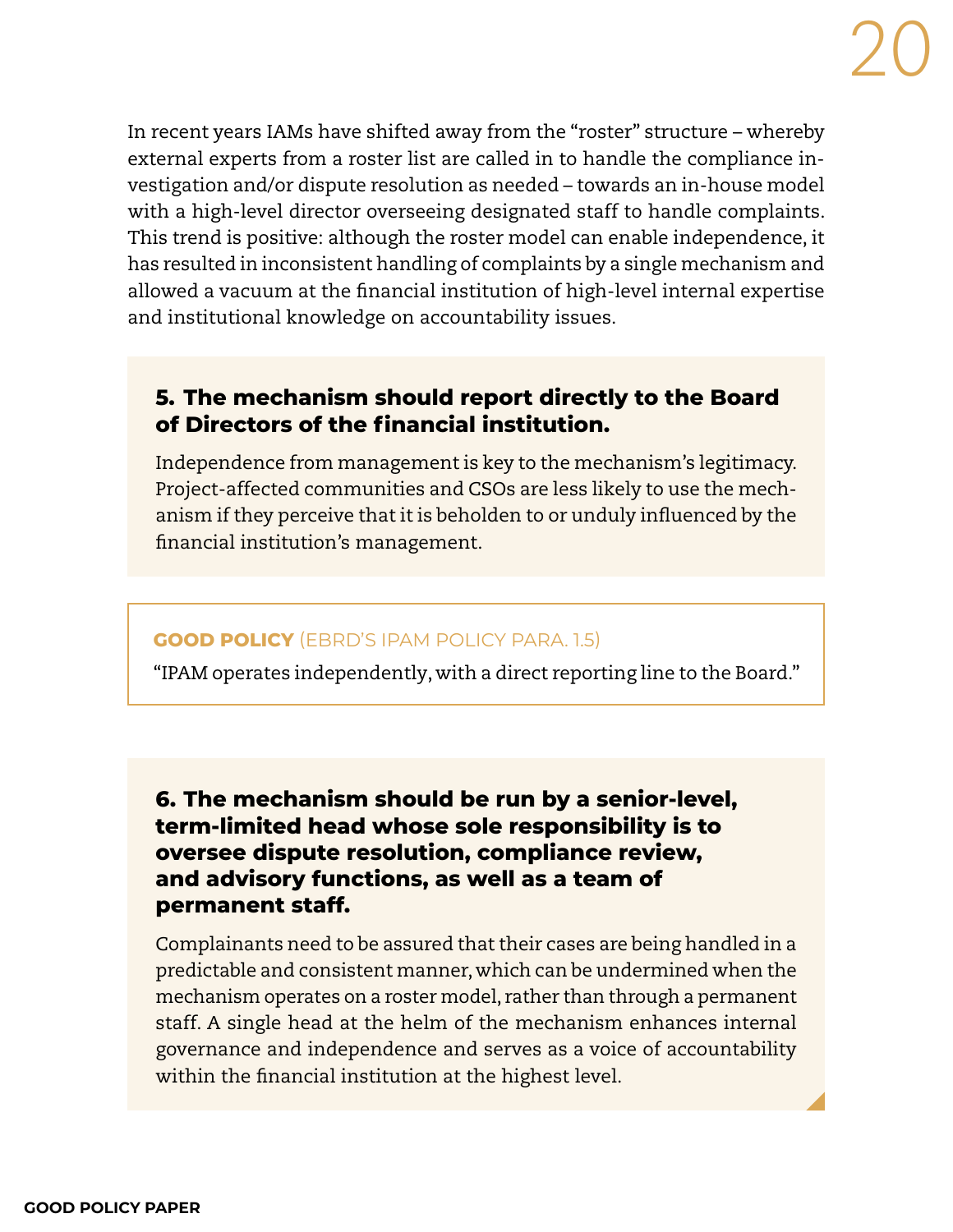Tasking the head with responsibilities beyond the mechanism risks their ability to ensure the mechanism fulfills its mandate in an independent manner free from conflict of interest.

#### **GOOD POLICY** (EBRD'S IPAM POLICY PARAS. 3.3(A)(I), 3.3(C))

"The IPAM Head is responsible for running IPAM [including CR and DR functions], implementing this Policy, and making the decisions that are the responsibility of IPAM under this Policy." "The IPAM Head manages IPAM staff, to which the Bank's Human Resources policies and procedures apply. The IPAM Head is free to make recruitment decisions within the limits of the approved budget, without Bank management or Board involvement."

#### **7. External stakeholders should participate in the hiring process for the mechanism's head.**

 Including external stakeholders on the selection committee helps to legitimize the hiring process and build trust in the independence and integrity of the individuals selected. Additionally, the selection committees should not include members of the financial institution's management. Including external stakeholders in the IAM hiring processes of function principals - the senior IAM staff in charge of the dispute resolution, compliance review, and advisory functions - can also boost the legitimacy of the mechanism.

#### **GOOD POLICY** (IFC'S CAO POLICY PARA. 15)

"To maintain the independence of the CAO [Director General (DG)], a selection committee will be established to conduct an independent, transparent, and participatory selection process that involves stakeholders from diverse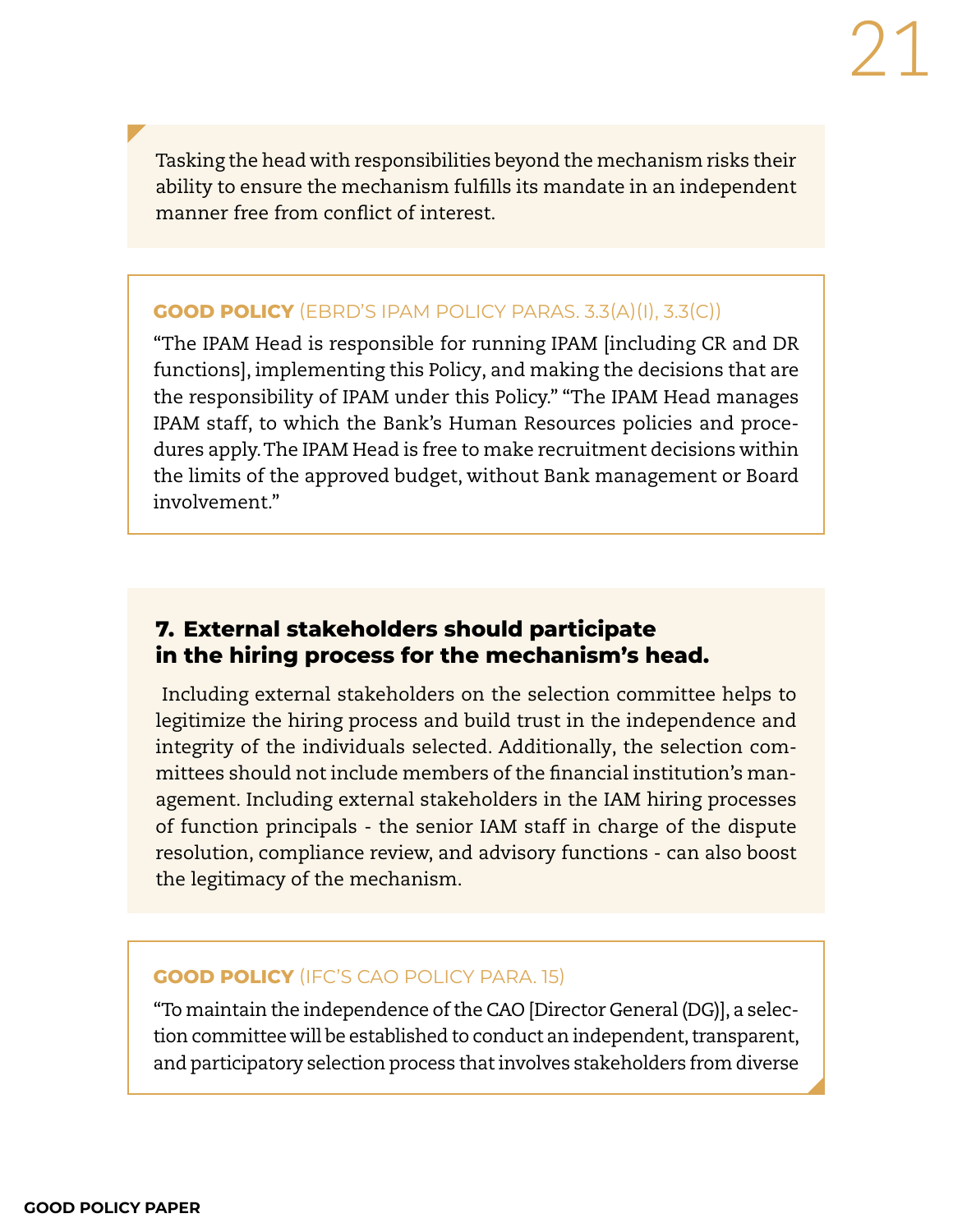regional, sectoral, and cultural backgrounds, including civil society and business communities. CAO, IFC, and MIGA will solicit nominations for the selection committee from stakeholders and forward them to the CODE Chair and Vice-Chair for their consideration. The CODE Chair and Vice-Chair will appoint six people to form the selection committee, including two Executive Directors, two senior representatives from the global business community, and two senior representatives from the civil society community, and appoint one of these Executive Directors as chair of the selection committee."

#### **8. IAM staff should be selected by the mechanism's leadership.**

The mechanism should be responsible for hiring its own staff. Entrusting the IAM with the ability to hire its own staff increases stakeholders' confidence in the mechanism's independence and authority.

#### **GOOD POLICY** (IFC'S CAO POLICY PARAS. 21-22)

".... The CAO DG will be responsible for determining the allocation of resources within CAO, including appropriate staffing and recruitment of consultants and experts. ...

The CAO DG is free to make staffing decisions within the approved budget limits, without the Boards' or Management's involvement."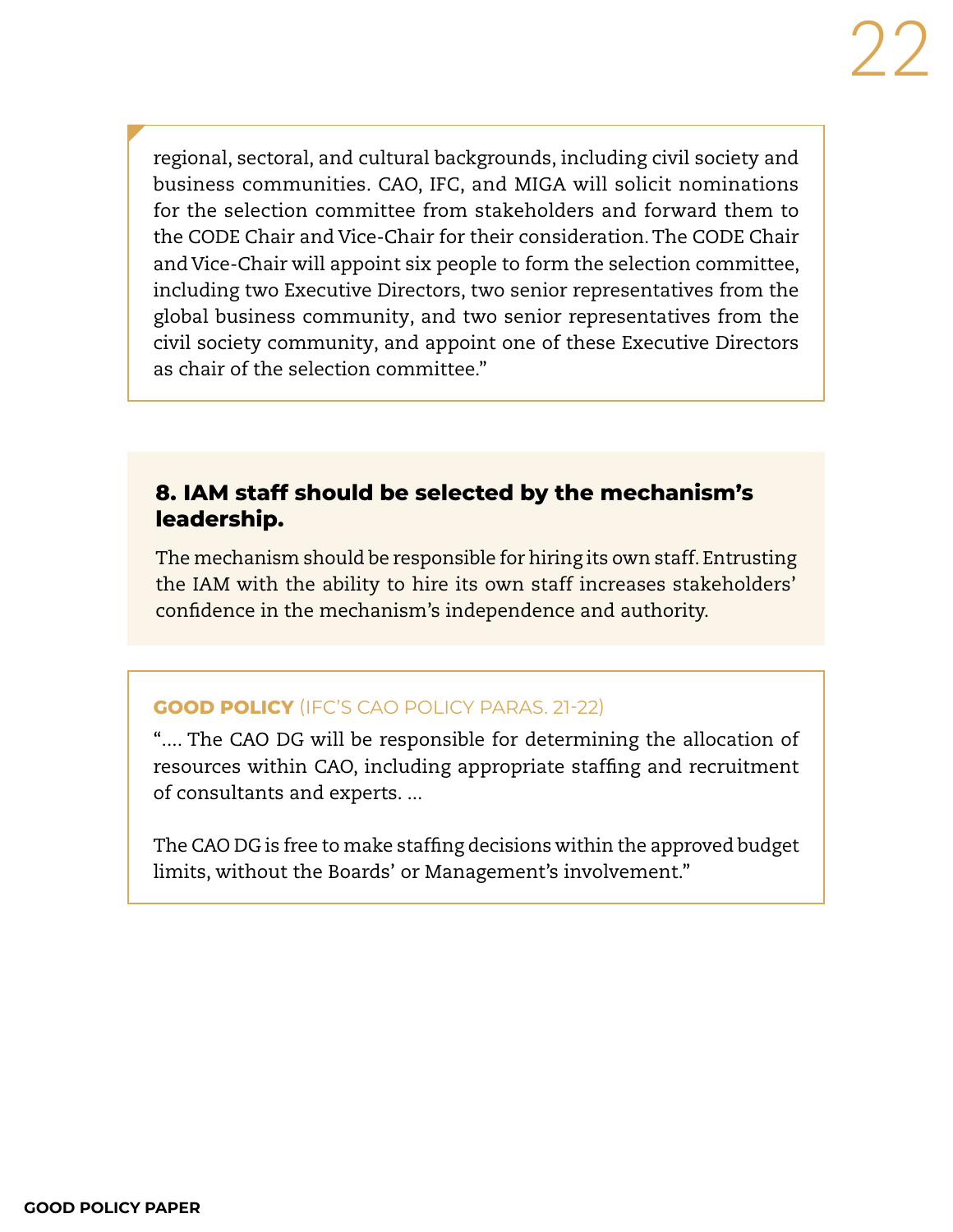#### **9. The IAM should be empowered and be given a sufficient budget to hire outside consultants with technical expertise relevant to the complaint to assist IAM staff in complaint handling.**

Complaints often raise technical issues on which the mechanism staff does not have sufficient expertise or that may require a skillset the staff does not possess. Compliance reviews often require specialized technical expertise, and agreements reached through dispute resolution processes often involve hiring impartial experts to assess damages or make recommendations to the parties on remedial actions required. Thus, the mechanism must be able to hire and pay for outside consultants to help it fulfill its mandate. To ensure independence of the IAM, experts must not be hired from the financial institution's management.

#### **GOOD POLICY** (IDB'S MICI POLICY PARA. 56)

"The MICI Director is authorized to contract any external expert necessary, in strict compliance with the Bank's policies and procedures. In consultation with the Human Resources Department, the MICI Director will also prepare and maintain a list of independent expert consultants with specialized knowledge in areas such as mediation, dispute resolution, compliance, auditing, resettlement, indigenous peoples, environmental and social safeguard policies, and other required areas of expertise. These experts will not come from Management."

#### **GOOD POLICY** (EUROPEAN OMBUDSMAN IMPLEMENTING PROVISIONS ART. 4.11)

"The Ombudsman may commission any studies or expert reports that he or she considers relevant to the inquiry [of a complaint]."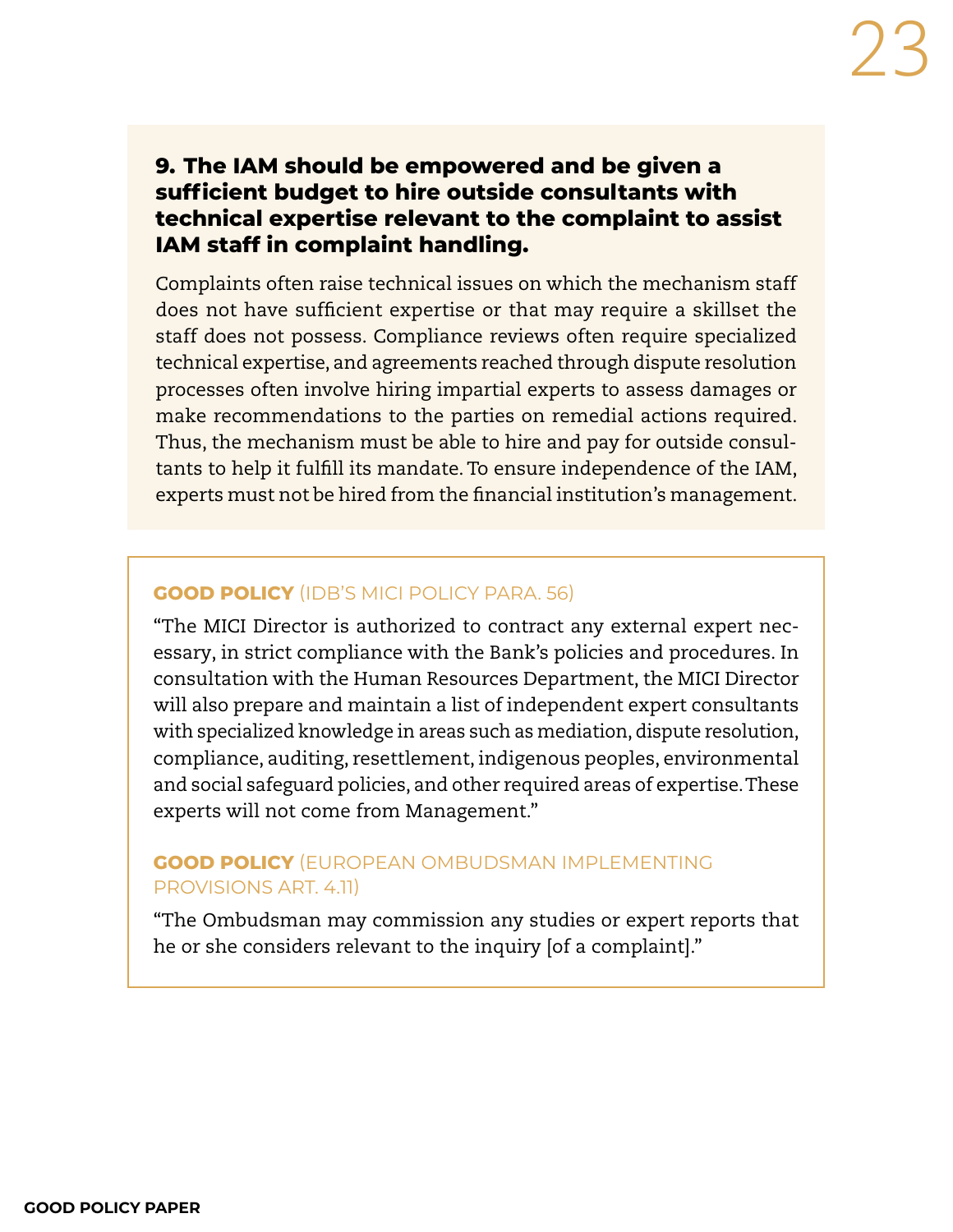#### **10. There should be a pre-employment ban preventing the hiring of mechanism principals from the financial institution.**

To ensure the mechanism's impartiality and independence from the financial institution's operations departments and management, there should not be a "revolving door" between the financial institution and the mechanism.

Although previous IAM policies have included a complete pre-employment ban preventing financial institution management and Board members from ever working at the IAM,<sup>10</sup> currently, the longest ban is 5 years. We encourage IAMs to return to the previous standard and implement complete pre-employment bans.

#### **GOOD POLICY** (AFDB'S IRM OPERATING RULES AND PROCEDURES PARA. 84)

"The Director shall not have worked for the Bank Group in any capacity whatsoever for a period of at least five (5) years prior to their appointment ..."

#### **11. There should be a post-employment ban for the principals of the mechanism and a cooling off period of at least two years for staff.**

The possibility of subsequent employment at the financial institution could compromise the impartiality, or the perception of neutrality, of the mechanism's director, experts and key staff.

10. [AfDB IRM Policy \(2015 Version\) para. 85](https://www.afdb.org/sites/default/files/2021/04/07/eng_irm_operating_rules_and_procedures_2015.pdf) provided that "Executive Directors, Alternate Executive Directors, Senior Advisers and Advisers to Executive Directors, any Officer or Staff member of the Bank or persons holding consultant appointments shall not serve on the Roster of Experts at the end of their service with the Bank."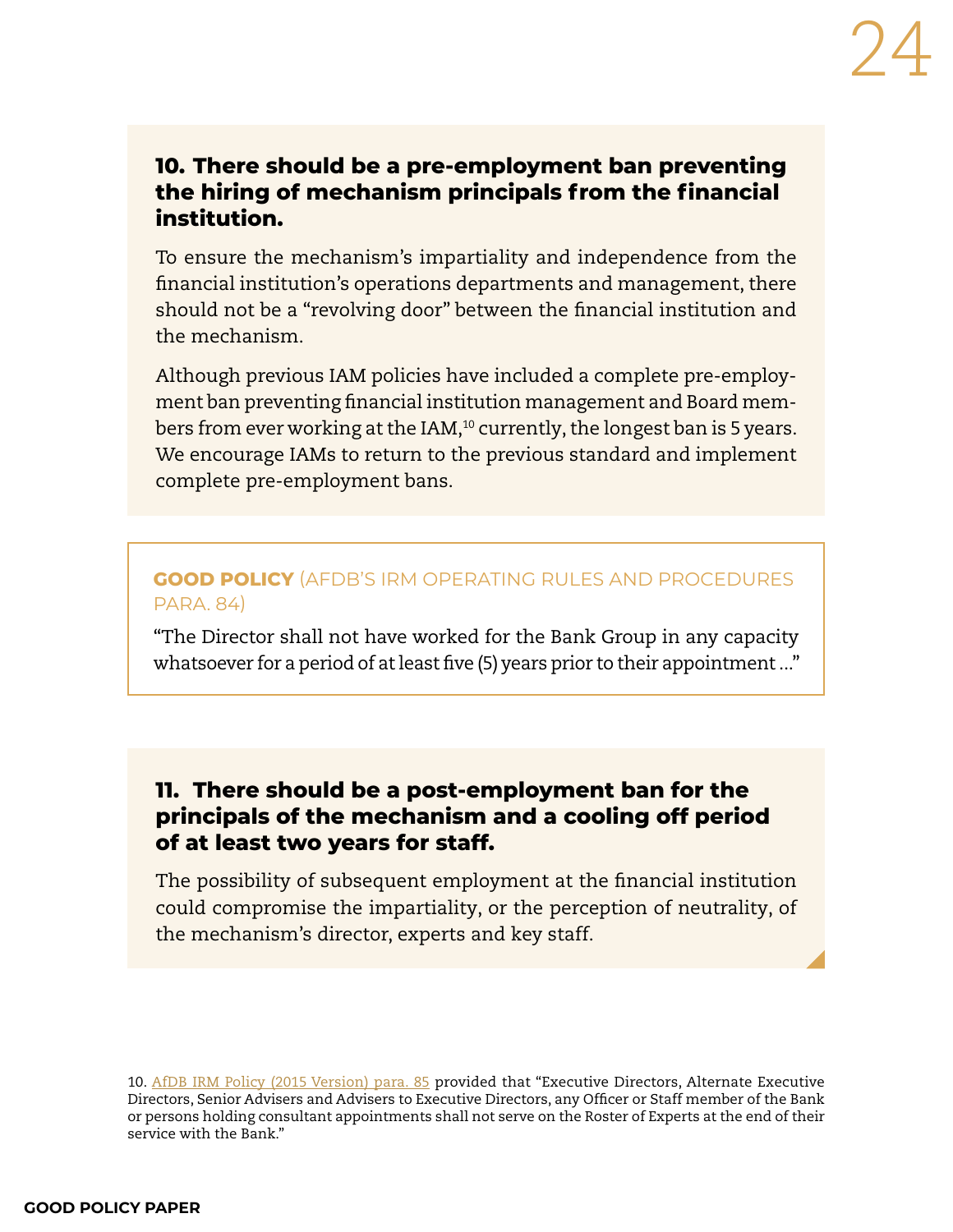Whether consciously or not, a mechanism's staff member could inappropriately consider his or her current or future relationship with the financial institution's management while handling a complaint.

#### **GOOD POLICY** (IFC'S CAO POLICY PARAS. 18, 22)

"Upon conclusion of the appointment, the CAO [Director General] is restricted for life from obtaining employment with the World Bank Group."

"Contracts for CAO staff restrict staff at the level of specialist and above from obtaining employment with IFC or MIGA for two years after the end of their engagement with CAO, subject to any exception to this restriction that may be mutually agreed between the CAO DG and the Vice President responsible for human resources at IFC or a member of senior management responsible for human resources at MIGA, as applicable, with the goal to avoid any actual or perceived conflict of interest."

#### **12. Person(s) with a conflict of interest, or an appearance of a conflict of interest, must recuse themselves from the complaint process.**

In the event that a member of the mechanism or a consultant has a conflict of interest in regard to a particular complaint, they should disclose that conflict of interest and recuse themselves from the complaint process.

#### **GOOD POLICY** (IFC'S CAO POLICY PARA. 22)

"The credibility of CAO staff and consultants is critical to CAO's work. If a CAO staff or consultant has a conflict of interest about a particular case, that person will withdraw from involvement in that case. In exceptional circumstances, contractual arrangements for CAO consultants may impose time-bound restrictions on their future *involvement with IFC or MIGA."*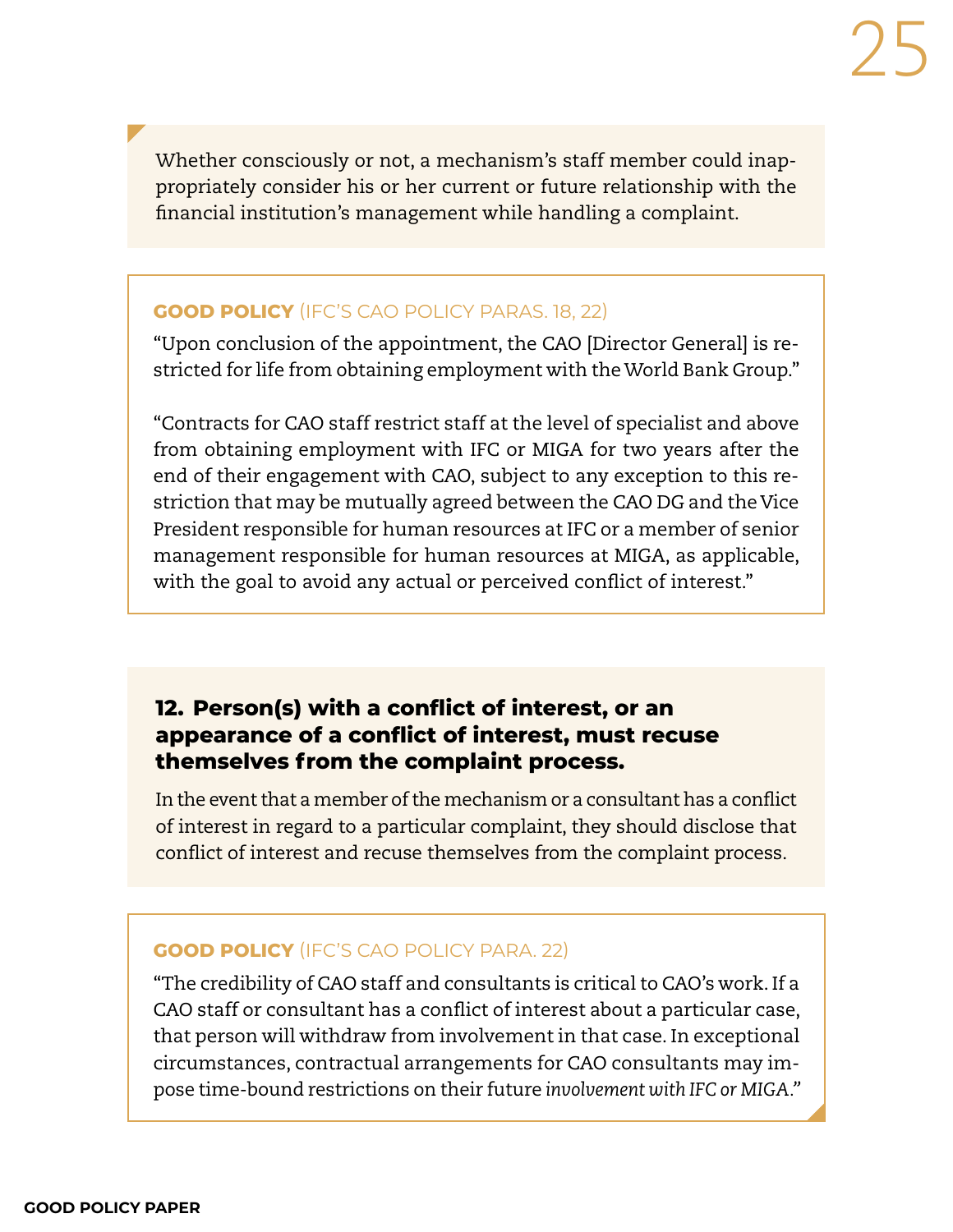#### **GOOD POLICY** (IDB'S MICI POLICY PARA. 65)

"When any official of the MICI has been previously involved in the planning, appraisal, implementation, or evaluation of a project that comes before the MICI, said official will recuse him or herself from working on that Request and will notify the MICI Director immediately of any conflict. If the MICI Director is potentially in conflict of interest, he or she will immediately inform the Board, recuse him or herself, and assign a team member to work on the Request."

#### **13. The mechanism's budget, including provision of contingency funds, should be approved by the Board.**

A mechanism's budget should not be dependent on the financial institution's management whose action it reviews. Otherwise, the institution would have undue influence over the mechanism's ability to process complaints. As the number or complexity of complaints might exceed the mechanism's initial budget estimate, the mechanism should also be able to call on additional funds if necessary.

#### **GOOD POLICY** (EBRD'S IPAM POLICY PARA. 3.3(B))

"The IPAM Head shall prepare an annual budget (including any contingency funds) identifying a sufficient level of resources to ensure that IPAM can carry out all of the roles, responsibilities, and activities set out in this Policy in an effective way. The IPAM Head will be responsible for determining the allocation of resources within the IPAM department. The IPAM budget will be submitted to the Board for approval on a no objection basis, in the same timeframe as the Bank's general budget, but as a separate decision."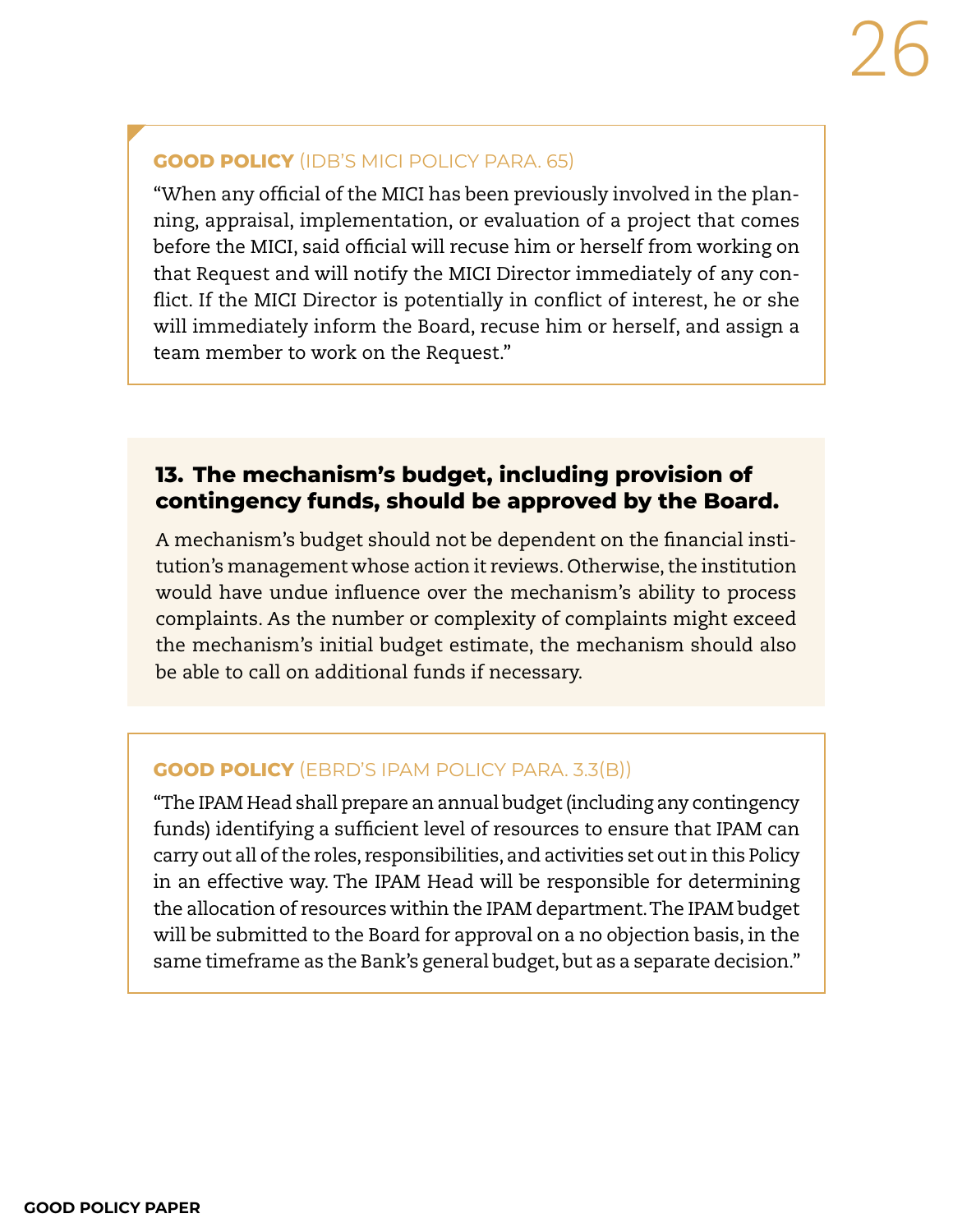#### **14. The mechanism's principals should only be removed by the Board for cause.**

Financial institution management should not have any role in evaluating the performance of or removing the mechanism's principals. The Board alone should be vested with the authority to do so, and removal should only be for cause. Personnel decisions regarding mechanism staff should be made by the mechanism's leadership.

#### **GOOD POLICY** (WORLD BANK'S 2020 PANEL RESOLUTION PARA. 9)

"Members of the Panel may be removed from office only by decision of the Executive Directors, for cause."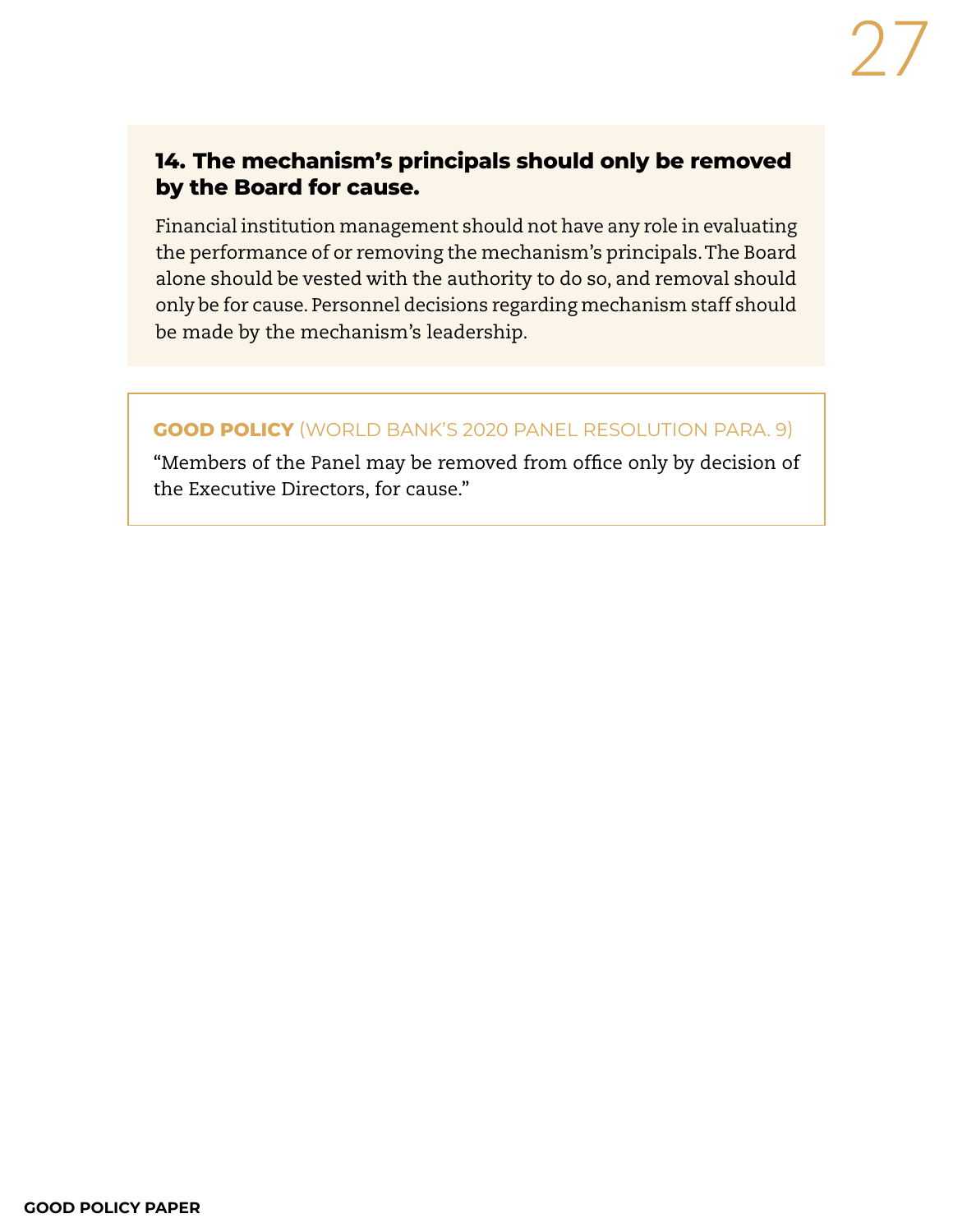# <span id="page-27-0"></span>Information Disclosure and Outreach

The first and primary audience for the IAM's information disclosure and outreach operations is current and potential project-affected people. Many individuals who experience harm as a result of financial institution-supported projects are not initially aware that the project is funded by a financial institution at all, let alone that a complaint mechanism exists to hear their concerns. They may also not be aware of the mechanism's process for reviewing and resolving complaints. To improve project-affected communities' awareness, understanding, and access, the financial institution's and mechanism's policies should: commit to transparency and disclosure of information about the mechanism's procedures, operations, and cases; empower the mechanism to conduct public outreach in the institution's countries of operation; require information sharing by clients; and enable the mechanism's engagement with external stakeholders.

To ensure adequate implementation of outreach activities, the mechanism's information disclosure and outreach responsibilities should be reflected in its mandate. A clear mandate to conduct outreach helps ensure both that the IAM has adequate budget for its work and that it does not face opposition from the financial institution and the client for publicizing its existence and services. Enshrining the IAM's outreach role in its policy helps ensure effectiveness, comprehensiveness, and continuity.

The IAM should implement its public outreach through a well-resourced, thoughtful, and global strategy that proactively and directly shares information about the complaint mechanism with communities, not only those impacted by current or expected projects, but those in the regions where the financial institution tends to operate in general. To achieve accessibility, the IAM's outreach must be undertaken in languages communities understand and via methods that accommodate their cultural backgrounds, literacy, and technological constraints. Special attention should be paid to vulnerable populations, including women and other groups, to ensure that information reaches all those who may be impacted by an internationally financed project.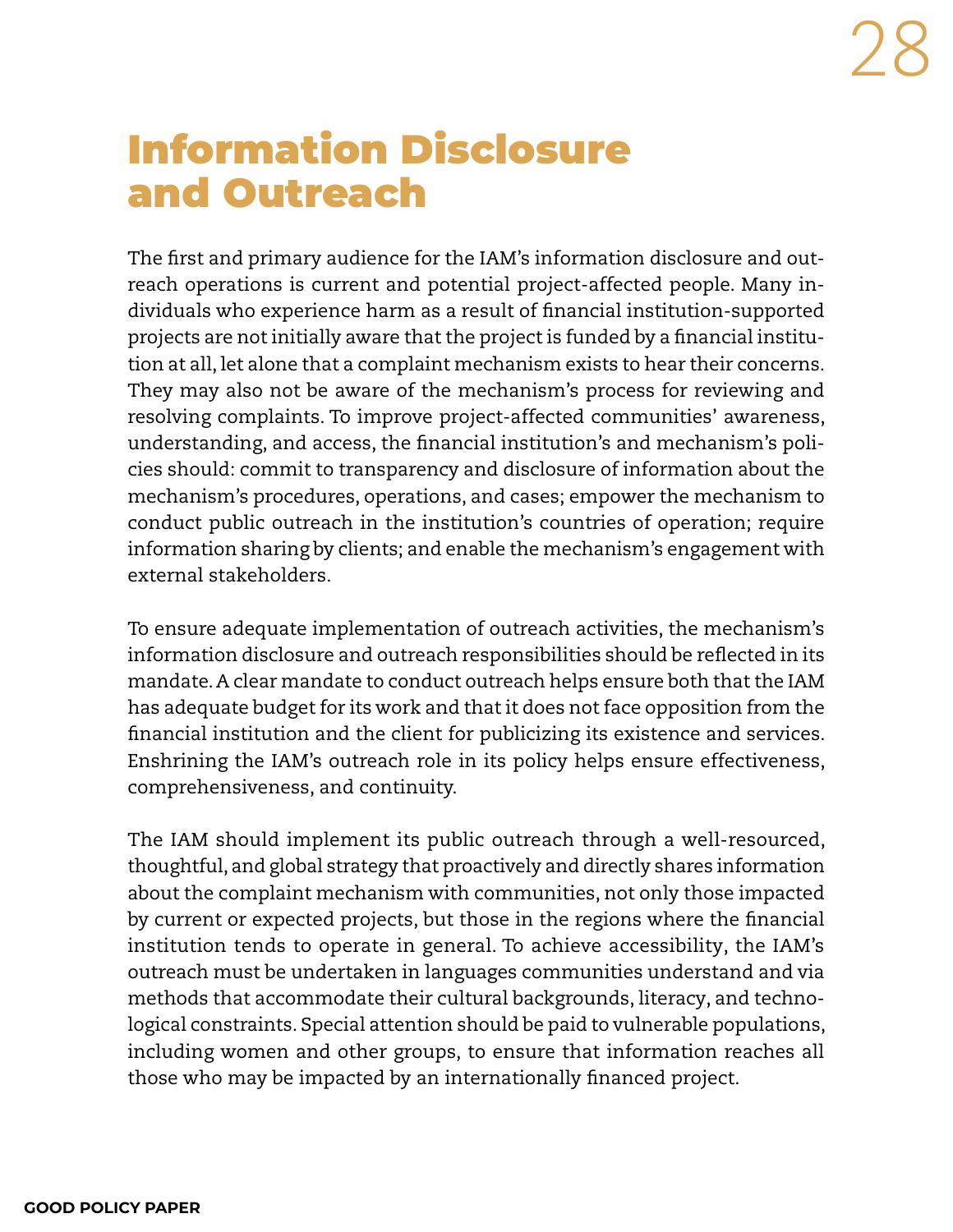Given the increased flow of financing through financial intermediaries and the transparency challenges that come with these investments, the strategy should cover outreach towards people potentially affected by the institution's indirect lending through financial intermediaries. This outreach should include information on what financial intermediary lending is, how to access relevant information disclosures, and detailed explanations on any requirements particular to complaints on financial intermediary investments.

Although not currently embedded in existing IAM policies, an IAM's outreach strategy should include plans for in-person visits to all communities impacted by high-risk projects financed by the institution.

The IAM's outreach strategy should also not be one-directional, but receptive to and informed by input from communities and stakeholders, such as members of a stakeholder advisory board and the IAM Network. The mechanism should seek regular advice and engagement from stakeholders and reform its policies and practice accordingly through such public input.

The financial institution also has a role in effectuating successful information disclosure about the mechanism: in addition to itself publicly disclosing information on the mechanism, the institution must require clients and financial intermediary subclients to provide potentially affected people information about the IAM and how to access it.

Maintenance of a complaint registry is critical not only to ensure project-affected people timely information about the developments in their own complaints, but to help all stakeholders understand the IAM's timeframes and reasoning on claims to promote transparency and predictability in the overall system.

Within the complaint process, access to information is crucial for the IAM to do its work effectively. Financial institution and client staff should make project information, documents, and people accessible to the IAM as it conducts the case. Access to this information should be included in contractual agreements with financial institution clients.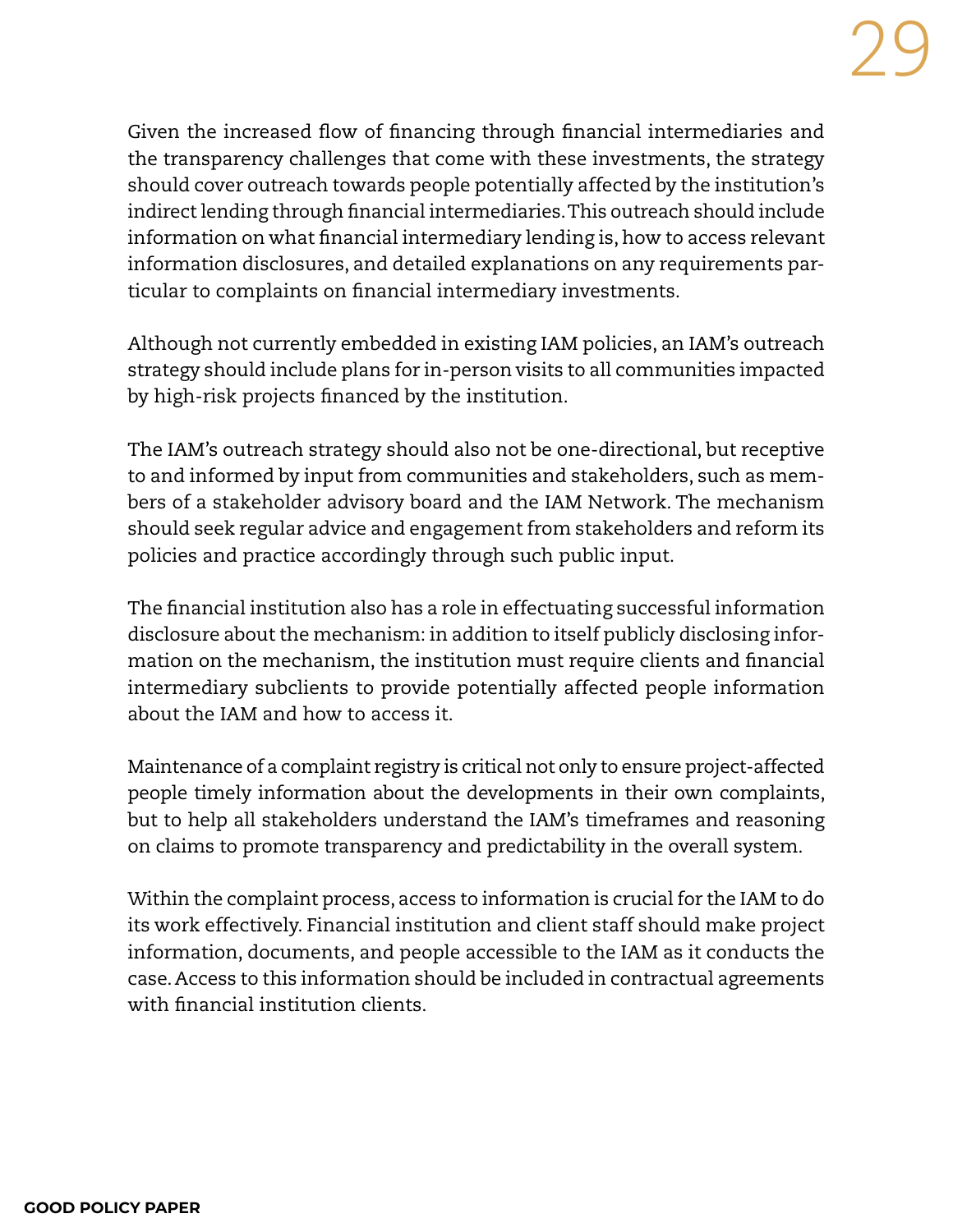#### **15. The financial institution should require clients and sub-clients to disclose the existence of the mechanism to project-affected communities.**

Clients and sub-clients are often the primary source of information about a project for affected communities. The institution should require clients to disclose the existence of the mechanism during project consultation processes and through other appropriate means.

#### **GOOD POLICY** (DFC'S BOARD RESOLUTION ON THE IAM PARA. 5)

"The Corporation will assist the IAM in carrying out its outreach efforts, including requiring clients and subclients (for financial intermediary projects) to disclose the existence of the IAM to project affected communities in a culturally appropriate, gender sensitive, and accessible manner. The existence of the IAM and how to contact it will be included in appropriate project documents."11

#### **GOOD POLICY** (ADB'S AM POLICY PARA. 211)

"Staff, working with the borrower, will disseminate information early in the project cycle about the Accountability Mechanism and its availability as a recourse in case other mechanisms for dealing with harmful project effects are not successful. The intensity and format of this activity will vary with the nature of the project. Operations departments will focus on projects with a high degree of safeguard risks, such as projects with heavy resettlement. Pamphlets in national or official languages, community notice boards, audiovisual materials, or other appropriate and effective means will be used to inform people."

<sup>11.</sup> Similar language can be found in para. 4 of the AfDB IRM policy.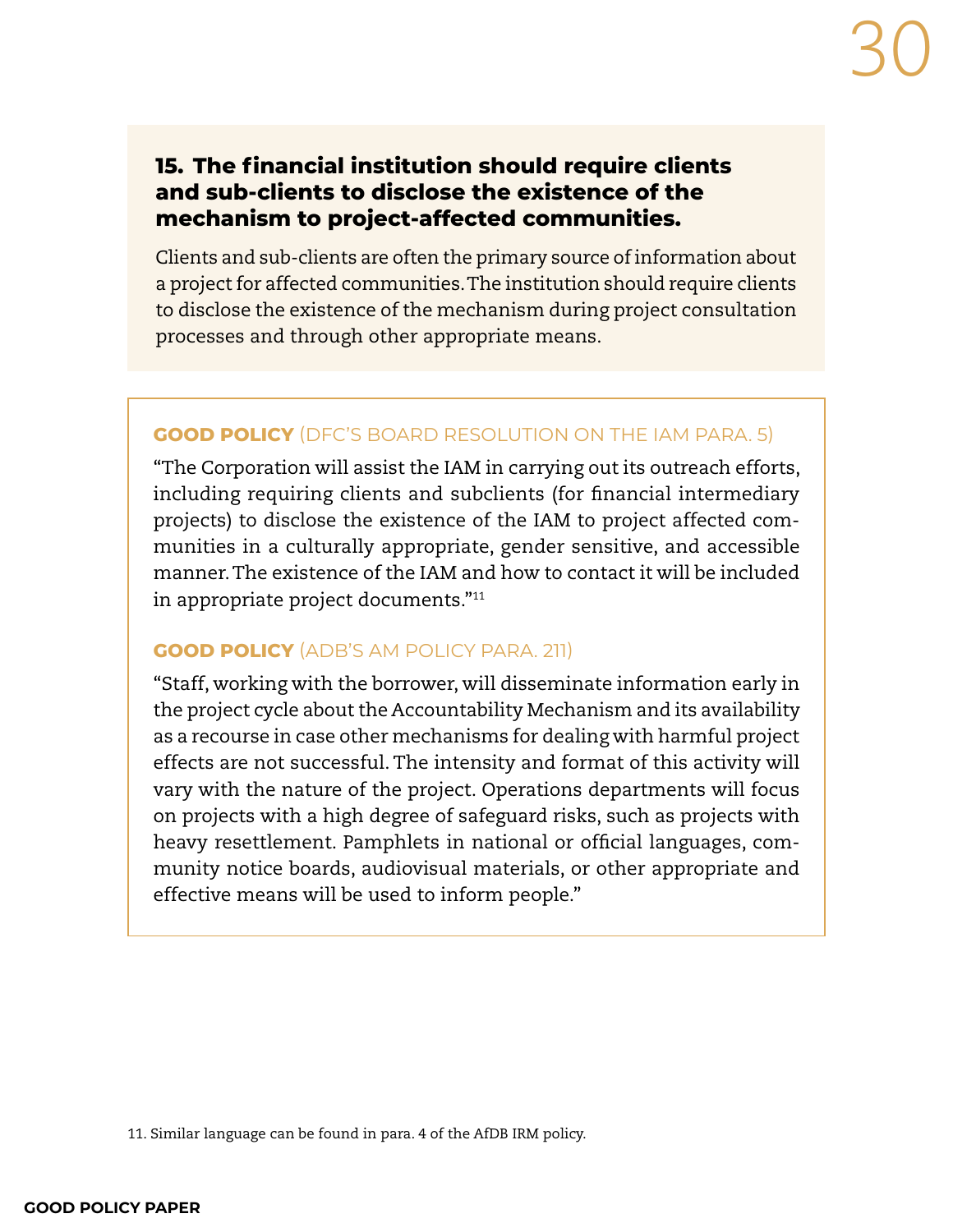**16. Information about the mechanism should be included in relevant financial institution publications and should feature prominently on the institution's website in order to raise awareness of the mechanism's availability.**

A link to the mechanism's webpage should be displayed prominently on the institution's website. The financial institution's management should collaborate with the mechanism to support its efforts to publicize its role.

#### **GOOD POLICY** (IDB'S MICI POLICY PARA. 60)

"The MICI Director will coordinate with other Bank offices and units to ensure that information about the Mechanism is integrated into Bank activities and publications designed to promote information about the institution. Management will support the MICI's efforts to publicize the Mechanism."

#### **GOOD POLICY** (NEXI OBJECTION PROCEDURES ART. 16.5)

"The Examiner shall disclose his/her contact address on NEXI's website, and endeavor to have his/her presence and activities widely known to the public by formulating and distributing pamphlets and notification on NEXI's website, in collaboration with NEXI's Public Relations Group."12

#### **17. Information about the mechanism, including a model complaint letter, should be produced in multiple languages and accessible formats.**

Informational documents about the mechanism regarding its policies, guidelines, and other relevant materials should be produced in digital and printed formats in multiple languages.

12. Similar language can be found in the JBIC OEEG policy art. VI.3.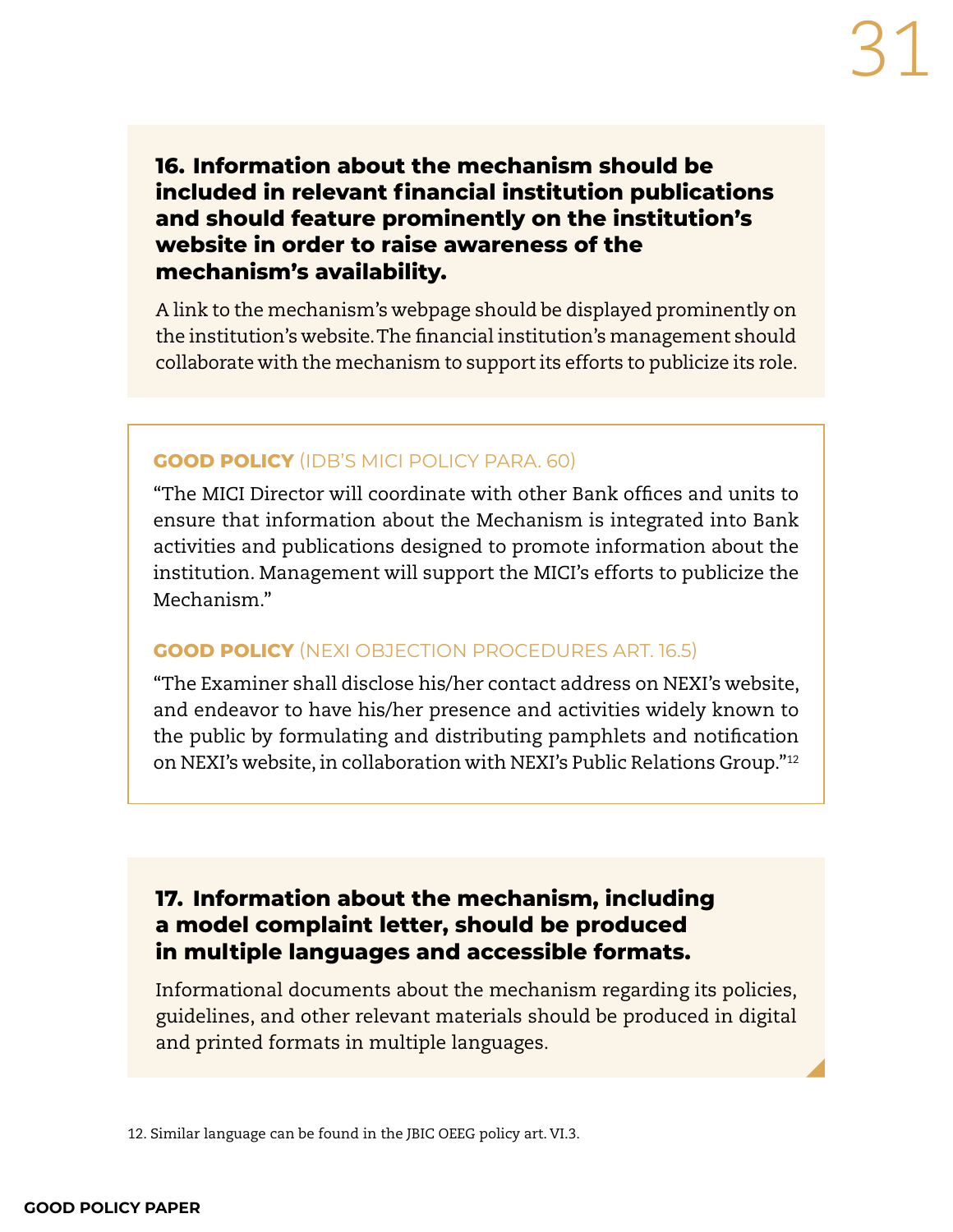A simple model complaint letter should be produced to guide communities to submit the necessary information for registering a complaint.

#### **GOOD POLICY** (IFC'S CAO POLICY PARAS. 35, 163-164)

"On request, CAO will provide guidance on how to lodge a complaint without providing advice regarding the substance of the complaint. The CAO website includes a model complaint letter. Potential complainants may also contact CAO for clarification before lodging a complaint. ..."

"While CAO's working language is English, CAO seeks to make reports and communication materials available in relevant local languages to promote accessibility. CAO issues public information materials in the official languages of the World Bank Group (Arabic, Chinese (Mandarin), English, French, Russian, Spanish, and Portuguese), and additional languages where deemed necessary. CAO makes available these materials in electronic and hard copy and by other culturally appropriate means.

Complainants may submit a complaint to CAO in any language, and CAO's correspondence and engagement with the Complainant and its representatives will be in both the language of the complaint and English."

**18. The IAM should develop a public outreach strategy, including accessible events in the financial institution's countries of operation, with adequate budget to support participation in the events by potentially affected communities.** 

The low receipt of complaints by many IAMs is not an indication that projects are without adverse impacts, but rather that institutions, clients, and mechanisms do not make project-affected communities adequately aware of the existence of IAMs and the opportunity IAMs afford communities to defend their rights.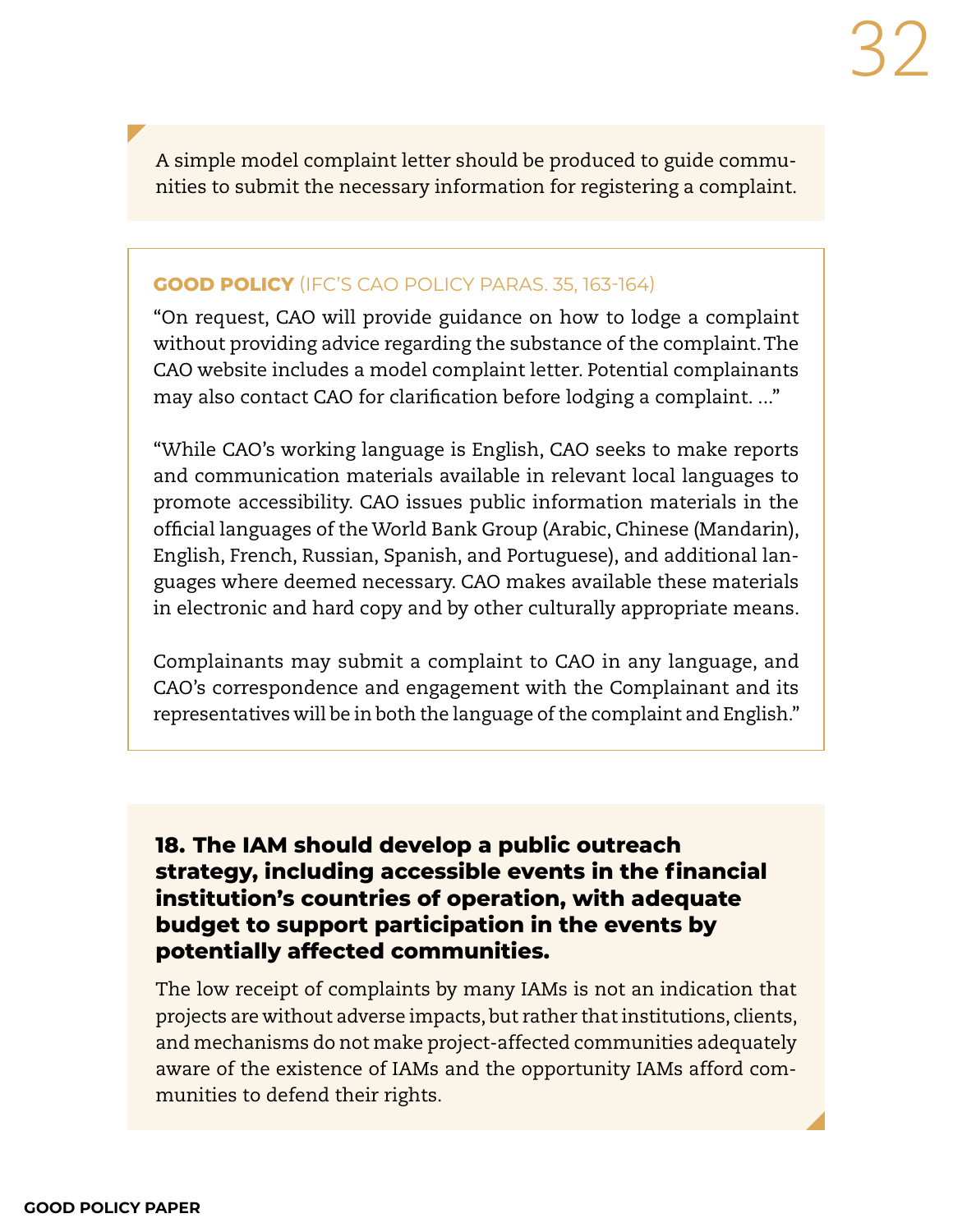To counter this knowledge and access gap, an IAM should have the authority and adequate resources to produce outreach materials and organize events that increase communities' ability to participate in complaint processes.

#### **GOOD POLICY** (ADB'S AM POLICY PARAS. 208-211)

"The OSPF and OCRP should update their outreach strategies regularly (for example, every 3 years). The OSPF, OCRP, and staff should undertake three kinds of outreach activities to achieve a positive culture change.

Internal. This outreach should improve awareness and disseminate lessons to ADB staff through workshops, training courses, and orientation sessions. The Accountability Mechanism should be included as part of regular staff training [...].

National level. The OSPF and OCRP should hold regular dissemination activities in DMCs. They should distribute simple, pictorial-based and user-friendly descriptions of the mechanism. In each resident mission, a staff member should be designated as a focal person for handling grievances caused by ADB financed projects. Some resident missions have already assigned such focal persons; this practice should be extended to all resident missions.

"Project level. Improving the awareness of the Accountability Mechanism requires that ADB staff work as conduits to disseminate information. Staff, working with the borrower, will disseminate information early in the project cycle about the Accountability Mechanism and its availability as a recourse in case other mechanisms for dealing with harmful project effects are not successful […] ADB can explore the possibility of outsourcing outreach activities to credible NGOs or civil society organizations. Gender issues will be taken into consideration when designing the outreach strategy."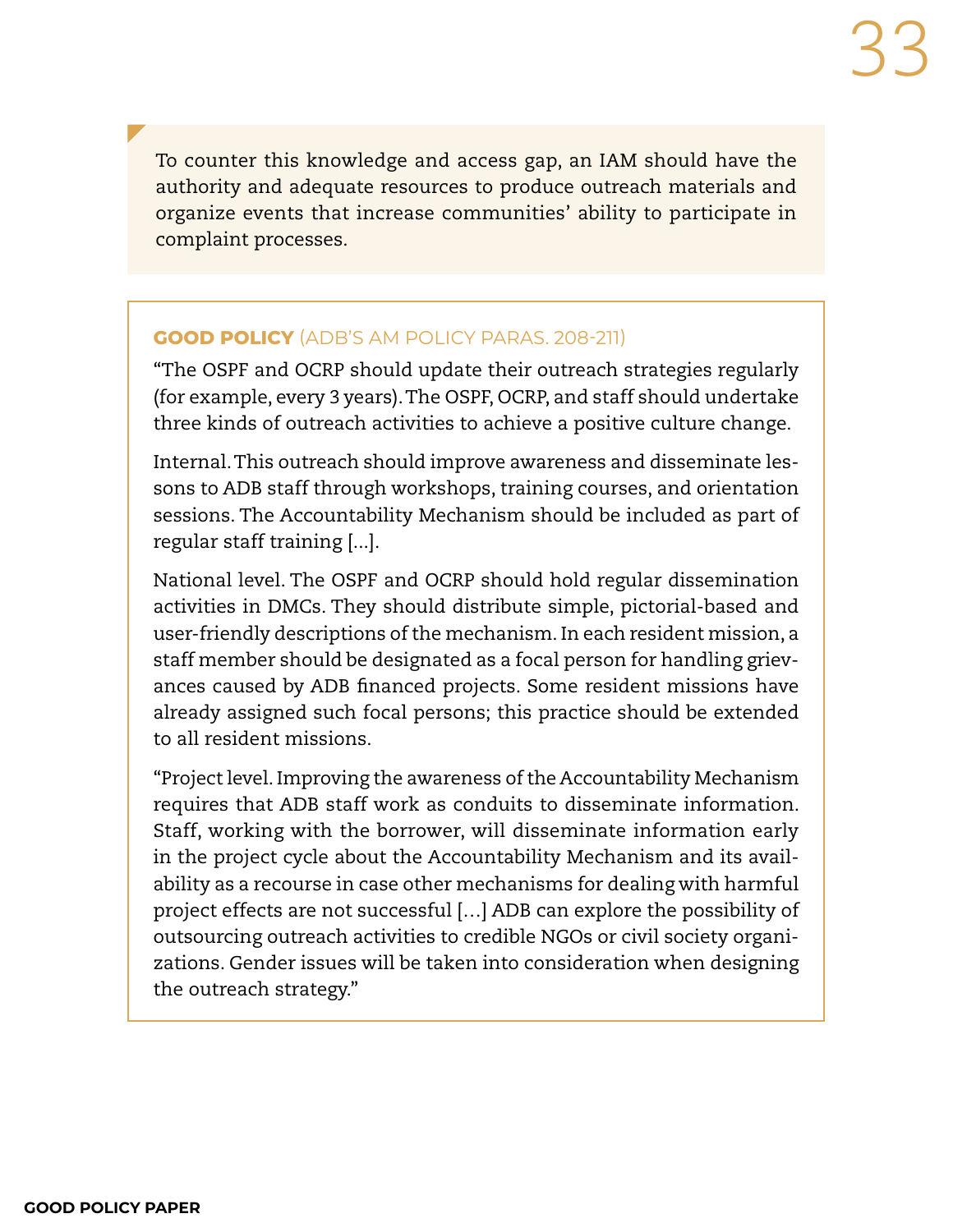#### **19. The mechanism should publish a complete and updated complaint registry.**

The registry should include pending, completed, and closed cases, including ineligible complaints, with links to complaint letters (redacted if complainants request confidentiality), decisions on complaint admissibility, assessment reports, dispute resolution reports and agreements, terms of references for compliance review investigations, investigation reports, management responses and proposed remedial actions, monitoring reports, conclusion reports, and other relevant documentation. All public materials should be provided in full, not merely in summarized form and posted online as they become available and remain there indefinitely, not for a limited period of time.

#### **GOOD POLICY** (AFDB'S IRM OPERATING RULES AND PROCEDURES PARA. 106)

"The IRM shall maintain a transparent and comprehensive online Register. The information posted on the Register shall include pending, completed and closed cases and all relevant documentation relating to Complaints processing, including Complaints with links to complaint letters (redacted if Complainant(s) request confidentiality), decisions on Complaints eligibility, assessment reports, Problem-Solving report and agreements, terms of reference for Compliance Review reports, monitoring reports and final monitoring reports. All material shall be provided in full and posted online as they become available and remain there indefinitely."

#### **20. The mechanism should establish an external stakeholder advisory group to regularly provide strategic guidance, advice and feedback.**

The advisors should include representatives from CSOs and technical experts in fields such as accountability, sustainable development and conflict resolution.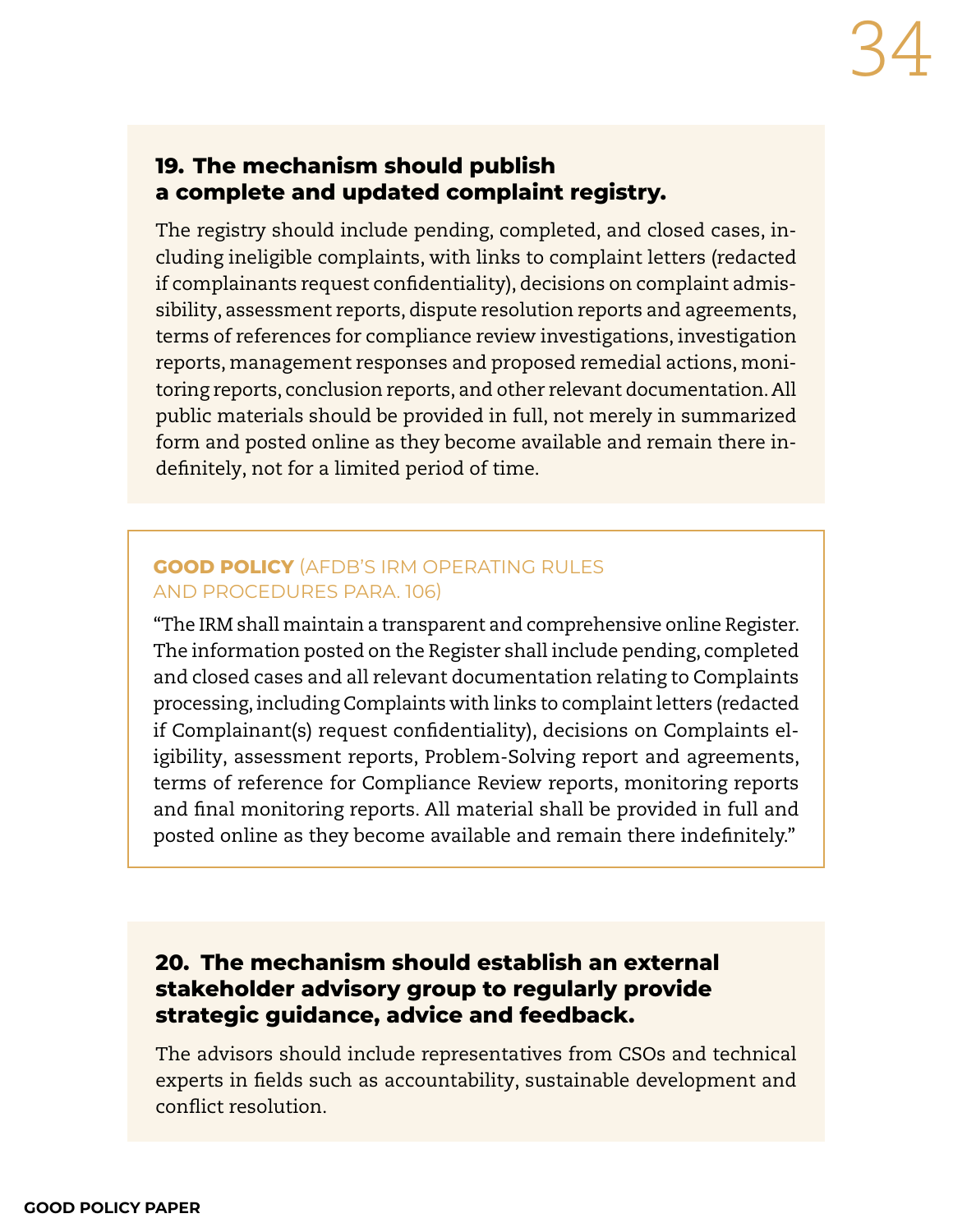#### **GOOD POLICY** (AFDB'S IRM OPERATING RULES AND PROCEDURES PARA. 105)

"The IRM shall have an external stakeholder advisory group comprised of stakeholders from for example civil society organizations, the private sector, academia and/or international organizations to regularly provide strategic guidance, advice and feedback to ensure the effectiveness of the mechanism."

#### **GOOD POLICY** (IDB'S MICI WEBSITE, [https://www.iadb.org/en/mici/](https://www.iadb.org/en/mici/external-consultative-group?open_accordion=1) [external-consultative-group?open\\_accordion=1](https://www.iadb.org/en/mici/external-consultative-group?open_accordion=1))

"The External Consultative Group (GCE) is made up of eight experts from different nationalities and expertise that provide pro-bono advice to MICI on its operational strengthening process."

#### **21. If the mechanism meets the IAM Network's eligibility criteria, then the mechanism's policy should commit it to participate in the Network.**

The IAM Network is a forum for information exchange and peer learning for mechanisms of international financial institutions. The Network is guided by principles of independence, impartiality, transparency, integrity, professionalism, accessibility, and responsiveness. One of the key eligibility criteria for membership is that the IAM is operationally independent from financial institution management. The mechanism's written policy should codify its commitment to engagement in the IAM Network.

#### **GOOD POLICY** (FMO/DEG/PROPARCO'S ICM POLICY PARA. 1.2.7)

"The ICM is a member of the global network of Independent Accountability Mechanisms (IAM)."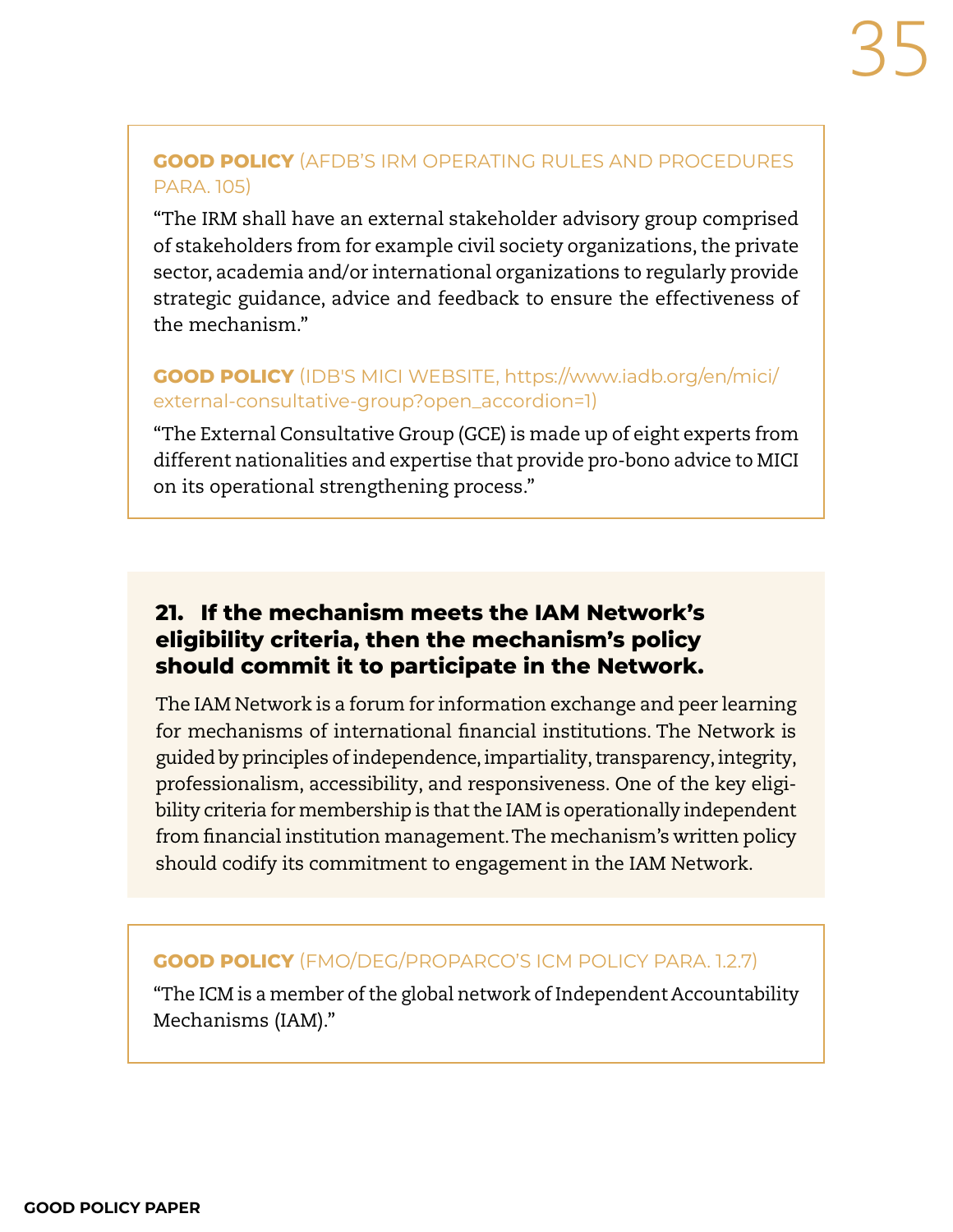#### **22. The mechanism must regularly review its policy and guidelines through a public process.**

In order to ensure that the mechanism continually improves and remains responsive to project-affected communities, it should conduct public reviews at regular intervals. The review should include a public consultation process, soliciting input from project-affected communities, complainants and other stakeholders.

Ideally, this consultation process should include (1) a first-round public consultation on the existing policy and (2) a second-round public consultation on the draft revised policy. Draft documents should be disclosed as a part of the consultations, and the comment periods should last at least 60 days.

Additionally, there should be in-person and/or virtual consultation events held in multiple regions reflecting the financial institution's areas of operations. The final revised policy should be published at the same time it is being considered by the institution's Board, and the institution should publish a matrix of all recommendations received and whether they were adopted or not.<sup>13</sup>

In addition to regular reviews, the mechanism should implement systems to collect information about its own performance. To ensure the mechanism's independence from the financial institution, the IAM should have the authority to initiate its own review, organize the consultation, and propose changes to its policy.

#### **GOOD POLICY** (EIB'S CM POLICY PARA. 9.1)

"At least every five years, the EIB-CM will consider the need to launch a review of this Policy, including consultation with EIB Group stakeholders.

13. For recent examples of IAM consultation processes incorporating many of these practices, see the recent reviews of the [IFC CAO](https://www.ifc.org/wps/wcm/connect/corp_ext_content/ifc_external_corporate_site/cao-policy-consultation), the [EBRD PCM/IPAM](https://www.ebrd.com/news/2018/ebrd-initiates-review-of-three-governance-policies.html), and the [AfDB IRM](https://www.afdb.org/en/news-and-events/third-review-of-african-development-banks-independent-review-mechanism-to-take-place-this-year-19007).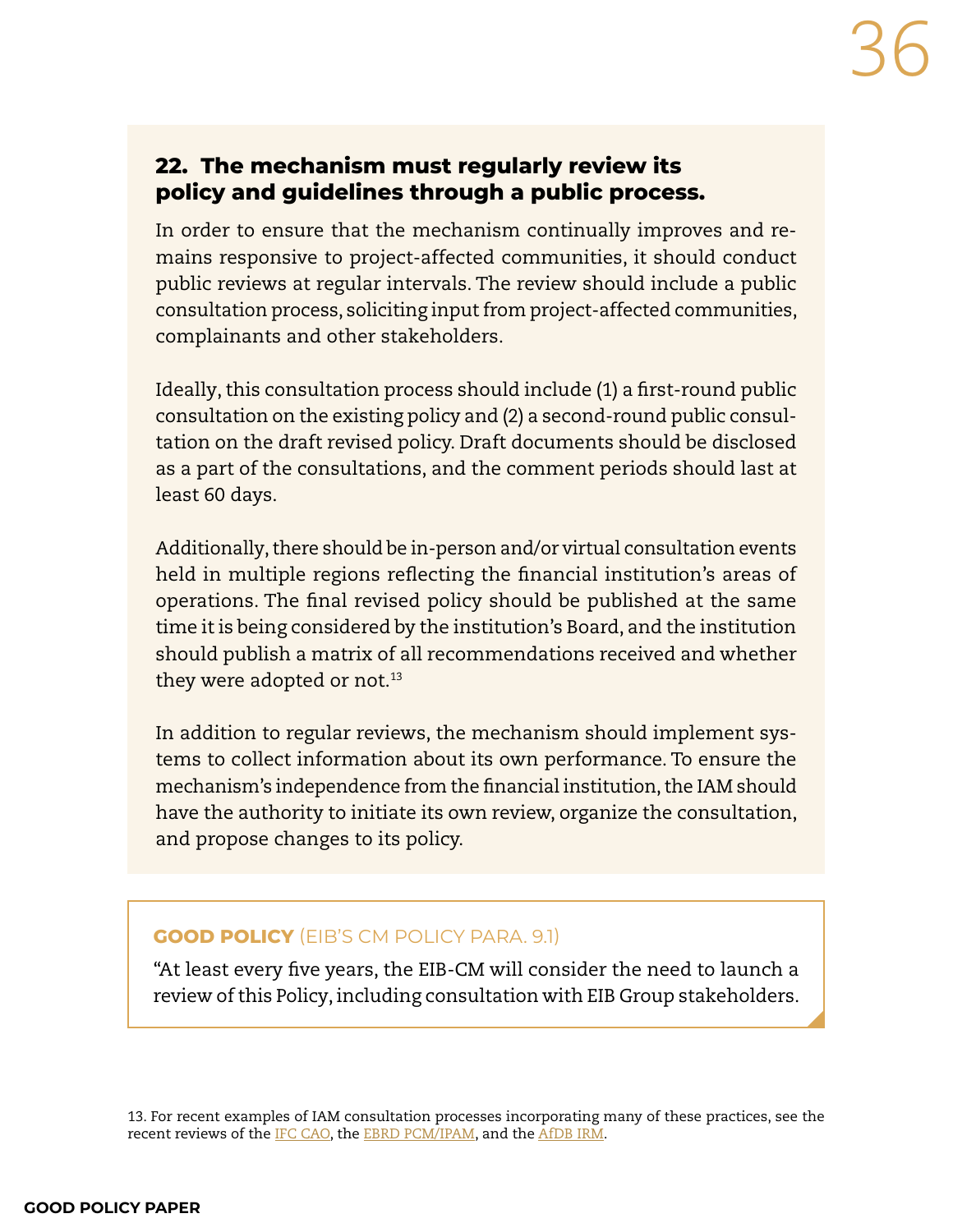In line with the EIB Group Complaints Mechanism's operational set-up (consisting of an internal tier as well as an external one), the EIB Group reviews its Complaints Mechanism in close cooperation with the [European Ombudsman]."

#### **GOOD POLICY** (FMO/DEG/PROPARCO'S ICM POLICY PARAS. 3.6.1-2)

"The Independent Complaints Mechanism will be reviewed in case of e.g. new (international) laws, regulations or FMO policies and may be updated accordingly in due course. It will be revised immediately when needed and will at least be evaluated once every four years. ... The Independent Complaints Mechanism was and will be developed in consultation with FMO's various stakeholders."

# **23. The mechanism should have the ability to draft its policies independently from Bank management.**

The ability of the mechanism to independently draft and update operational procedures without preemptive intervention from Bank leadership and staff ensures the actual and perceived integrity of an accountability framework. The terms of reference establishing accountability mechanisms should operate to describe the intent, function, responsibilities, resourcing, governance, and administrative arrangements of the mechanism, but they should not impose restrictive procedural parameters that impede the independence of the office. This honors the independence of the mechanism, helps to build trust in the accountability framework, and avoids the perception that a Bank has unduly limited the extent that it is willing to be held accountable.

## **GOOD POLICY** (GCF'S 2020 UPDATED TERMS OF REFERENCE OF THE IRM, INTRODUCTION, PARAS. 5, 20)

"20. Detailed guidelines and procedures: ... some of the procedural provisions in ... the [past] TOR are best dealt with in the detailed guidelines and procedures and have been removed from the updated TOR."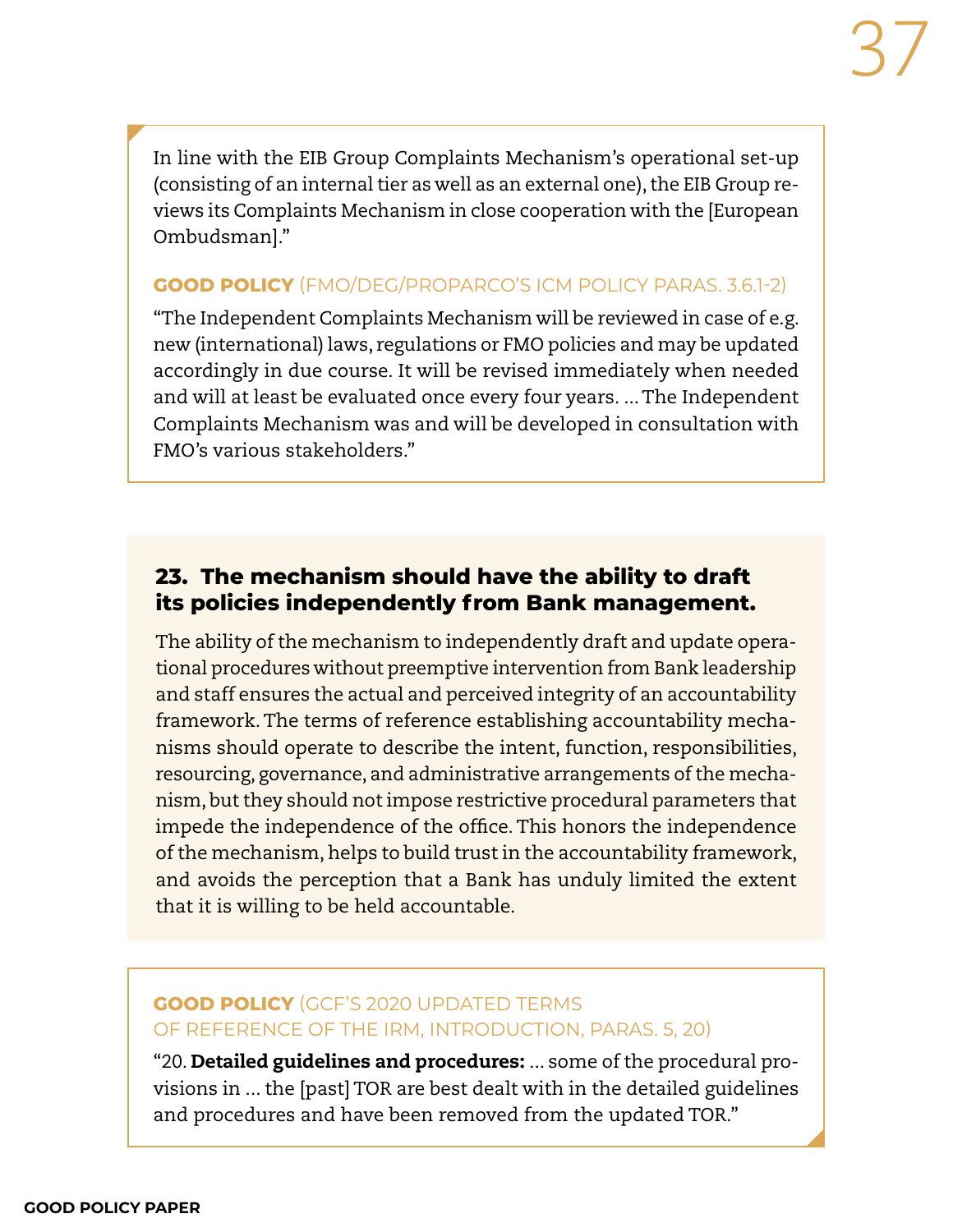### **GOOD POLICY** (GCF'S 2020 UPDATED TERMS OF REFERENCE OF THE IRM, INTRODUCTION, PARAS. 5, 20)

"20. Detailed guidelines and procedures: ... some of the procedural provisions in ... the [past] TOR are best dealt with in the detailed guidelines and procedures and have been removed from the updated TOR."

"5. ... Accordingly, this [TOR] document does not address matters which are expected to be covered in the detailed guidelines and procedures, such as third party costs and expenses; the categories of information that the IRM may request from persons seeking redress; forms and procedures of the IRM; time frames for IRM processes; threshold considerations... ; issues relating to the language and accessibility of the IRM; safeguarding against threats made or retaliation against complainants or requesters; and provisions ensuring that the recommendation of the IRM and related decisions of the Board in connection with grievances or complaints cannot be used in any litigation against the GCF."

#### **GOOD POLICY** (GCF'S IRM, PARAS. 7, 100)

"7. Consistent with its TOR and these [Policies and Guidelines (PGs)], the Head of the IRM may develop and issue Supporting Operating Procedures (SOPs) for the IRM to facilitate implementation of its TOR and PGs, and to ensure the effective and efficient operation of the IRM."

"100... With respect to interpretation of its TOR, the IRM will apply the TOR as it understands them, subject to the Board's review."

# **24. The mechanism should be automatically granted access to information held by the financial institution and its clients.**

A mechanism cannot effectively perform its functions without full access to the operational files and internal databases used by institution staff. Moreover, contractual provisions should require clients to allow mechanism staff access to sites, personnel, and records.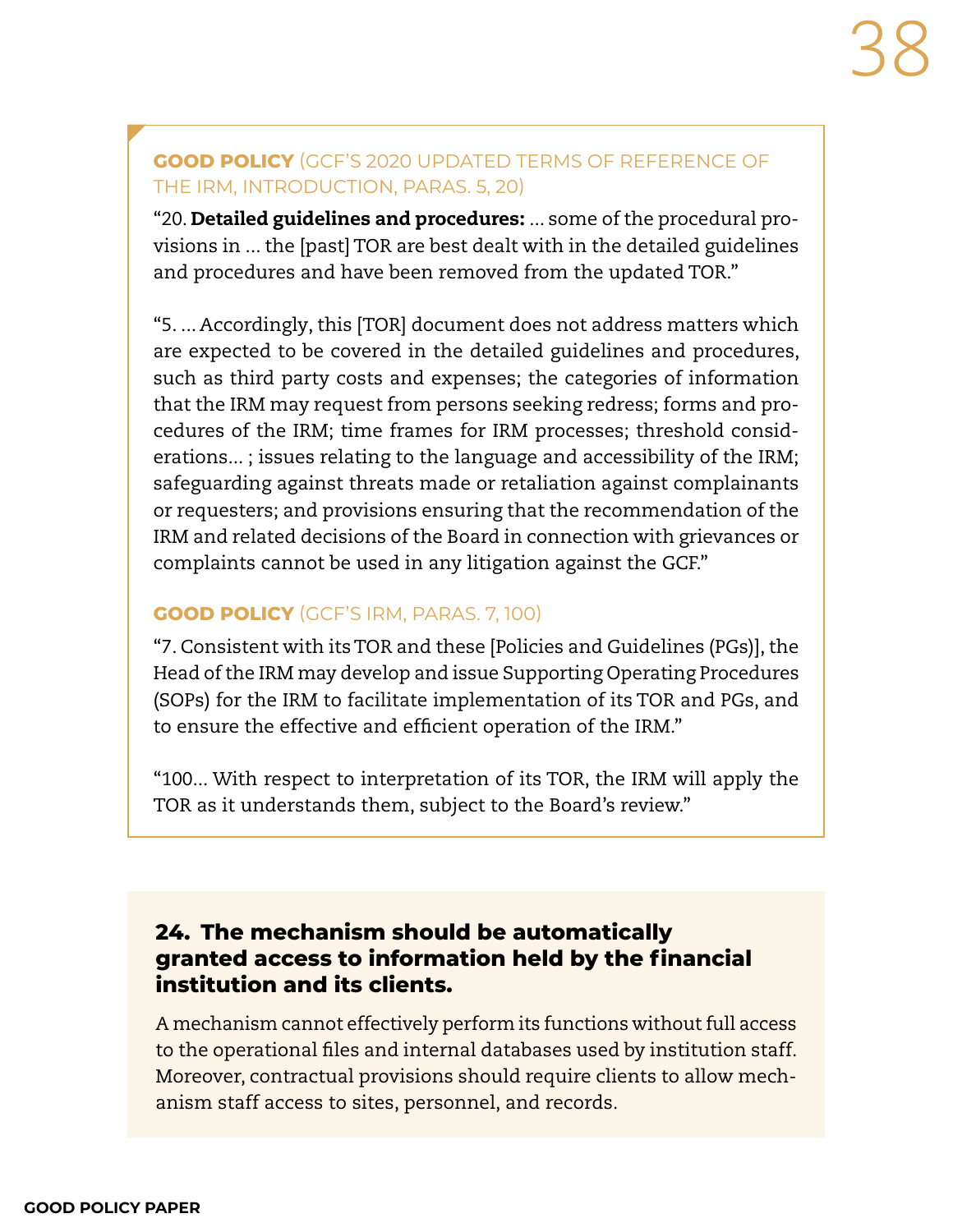#### **GOOD POLICY** (EBRD'S IPAM POLICY PARA. 3.1(F)-(G))

"In connection with a Case, IPAM staff will have full and direct access to relevant Bank staff and all Project files (including electronic and hardcopy files) and will have access to cabinets and other storage facilities. Bank management and consultants engaged by Bank management will be required to fully cooperate with IPAM staff."

"Financing agreements between the Bank and Clients will include requirements for Clients to disclose Project-related information to IPAM in connection with a Case, upon reasonable request by the Bank and subject to any applicable laws and regulations."

#### **GOOD POLICY** (JBIC'S OEEG OBJECTION PROCEDURES PARA. 15)

"[T]he Examiners shall have the following powers:

- **1)** To have free access to the information necessary for their activities, including, but not limited to, documents and records possessed by JICA;
- **2)** To be able to interview JICA's personnel and to ask that they submit relevant documents;
- **3)** To be able to ask relevant departments of JICA to make arrangements to interview third parties, including persons concerned other than JICA's personnel, and to request the submission of relevant documents."

# **25. The mechanism should have the authority to use its judgment when referencing non-public information.**

While still subject to the financial institution's access to information policy, the mechanism should nonetheless have the discretion to quote from or refer generically to sources of information critical to their findings.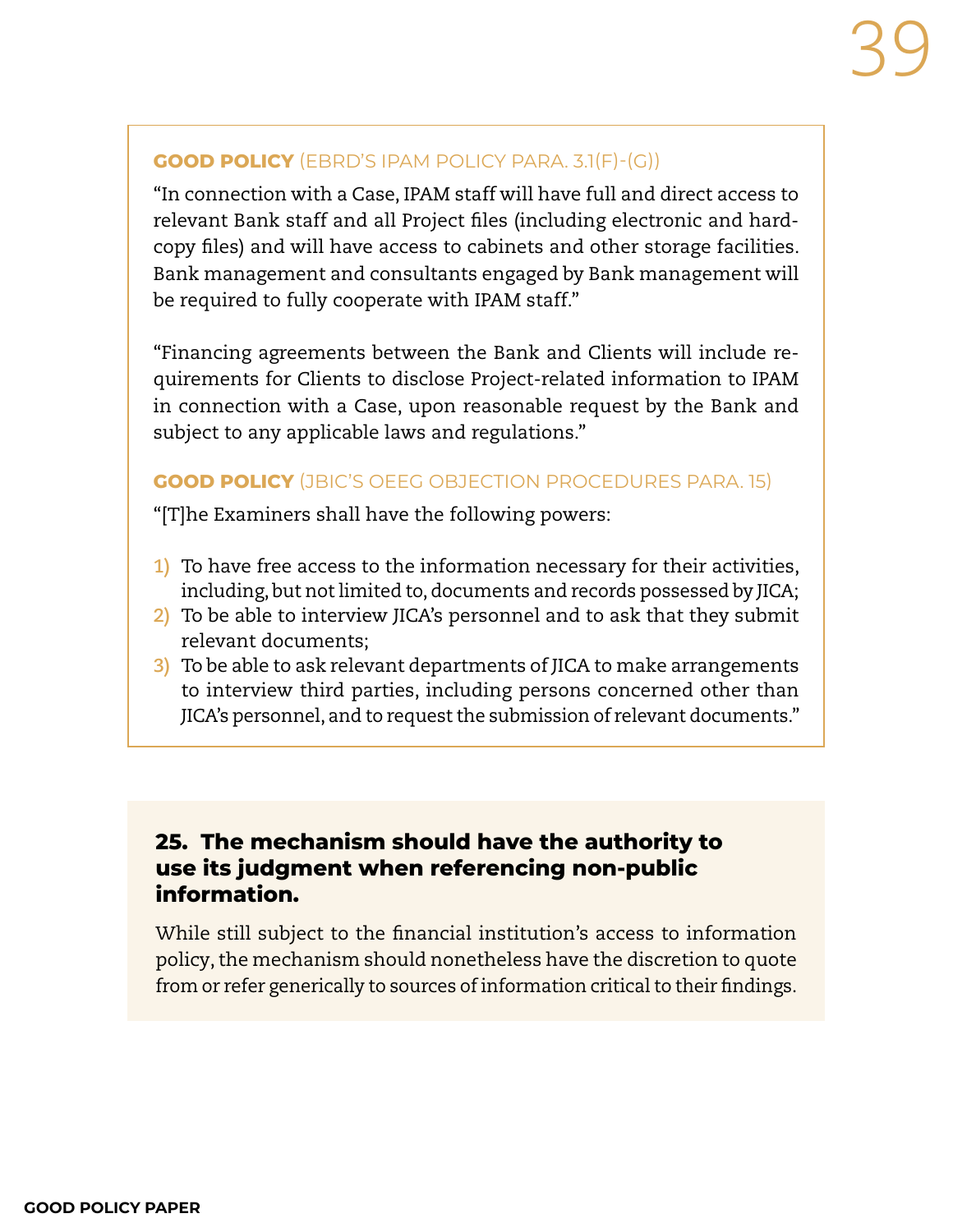#### **GOOD POLICY** (EBRD'S IPAM POLICY PARA. 3.1(F)-(G))

"IPAM's disclosure of information gathered during its activities will be subject to the Access to Information Policy and any other applicable requirements to maintain sensitive information as confidential. If necessary and unavailable through other sources, IPAM may refer generically to non-public information, following consultation with the relevant Parties."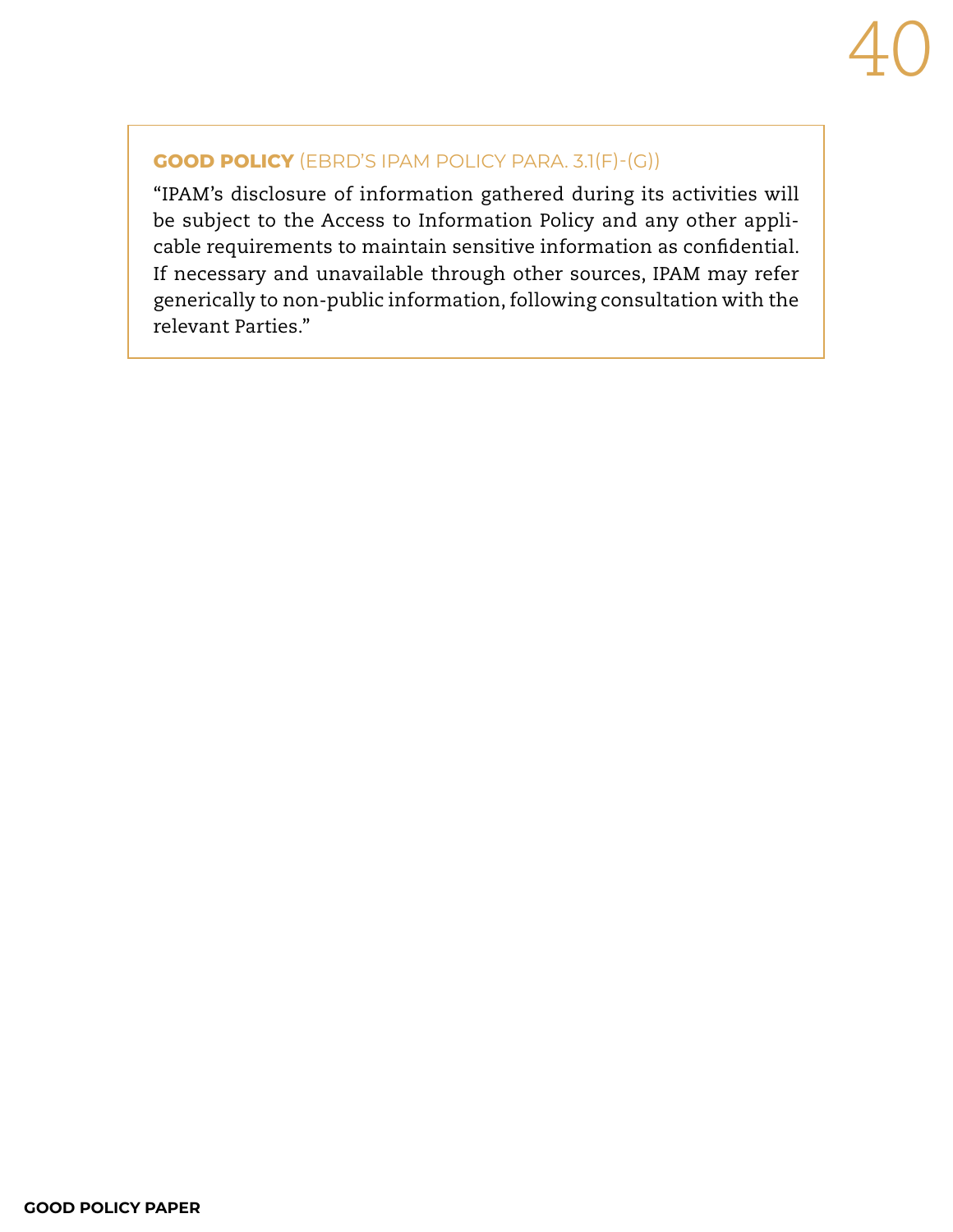# Complaint Process

For project-affected people, the journey of filing a complaint with an IAM usually begins when a person or community starts experiencing actual or potential impacts to their livelihoods, health, and environment from a project. Many future complainants are members of marginalized populations or communities whose particular vulnerabilities, such as poverty, are exacerbated by the project impacts. To decide to engage in a potentially time and resource-intensive process, it must be "worth it" for these communities; that is, it must at least have the potential of resulting in meaningful outcomes. IAMs should recognize this context and ensure that the complaint process is accessible, predictable, transparent, and rights compatible. To deliver real results for affected communities, the mechanism's jurisdiction and admissibility rules should be designed to minimize barriers to access to the mechanism's complaint process and allow complaints to proceed in a predictable, transparent, and effective manner.

At an early stage, the community typically does not know the full nature of the project, involved companies and funder(s), or availability of a complaint mechanism. While ideally IAM processes should be sufficiently accessible to communities so that they do not need advisers, in practice, community members face language, resource, technological, and information barriers that make it difficult if not impossible for them to pursue a complaint independently. Given this reality, communities frequently seek advice and representation from local, national, or international civil society organizations, lawyers, economists, scientists, negotiation experts, and others. It is critical that IAMs protect communities' right to involve any and all organizations as advisers and representatives. While an IAM may seek evidence of the community's authorization for an advisor to represent it, the IAM should not obstruct individuals' access to remedy by limiting their choice of representatives. To do so would establish an unequal requirement for communities vis-à-vis financial institutions and their clients, which are often advised and represented by international consulting and legal teams.

Even with outside help, it can take years for a community to access information about the project and understand the range of impacts community members face, ascertain a will among the people to raise a complaint, and develop the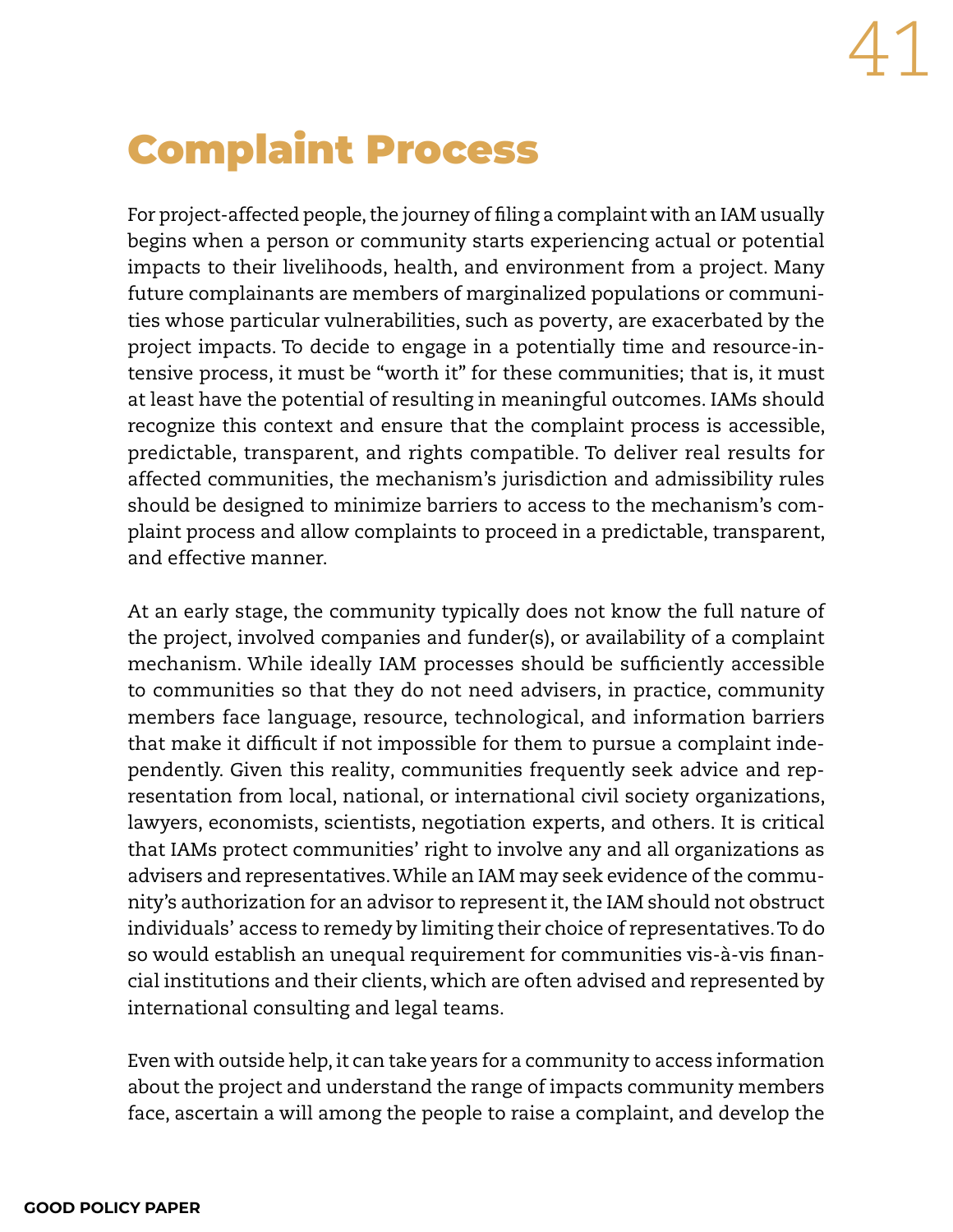complaint and accompanying engagement strategy. To allow communities time to prepare, it is essential that IAMs accept complaints for a sufficient time period after a project's closure or when a community becomes aware of the impacts. As discussed below, the current good policy standard puts that time period at two years. However, given the long-term nature of project impacts, mechanisms should seek to provide as much time as possible for filing complaints – at least four years after an individual is aware of the harm or after financing concludes, whichever is later.

Sometimes communities learn of a project's expected impacts before the project is approved and seek quick action to prevent anticipated harm. Given the IAM's and financial institution's goal of preventing adverse impacts wherever possible and the irreversible nature of some impacts, it is critical that the IAM accept complaints before the project approval stage. In such cases, the outcome of the complaint should influence the financial institution's decision whether or not to approve the project and inform the social and environmental protection strategies guiding the project's implementation. To ensure no gap in access to remedy and to ensure accountability and institutional learning for each financial institution involved in a project, IAMs should accept complaints related to projects co-financed with other institutions.

While typically many people experience adverse impacts from development projects, sometimes just one individual does.14 Or, only one individual feels safe being named as a complainant. The IAM's rules should not preclude a single individual from seeking remedy for the impacts they face.

Recognizing the information and language barriers complainants face, IAMs should establish simple eligibility requirements. For example, especially when they lack representation, complainants might struggle to identify which of the financial institution's policy clauses have been violated, or to provide detailed or scientific information linking the harm they experience to the project. Complainants should be allowed simply to outline how the alleged harm they are experiencing or anticipate is tied to financial institution-supported activities. Relatedly, any requirement that harm be "substantial" or "material" is subjective, risking bias or inconsistency in the IAM's application.

<sup>14.</sup> For all current and past complaints filed by individuals, see the Accountability Console[, Individual](https://www.accountabilityconsole.com/complaints/?filer_group__group_type=individual&year_filed=&year_closed=&min_duration=&max_duration=) [Complaints.](https://www.accountabilityconsole.com/complaints/?filer_group__group_type=individual&year_filed=&year_closed=&min_duration=&max_duration=)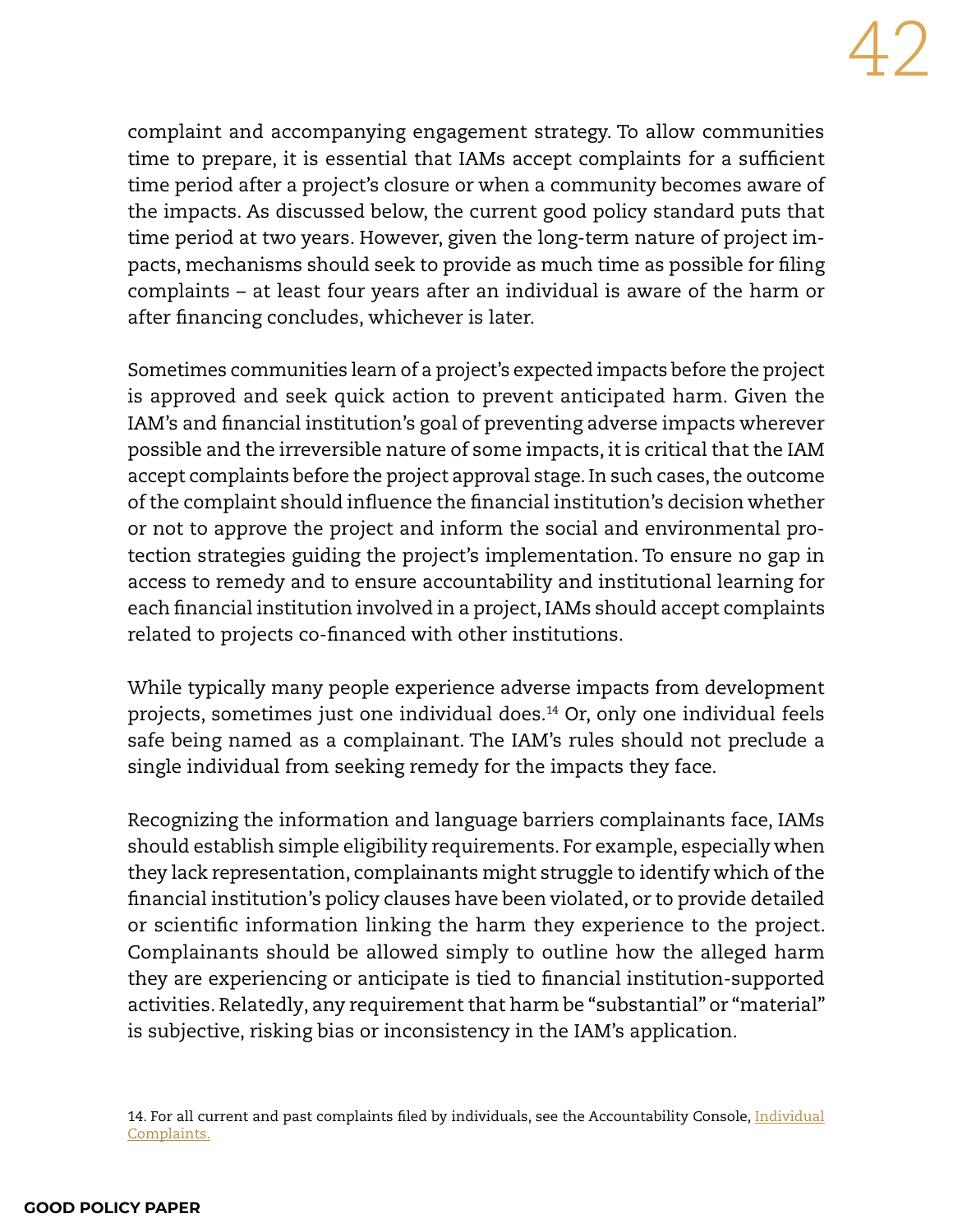Once communities feel ready to file a complaint, it is important they be allowed to do so without being required to first raise the issue elsewhere, such as by talking to the client or financial institution management or pursuing remedy via a project-level or local grievance mechanism. Communities often have good reason to fear sharing their concerns with project implementers and to doubt the ability of managers, project-level complaint mechanisms, and local courts to give their concerns fair hearing. Complainants should not need to justify their choice to the IAM; the IAM should respect that complainants will choose the complaint forum that maximizes their security and the utility of their efforts. Complainants also know best which complaint path – compliance review or dispute resolution – is right for them. Depending on their own vision of remedy and strategy to achieve it, either or both of these methods, in sequence or simultaneously, may be most beneficial. Again, rather than erecting barriers to remedy by limiting or appraising their choice, IAMs should enable complainants to pursue both paths. By the same token, IAMs should not bar complaints that are subject to parallel complaint proceedings. Because no other forum has the mandate to assess compliance with the financial institution internal policies, the IAM's handling of a complaint should not be deemed to interfere with another proceeding.

Once compliance review or dispute resolution commences, it is key that the IAM's processes be accessible, transparent, predictable, and safe for complainants. Ensuring a process that is culturally appropriate and gender responsive increases community members' ability to manage the complaint themselves. Adherence to pre-set timeframes and provision of regular status updates lets community representatives keep their communities informed about a process that can be slow and opaque. Meanwhile, careful protection of complainants' identities helps prevent retaliation against complainants, a phenomenon that is unfortunately increasing globally.15 Setting protection of identities as the default mode of engagement, with an opt-out available to complainants, is a strong step in promoting safety.

It is also key that the process enables complainants' participation by covering their costs (i.e., travel to mediations, etc.). The project itself is an imposition on communities and may have affected their livelihoods and access to resources. It would be an imposition as well as a barrier to accessibility to require

<sup>15.</sup> Global Witness, [In Numbers: Lethal Attacks Against Defenders Since 2012.](https://www.globalwitness.org/en/campaigns/environmental-activists/numbers-lethal-attacks-against-defenders-2012/)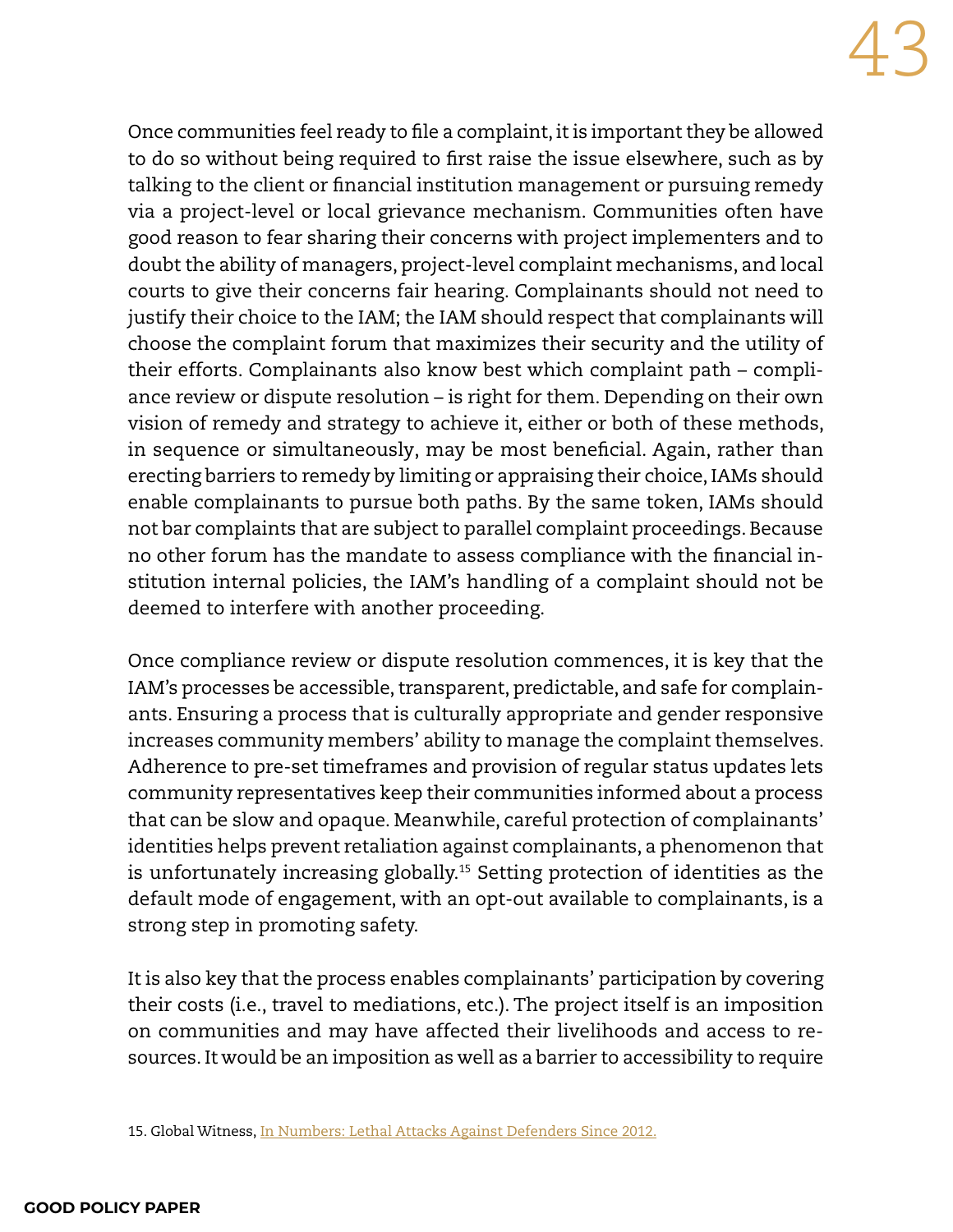

complainants to shoulder the financial costs for their engagement to seek amelioration of the impacts.

Once it has received a complaint, it is then vital that the IAM conduct a site visit to speak to complainants.16 Site visits make the mechanism more accessible and "real" to communities and give the mechanism further insight into the complainants' experiences. Based on what it reads and sees, a mechanism should be empowered to recommend suspension of a project that risks causing imminent harm.

When the complaint is underway, the financial institution also has a role in ensuring an effective process. The institution should require its own staff and those of its clients to cooperate fully with the mechanism. As mentioned above, this means that financial institution and client staff should make project information, documents, and people accessible to the IAM as it conducts the case. The financial institution should contractually require clients' constructive engagement in complaint processes – and prevent repetition of irresponsible activities in the future – in their financing and investment agreements and should make clear that they will not award the client new or renewed financing unless legitimate complaints are resolved. The institution should also use its influence with the host country to assure the IAM's freedom to conduct site visits throughout the complaint process.

## **26. The mechanism should accept complaints across all of the financial institution's operations, including activities co-financed with other financial institutions.**

The risk of harm to communities and the environment is not limited to certain lending instruments but can result from all types of activities financed or co-financed by the institution. Accordingly, the jurisdiction of the mechanism should cover all financial institution-supported operations and activities, including those funded through financial intermediaries.

<sup>16.</sup> Although site visits are best practice, there might be circumstances when they are impossible, for example due to COVID-19 travel restrictions or because communities would not feel safe meeting in person. In this case, an IAM's process should be flexible to permit the eligibility or assessment process to continue without a site visit and should permit alternatives that the complainants select, including use of consultants and virtual communications.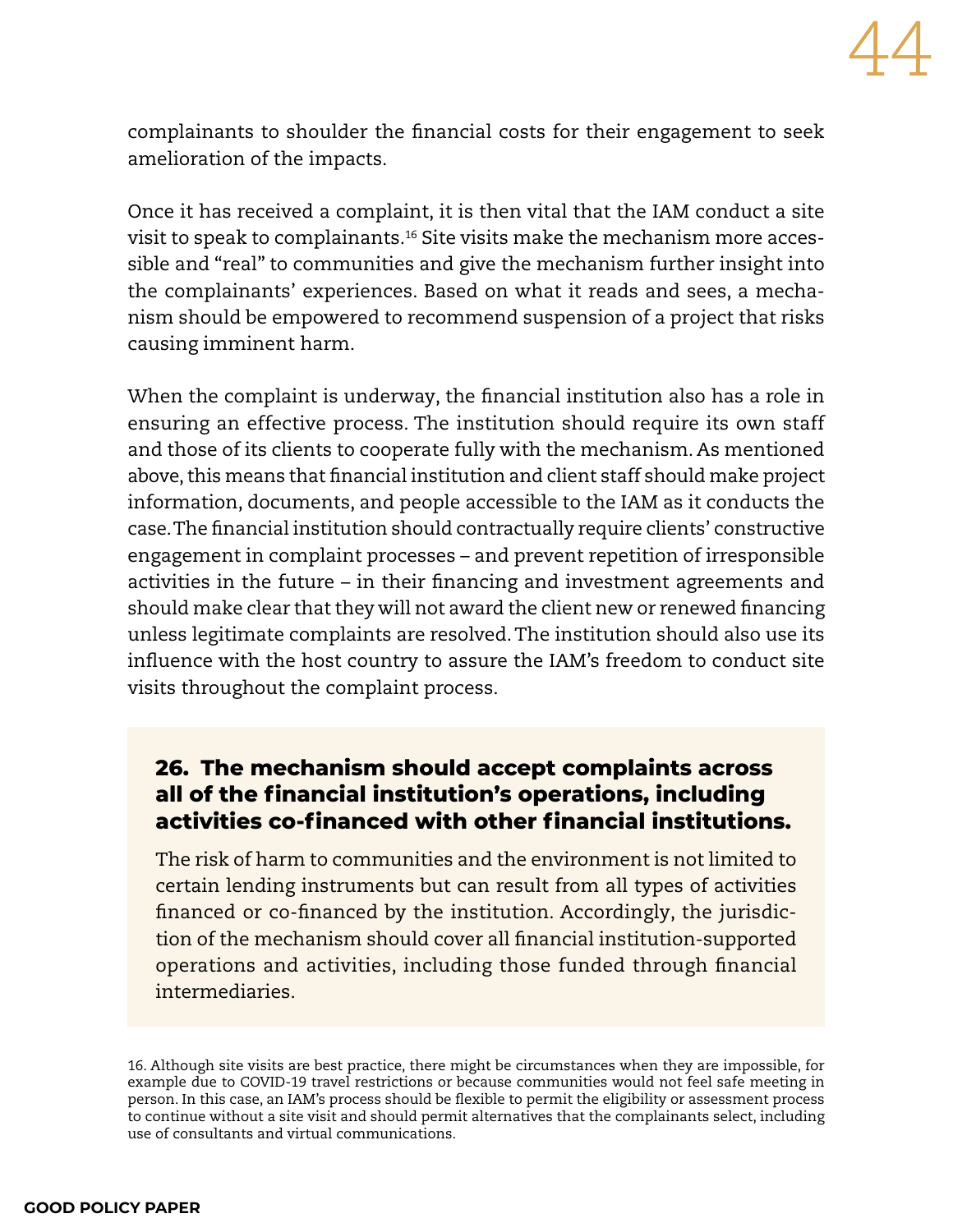#### **GOOD POLICY** (IFC'S CAO POLICY PARA. 32)

*"Complaints may relate to environmental and social harm regarding any aspect of the* planning, implementation, or impact of a Project or Sub-Project."

#### **GOOD POLICY** (ADB'S AM POLICY PARA. 207)

"The Accountability Mechanism will also apply to ADB-administered cofinancing operations."

# 27. The admissibility requirements should be simple.

Complainants should be required simply to outline how the alleged harm they are experiencing or anticipate is tied to financial institution-supported activities. Critically, admissibility requirements should *not* require complainants to show or do anything else. Complainants should not be required to first pursue their complaint with another grievance mechanism or management, or list which clauses of the institution's policies have been violated. Admissibility requirements also should not qualify acceptable complaints with terms such as "credible," "reasonable likelihood of harm," "substantial adverse impacts," or require complainants to demonstrate the harm. Complainants often lack the resources and information necessary to file detailed claims of their grievances and policy non-compliance.

#### **GOOD POLICY** (EIB'S CM POLICY PARA. 1.4)

"Members of the public who are not aware of the policies, procedures or standards applying to the EIB Group may also submit complaints. They do not need to identify the specific policy, procedure or standard nor do they need to directly challenge the EIB Group's non-compliance with specific policies, procedures or standards."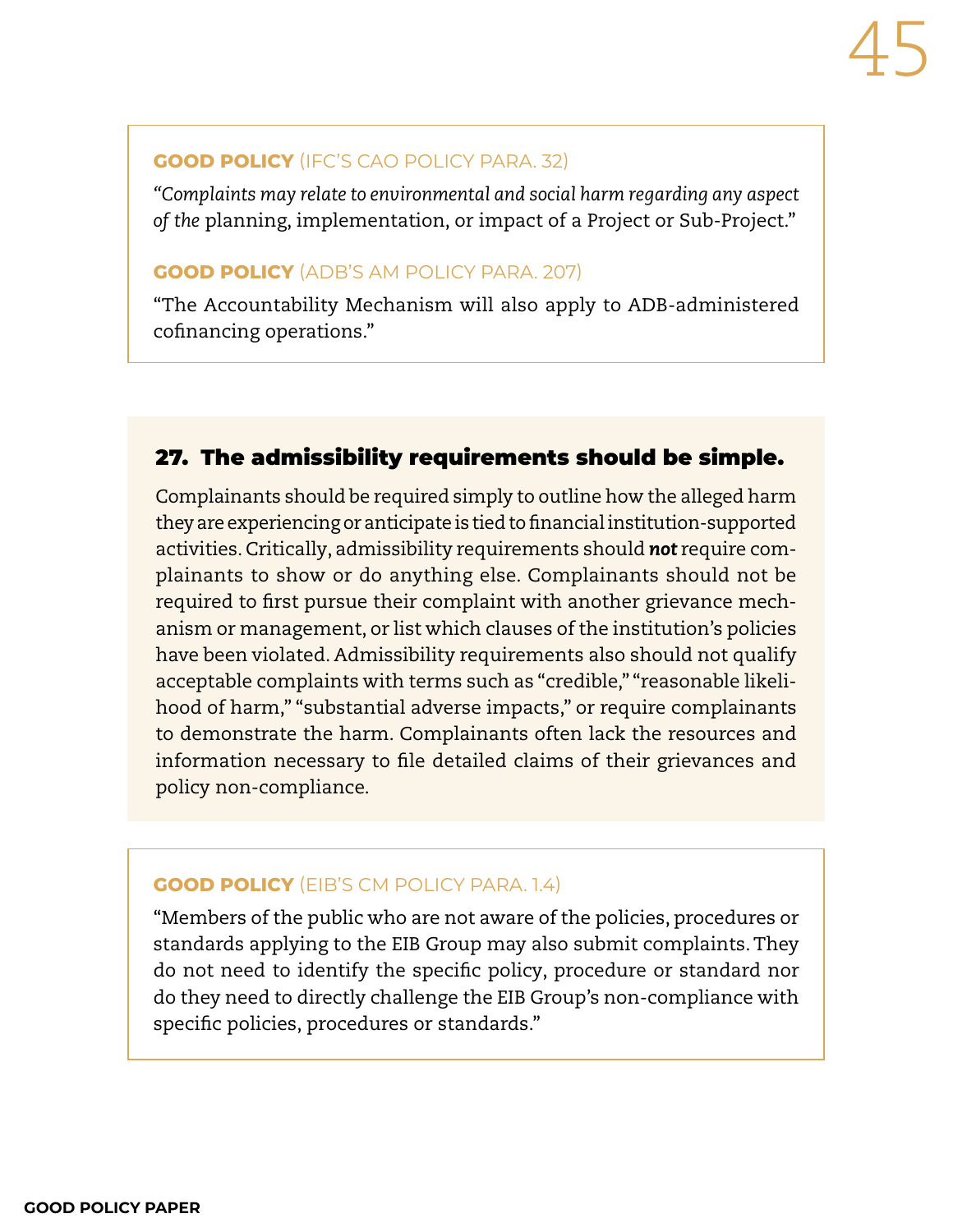# **28. Complaints should be admissible prior to project approval.**

In order to prevent or mitigate potential adverse impacts, complainants should be able to bring complaints to the mechanism before the project is approved by the institution's Board or management. Complaints can often be most easily addressed at this early stage, which is critical for preventing harm, including by ensuring the proper application of environmental and social standards to projects that proceed.

#### **GOOD POLICY** (GCF'S IRM PROCEDURES, PARA. 20)

"A grievance or complaint can be submitted to the IRM by a person or group of persons or community who has/have been or who may be affected by adverse impacts of a GCF funded project or programme.1

[fn 1] GCF funded project or programme includes a project or programme being actively considered for funding by the GCF."

# **29. Complaints should be admissible for a period of at least 2 years after the financial institution has ended its relationship with the client.**

The full implementation of applicable environmental and social standards – and the realization of their objectives – are sometimes only achieved after project loans have been fully disbursed and the "main" project activities (e.g., infrastructure construction) have been completed. Moreover, an activity's social and environmental impacts may only be felt after the financial institution is no longer involved. Thus, the mechanism should accept complaints throughout the project lifecycle and for a period of time after the project is closed.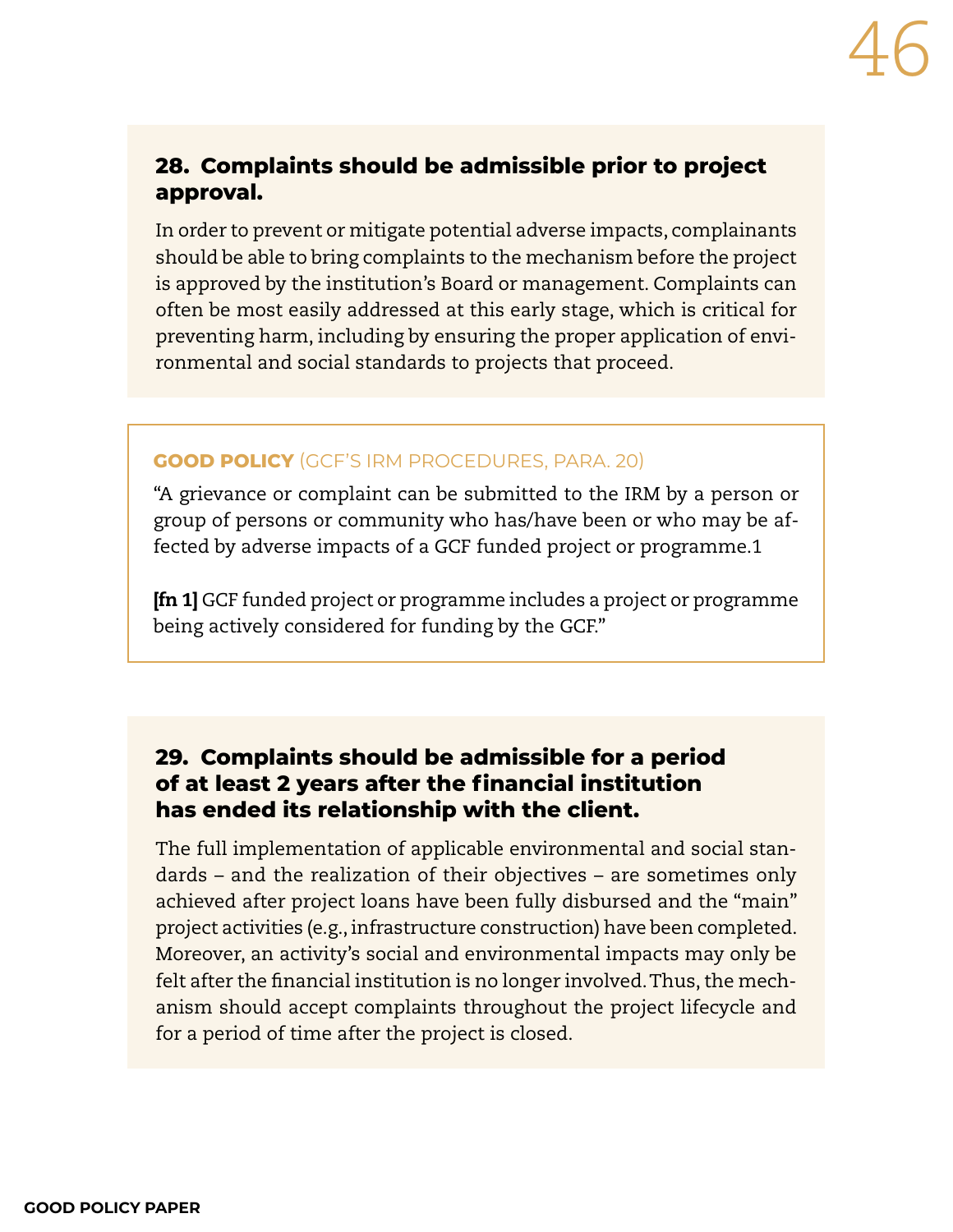#### **GOOD POLICY** (GCF'S IRM PROCEDURES PARA. 23)

"The IRM shall not process a grievance or complaint regarding a GCF funded project or programme submitted to the IRM on or after whichever is the later of the following two dates: (a) within two (2) years from the date the complainant became aware of the adverse impacts referred to in paragraph 20 above or (b) within two (2) years *from the closure of the GCF funded project or programme.*"

# **30. Complainants should not be required to take other steps to resolve their grievances through other means or mechanisms as a precondition to filing a complaint to the IAM.**

There are many reasons why it may not be feasible for project-affected people to attempt to resolve their grievances through other means. For example, financial institution staff and clients may not be accessible or equipped to address grievances. Additionally, project-affected people may fear reprisals if they attempt to challenge or oppose a project through local institutions and offices, particularly those lacking the ability to keep their identities confidential. Moreover, project-level grievance mechanisms, where they do exist, are frequently inefficient and ineffective because they lack independence, capacity, and resources.

#### **GOOD POLICY** (GCF'S IRM PROCEDURES, PARAS. 25-26)<sup>17</sup>

"There are no formal requirements for filing a grievance or complaint ... [W]here possible a complainant may wish to include ... A description of other efforts including access to grievance/redress mechanisms of AEs or other dispute resolution processes, if any, that the complainant has pursued or intends to pursue to resolve the concerns, and redress, if any, already received from such efforts."

17. Similar language can be found in paras. 33-34 of the IFC CAO policy.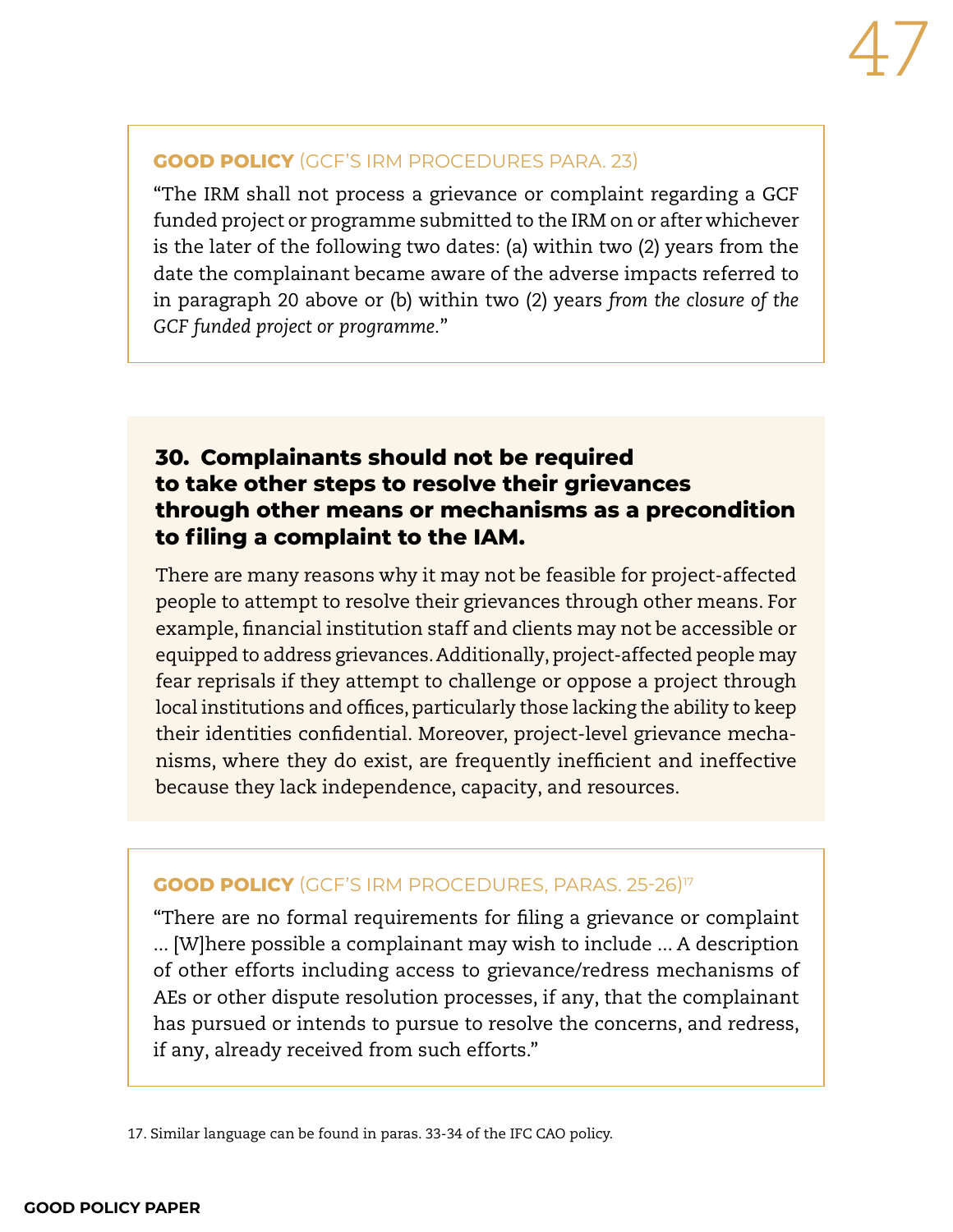## **31. The mechanism should accept complaints from one or more individuals.**

There is no correlation between the existence of harm and the number of complainants. Even just one complainant should have the right to seek redress for harm.

## **GOOD POLICY** (IFC'S CAO POLICY, PARA. 30)

"Any individual or group, or representative they authorize to act on their behalf, who believes they are or may be harmed by a Project or Sub-Project may lodge a complaint with CAO."

### **GOOD POLICY** (BSTD'S ICD, PG. 2)

"Any staff member, or an individual or group of persons or a legal entity outside the Bank affected or feeling affected by a decision or practice of the Bank, or of an operation funded by the Bank, may file a complaint."

# **32. Judicial or other parallel proceedings should not bar complaints to an IAM.**

An IAM should always be able to undertake a compliance review, regardless of other ongoing processes, because no other forum has the mandate or authority to assess a financial institution's compliance with its own policies. Additionally, if the parties are willing to engage in a dispute resolution process, the IAM should facilitate such a process, notwithstanding other processes. Thus, neither a complaint at another accountability mechanism nor a domestic judicial proceeding should be used to exclude a complaint from an IAM's jurisdiction.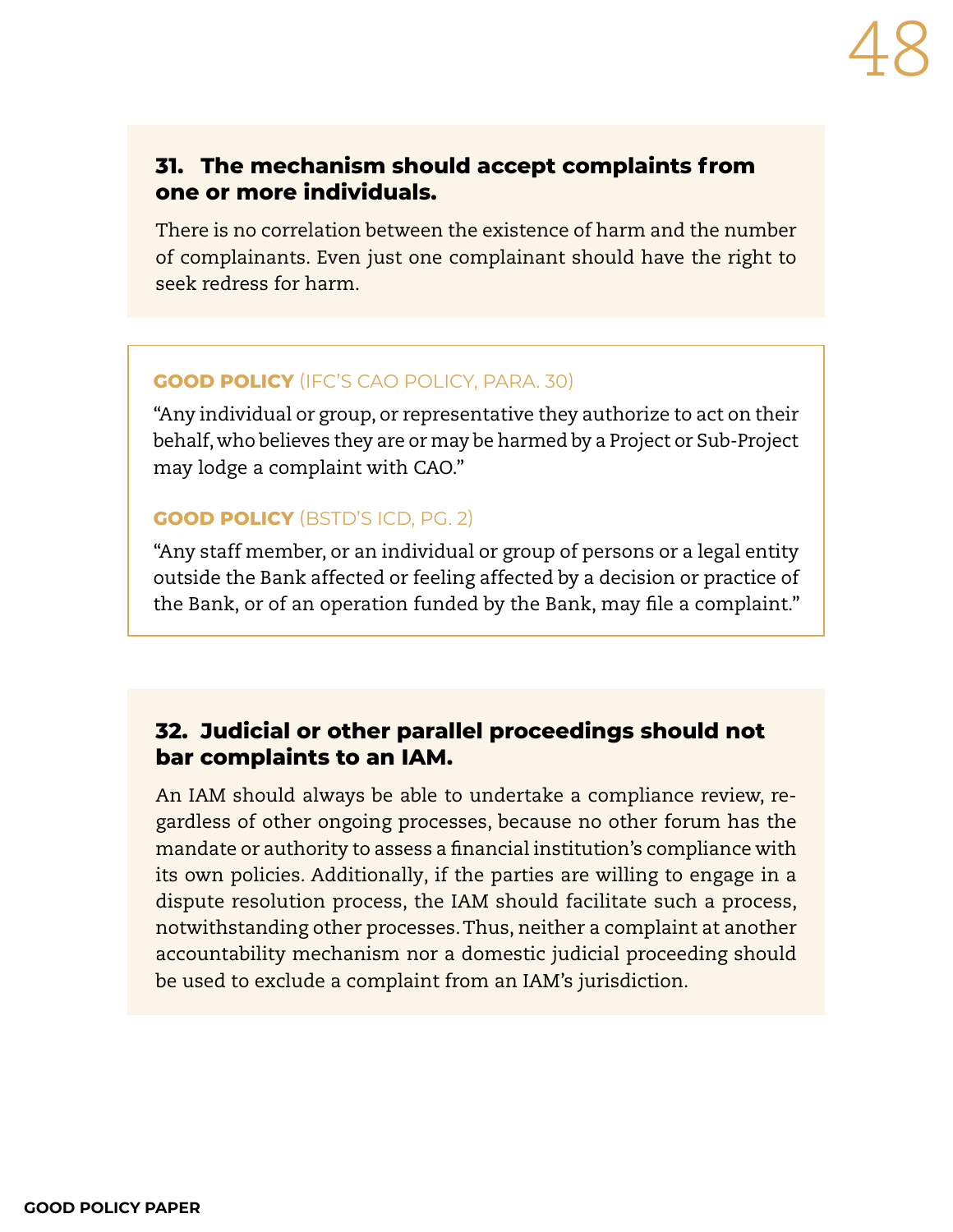#### **GOOD POLICY** (IDB'S MICI STATEMENT, [https://www.iadb.org/en/node/30986\)](https://www.iadb.org/en/node/30986)

"As of July 1, 2021, clause 19 (d) of the MICI Policy, which excluded 'particular issues or matters (...) under arbitral or judicial review in an IDB member country', will be rendered ineffective. Last April, the executive boards of the IDB and the IIC approved repealing this clause after considering the five recommendations made by the Office of Evaluation and Oversight (OVE) in its recent evaluation of the mechanism. In this way, the existence of open judicial processes will no longer be one of the criteria used to examine whether a claim filed with the MICI is eligible or not."

# **33. Complainants should be allowed to have representation and/or advisors support them throughout the complaint process.**

CSOs and other advisors can play an important role in informing, advising, and otherwise supporting complainants throughout the complaint process, for both compliance review and dispute resolution. The mechanism should respect this relationship and be open to the involvement of the complainants' chosen advisors in a manner that they request. Moreover, due to potential reprisals, affected communities may need to file complaints via a representative. Both local and international organizations, the latter of which often have greater experience with complaints to IAMs and access to institutions, should be allowed to represent and/or support the complainants.

#### **GOOD POLICY** (EBRD'S IPAM POLICY PARA. 2.1(D)(VII))

"If desired, Requesters may identify a Representative who will assist them in the Case handling process. In these cases, the Request must contain written proof (such as a signed letter by the Requesters) of the Representative's authority to act on behalf of the Requesters in relation to the Request.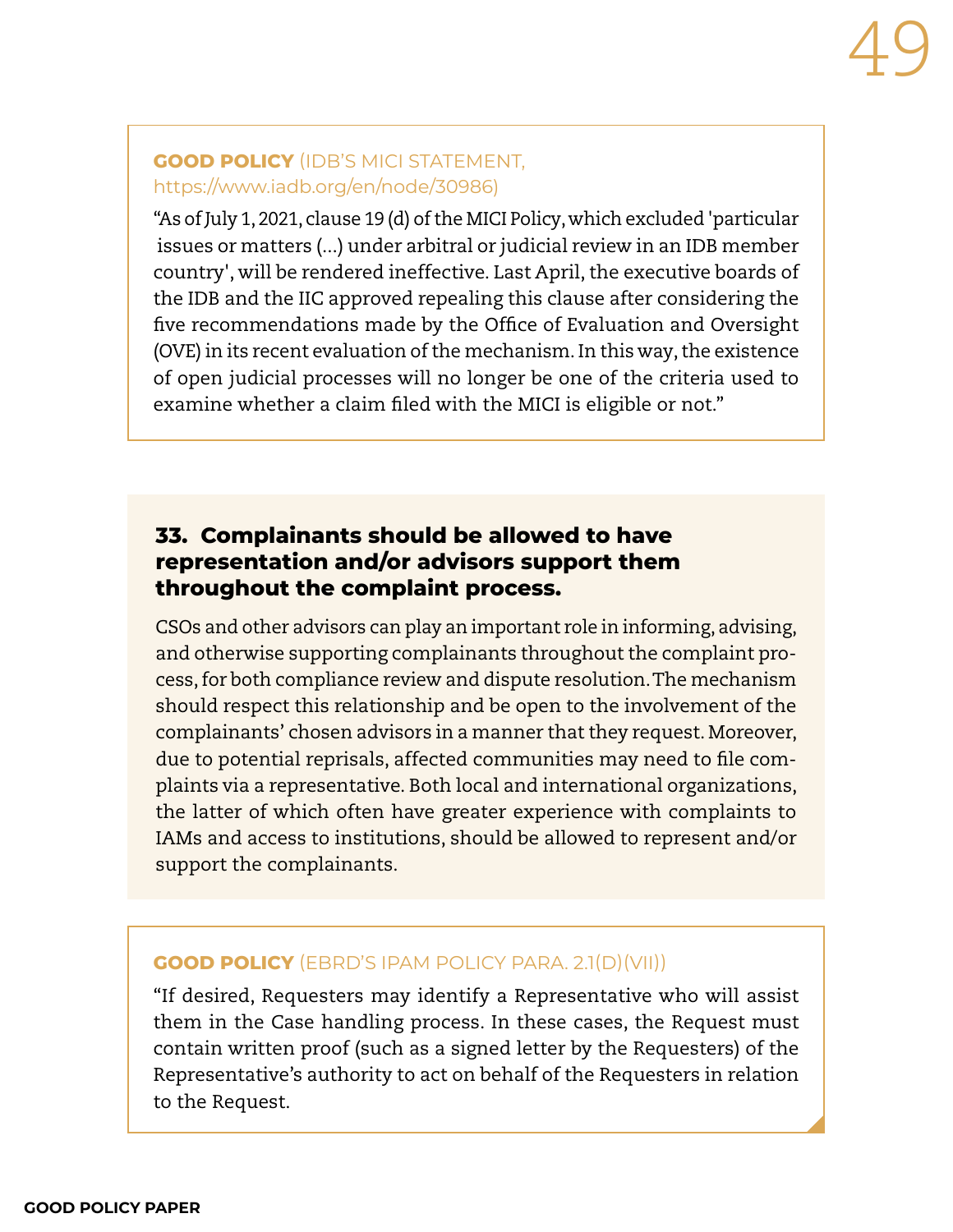The Requesters must indicate whether they wish their Representative to act as the point of contact for all formal communications between IPAM and the Requesters, in which case, contact information for the Representatives must also be provided. However, IPAM may communicate directly with the Requesters as necessary."

## **34. The mechanism should ensure that the complaint process is culturally appropriate, gender responsive, and equally available to all.**

For example, complainants should be able to submit complaints in a variety of forms, either in writing, orally, or via recording, and in their own language.

## **GOOD POLICY** (AFDB'S IRM OPERATING RULES AND PROCEDURES PARA. 5)

"The IRM will ensure that the Complaints process is culturally appropriate, gender responsive, and equally available to all."

## **GOOD POLICY** (UNDP'S SECU PARAS. 14, 25)

"SECU provides UNDP, and those affected by UNDP projects, with an effective system of independently and objectively investigating alleged violations of UNDP's social and environmental commitments. SECU seeks to protect locally-affected communities and, in particular, disadvantaged and vulnerable groups, and to ensure participation of local stakeholders. ...Complaints are accepted by email, online form, phone hotline, postal mail, and text message through SMS, WhatsApp, Viber, WeChat, etc."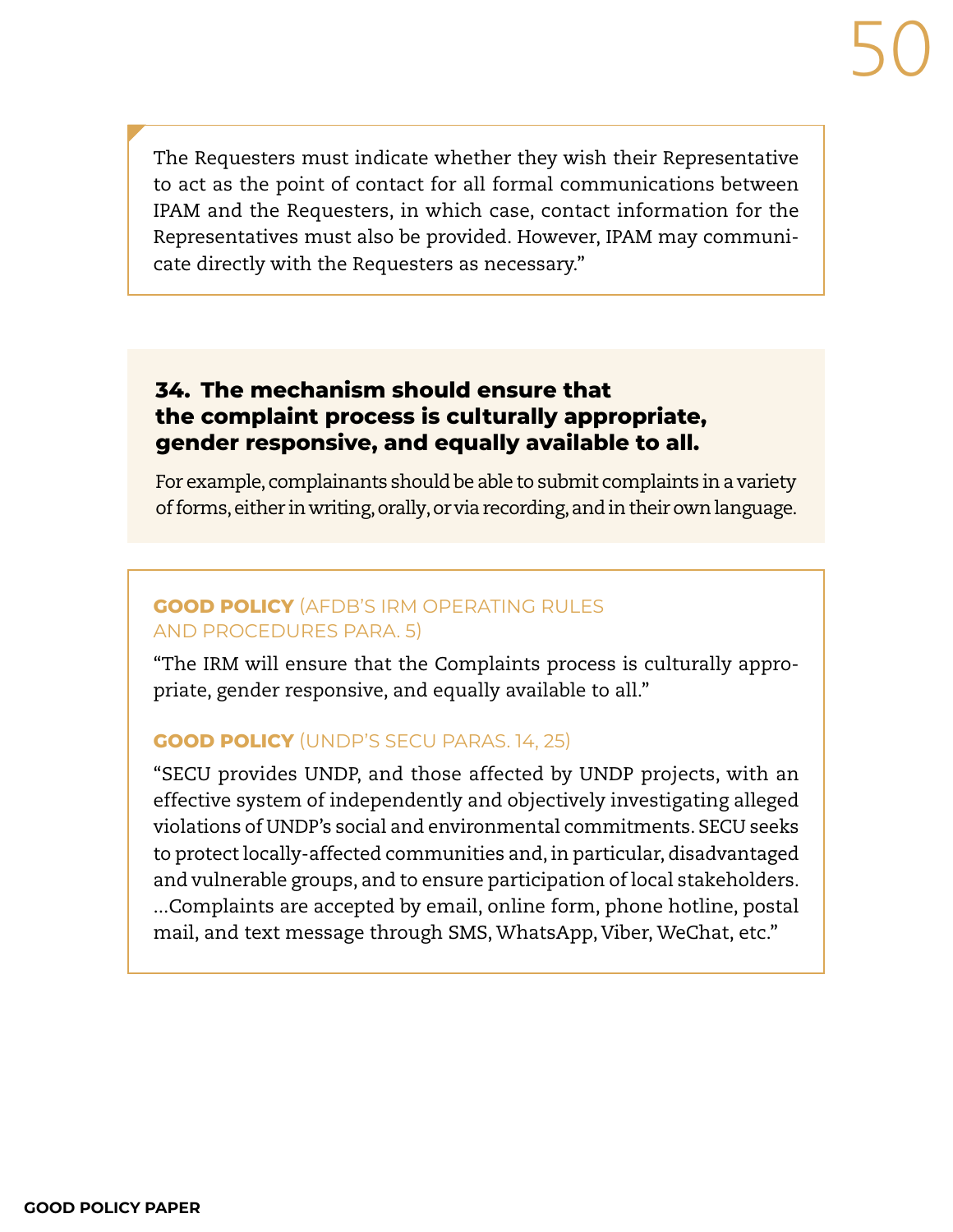# **35. The mechanism's policy should empower the mechanism's staff to conduct site visits as a matter of routine during the admissibility phase and as often as necessary throughout the process.**

Site visits allow the mechanism to explain its process to complainants, clients, and financial institution staff and provide the mechanism with a better understanding of the issues and context germane to the complaint. For complaints filed with DFIs, the mechanism should be empowered to conduct site-visits without first needing to seek DFI-member permission.

#### **GOOD POLICY** (GCF'S IRM PROCEDURES PARA. 36)

"Where a grievance or complaint has been found eligible, the IRM will within sixty (60) calendar days engage with the complainant, including but not limited to meetings at the place the complainant or the project or programme is located, to: (a) understand the issues in the complaint; (b) provide further information regarding problem solving and compliance review; (c) ascertain whether the complainant would like to pursue problem solving and/or compliance review; and (d) ensure that the complainant is able to make an informed decision."

## **36. Complainants should be allowed to choose dispute resolution, compliance review, or both and their sequence.**

Considering the intrinsic differences between the functions of the mechanism, complainants should have the right to choose which one(s) may best serve them and in what sequence. The mechanism should be empowered to conduct dispute resolution and compliance review contemporaneously or sequentially, as appropriate and as requested by the complainants.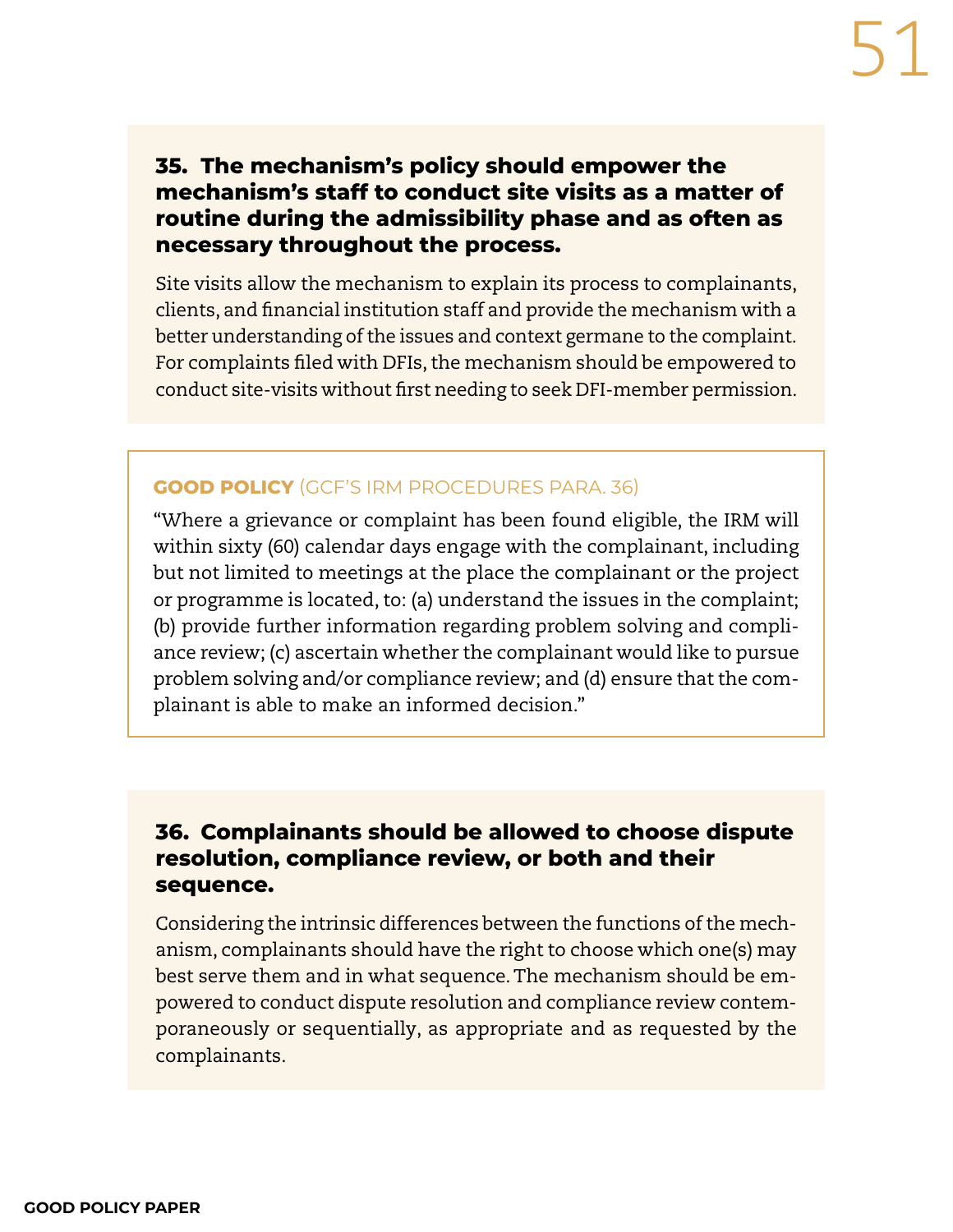#### **GOOD POLICY** (UNDP'S SECU INVESTIGATION GUIDELINES PARA. 33)

"If both processes are applicable, the Complainant will be informed that both are applicable, and be given the choice to proceed with compliance review, stakeholder response [dispute resolution], or both."

#### **GOOD POLICY** (UNDP'S SRM OVERVIEW AND GUIDANCE PARA. 18)

"When SECU advises the SRM of the need for [a compliance] review, it is the responsibility of the receiving office to communicate to the requestor any planned action by the SECU to review compliance issues, and to discuss with the requestor the possibility of conducting compliance review before, after, in parallel with, or instead of grievance resolution."

# **37. The mechanism should establish clear timelines for each stage of the complaint process.**

Predictability and transparency of the complaint process is essential for communities' trust in the mechanism. The mechanism should develop an indicative deadline for the compliance review phase that could be extended, if necessary, with proper notification to complainants. It is important to note that while clear timelines are important in general for predictability, flexibility in timelines, in consultation with the parties, may be helpful in circumstances where dispute resolution is used.

#### **GOOD POLICY** (AIIB'S PPM PROCEDURES PARA. 6.4.1(A))

"Indicative timelines for handling submissions are set forth below for each action. Attachment 3 summarizes the indicative timelines for processing submissions under each PPM function in tabular form. Working Days are defined in the Definitions (above)."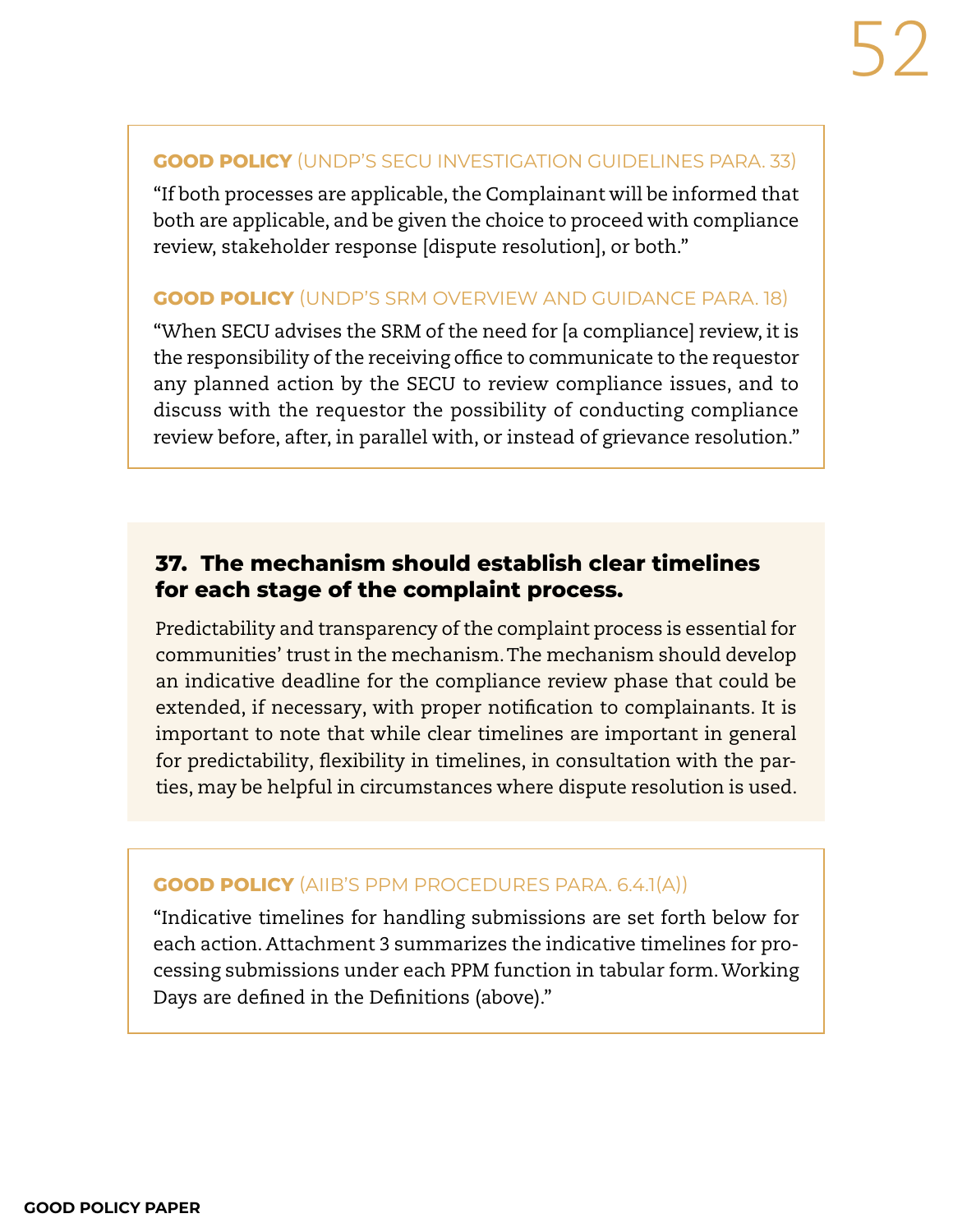## **38. The mechanism should keep complainants regularly updated on the status of their case in a manner that is culturally appropriate, gender responsive, and secure.**

Regular communication from the mechanism will reassure complainants that their complaint has not been forgotten even if there is little progress to report. Communication should be culturally and gender sensitive, in the complainants' own language, and should account for the complainants' literacy levels. The mechanism should have a roster of interpreters available to ensure efficiency of communication. Further, the mechanism should have a clearly established line of secure communication for electronic communication with local communities in politically restrictive environments.

#### **GOOD POLICY** (EBRD'S IPAM POLICY PARA. 3.1(A))

"IPAM shall keep Requesters (or their Representatives, if any), informed about the status of Requests in a timely manner."

#### **GOOD POLICY** (IFC'S CAO APPROACH ON RETALIATION, https://www.cao-ombudsman.org/about-us/approach-reprisals)

"Wherever feasible, CAO will use encrypted mediums for communication and seek to adopt other technology best practices to help safeguard confidentiality online and in communications."

#### **GOOD POLICY** (IFC'S CAO POLICY, PARAS. 10[B], 165)

"CAO carries out its work guided by the following core principles:

Transparency: Making every effort to keep Parties informed about processes and the progress of a complaint, and ensuring transparency and disclosure of CAO reports, including findings and outcomes."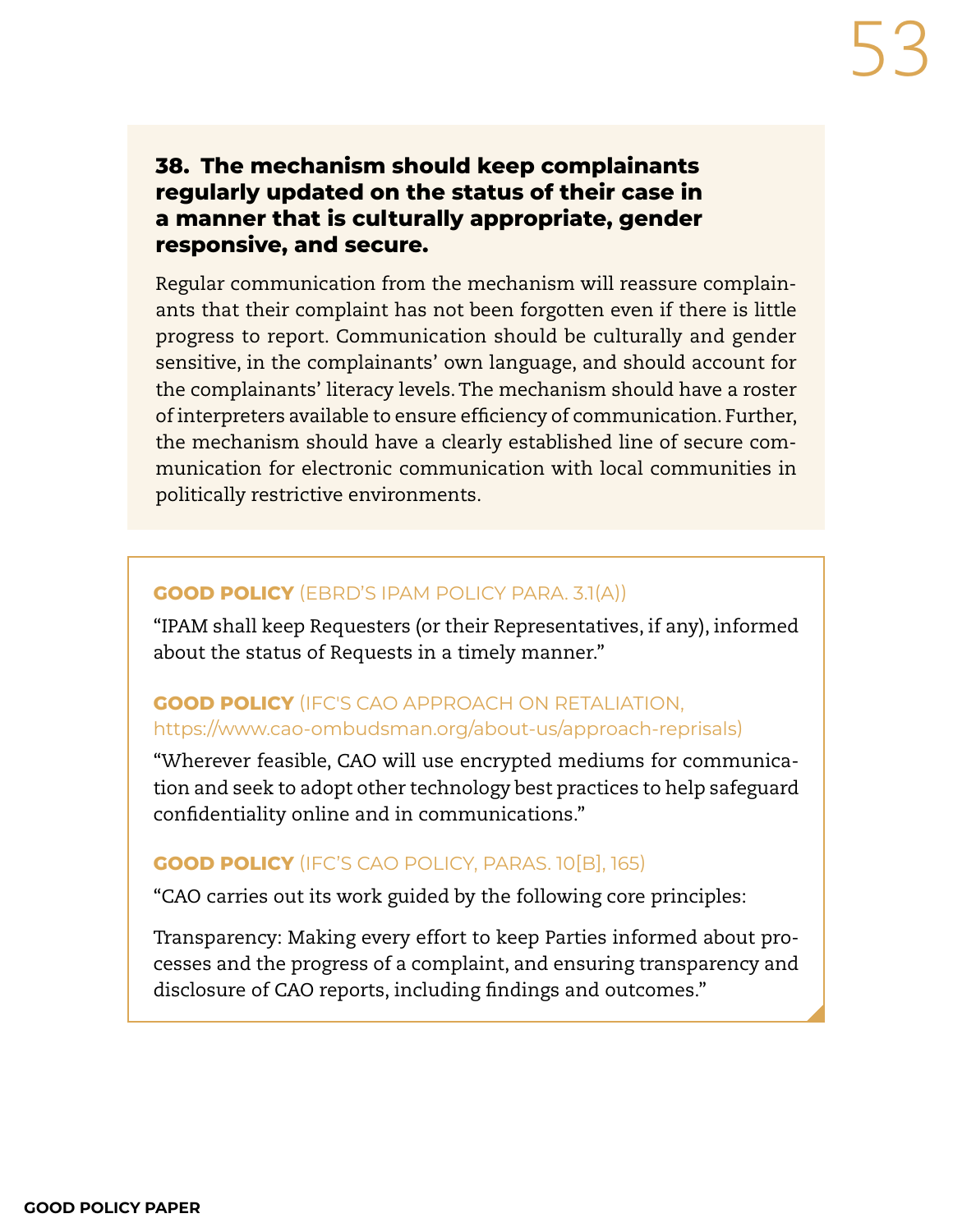"CAO publishes all CAO reports in English, including case reports, advisory reports, and annual reports. All publicly disclosed reports on casework — including assessment reports, dispute resolution reports, and compliance reports — will be translated into the Complainant's local language. When deemed necessary, CAO will translate its reports into additional local languages and present them in a culturally appropriate manner."

# **39. The mechanism should cover complainants' costs associated with participating in the complaint process.**

Complainants incur a range of costs when participating in a complaint process. For example, complainants may need mobile phone credits so that they can communicate with the mechanism or bus fare to travel to meeting locations. Complainants may also incur opportunity costs if they must lose a day's wage or leave their fields in order to participate at a dialogue table or a compliance review site visit. This is in stark contrast to staff of the financial institution or client, whose job responsibilities include participation in the complaint process.

#### **GOOD POLICY** (GCF'S IRM PROCEDURES PARA. 91)

 "The IRM shall bear the costs of conducting problem solving, compliance review and monitoring as well as the costs of ensuring the meaningful participation of complainants, witnesses and stakeholders in problem solving, compliance review or monitoring."18

<sup>18.</sup> Similar language can be found in para. 101 of the AfDB IRM policy.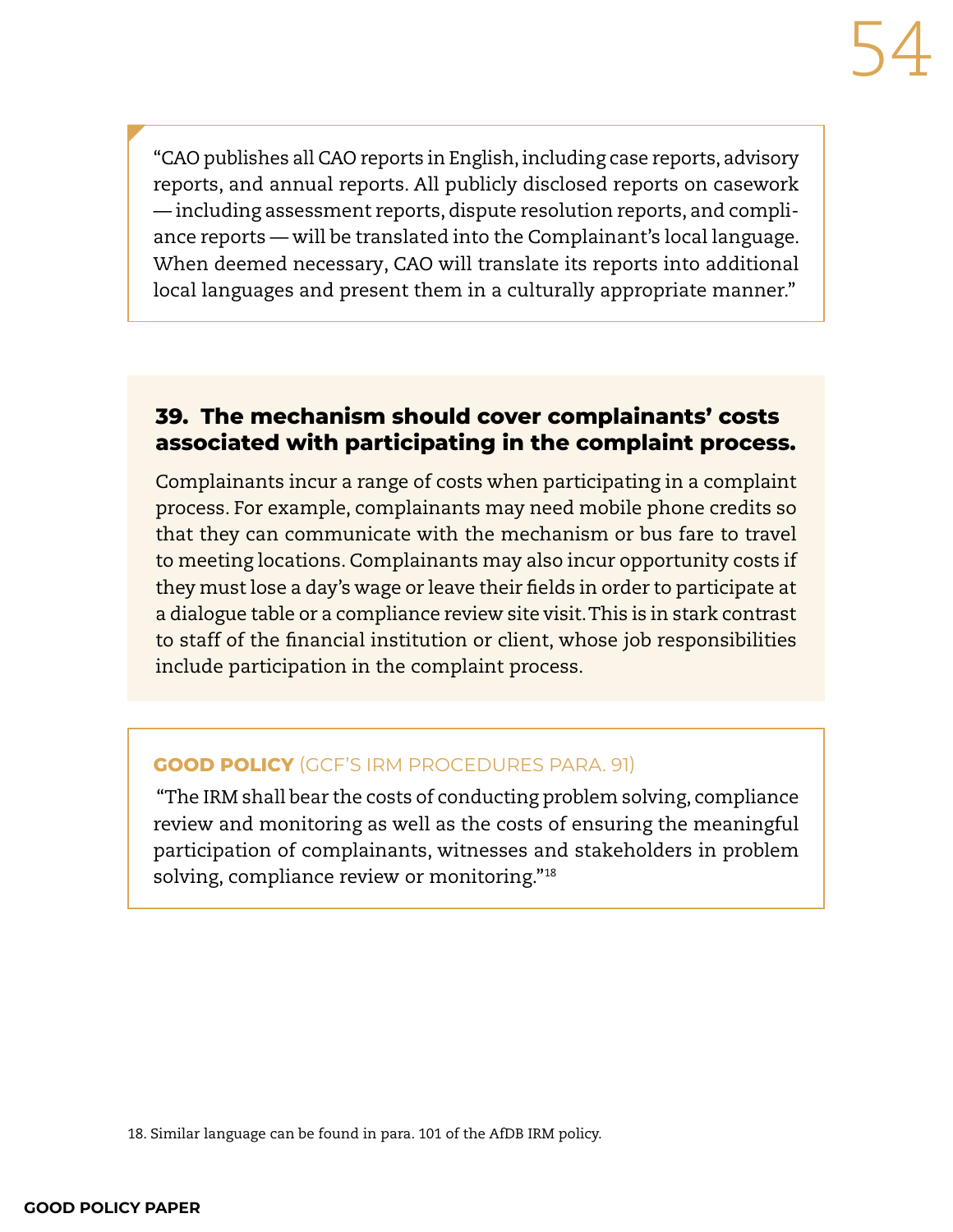## **40. The mechanism should take necessary measures to prevent retaliation against complainants.**

Globally, individuals defending their human rights and the environment have increasingly faced intimidation, violence, and reprisals. The mechanism should have a zero-tolerance position on retaliation and a process for assessing and preventing risks of and actual instances of retaliation against potential complainants and all others associated with the complaint process (such as complainants' family members, NGOs, translators, drivers, etc.). Prevention of risks includes, but is not limited to, ensuring that complainants are aware that they can request that the mechanism keeps their identities confidential from internal and external parties.

#### **GOOD POLICY** (EBRD'S IPAM POLICY PARA. 3.1(K))

"IPAM does not tolerate Retaliation against Requesters or any other individuals involved in an IPAM process or outreach activity, and rejects any form of threat, intimidation, harassment, violence, or discrimination based on the fact that they have exercised their right to raise concerns."

### **GOOD POLICY** (WB'S IP GUIDELINES TO REDUCE RETALIATION RISKS PARA. 3)

The IP has developed a protocol whose objective is to "(i) identify and monitor potential risks of retaliation, including emerging risks; (ii) plan and adopt preventive measures to address and reduce these risks; and (iii) identify appropriate responses if retaliation occurs."

#### **GOOD POLICY** (FMO/DEG/PROPARCO'S ICM POLICY PARA. 3.1.8)

The ICM will "strictly respect and safeguard the absence of explicit consent by a complaining natural person, and refrain in such cases from disclosing the Complainants' identity to internal and external parties."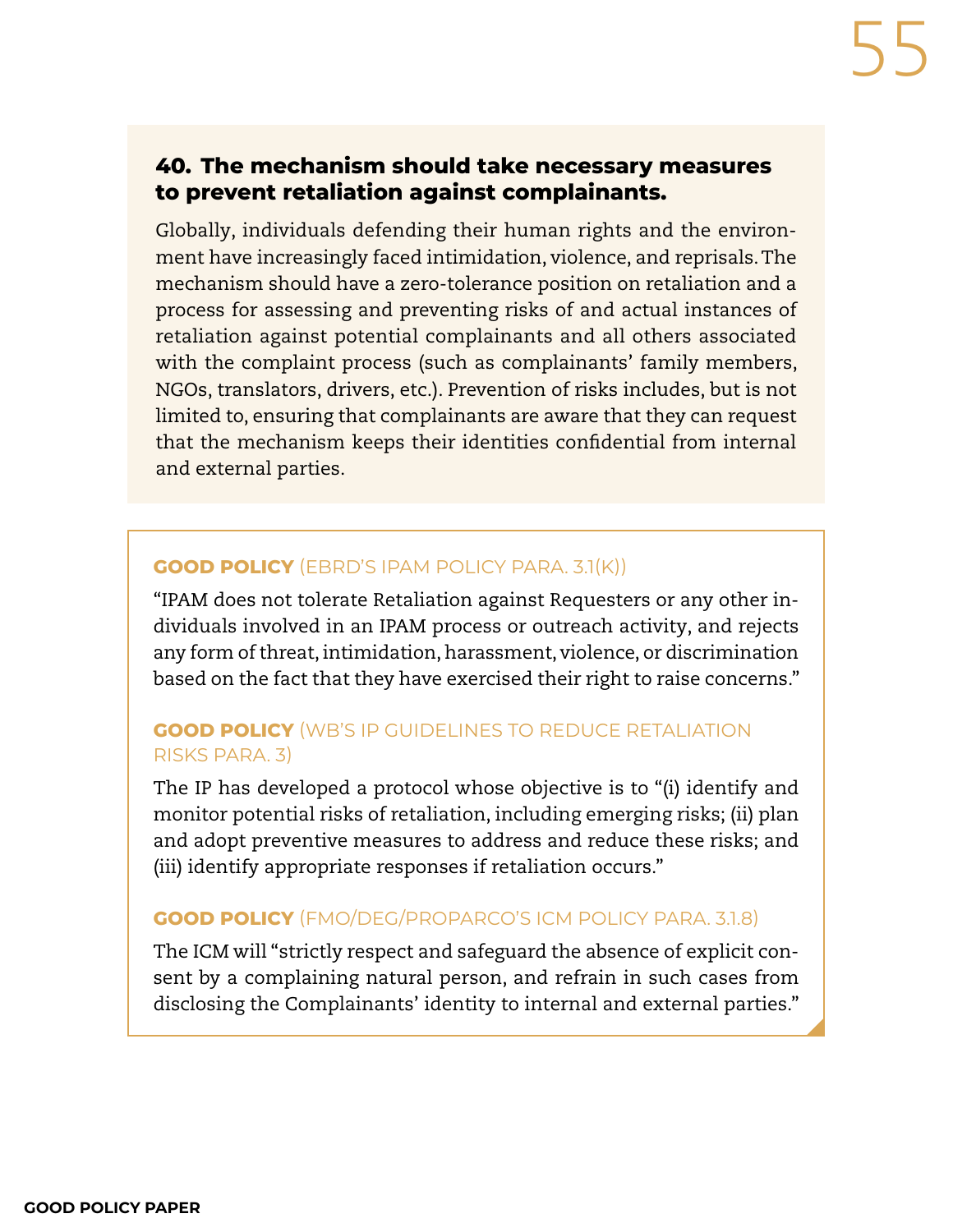### **GOOD POLICY** (EIB'S CM POLICY PARA. 2.6)

"Complainants to the EIB Group Complaints Mechanism must not be subject to any form of retaliation, abuse or any kind of discrimination based on the fact that they have exercised their right to complain. This shall apply to the EIB Group as well as to any counterpart that is in a business relationship with the EIB Group. The EIB Group is committed to taking steps to prevent and address potential risks of reprisal against complainants and complaint-related people."

## **41. The mechanism must also have a plan in place to respond to retaliation should it occur.**

That response should include elevating the issue within the institution, if necessary. Any measures taken by the mechanism or the institution should be discussed with those affected to ensure the steps do not exacerbate the situation.

#### **GOOD POLICY** (AIIB'S PPM PROCEDURES ATTACHMENT 4, PARA. 5)

"If PPM monitoring or other information indicates that Retaliation has occurred despite precautionary measures, the PPM endeavors to communicate with the Requestors and in-country Authorized Representative to understand and corroborate the facts. The PPM then presents a Retaliation incident report to the President, Management, and the Board of Directors. The PPM and Management then attempt to implement any planned response developed with the Requestors and in-country Authorized Representative (where possible)."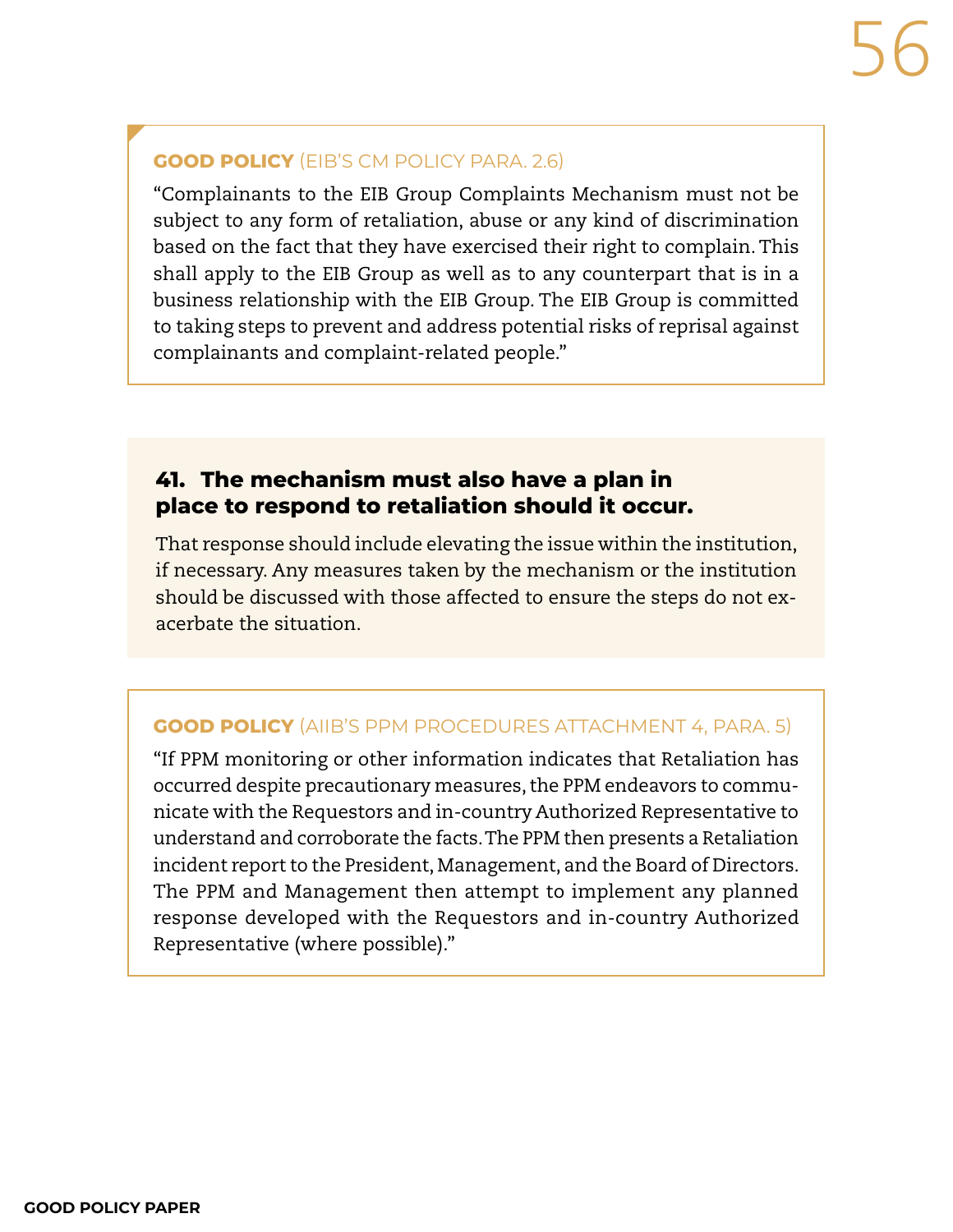## **42. The mechanism should have the authority to recommend the suspension of the project in the event of imminent harm.**

Complaint processes can take a year or more to complete. The mechanism should do what it can to ensure that, if needed, measures up to and including suspension of the project will be taken to protect affected communities from harm throughout the process.

#### **GOOD POLICY** (UNDP'S SECU PARA. 55)

The SECU Guidelines allow the Lead Compliance Officer to "recommend to the Administrator that UNDP take interim measures pending completion of compliance review... Such interim measures could include suspending financial disbursements or taking other steps to bring UNDP into compliance with its social and environmental commitments, or to address the imminent harm. The Lead Compliance Officer will endeavor to consult potentially affected people on these measures, depending on time and related constraints."

## **43. A client's participation in a complaint process should be included in financial institution due diligence and monitoring.**

The extent to which a client has engaged, in good faith, with complainants, remedied any harms it may have caused, and complied with the financial institution's policies should be taken into account in the Bank's due diligence for additional or subsequent financing.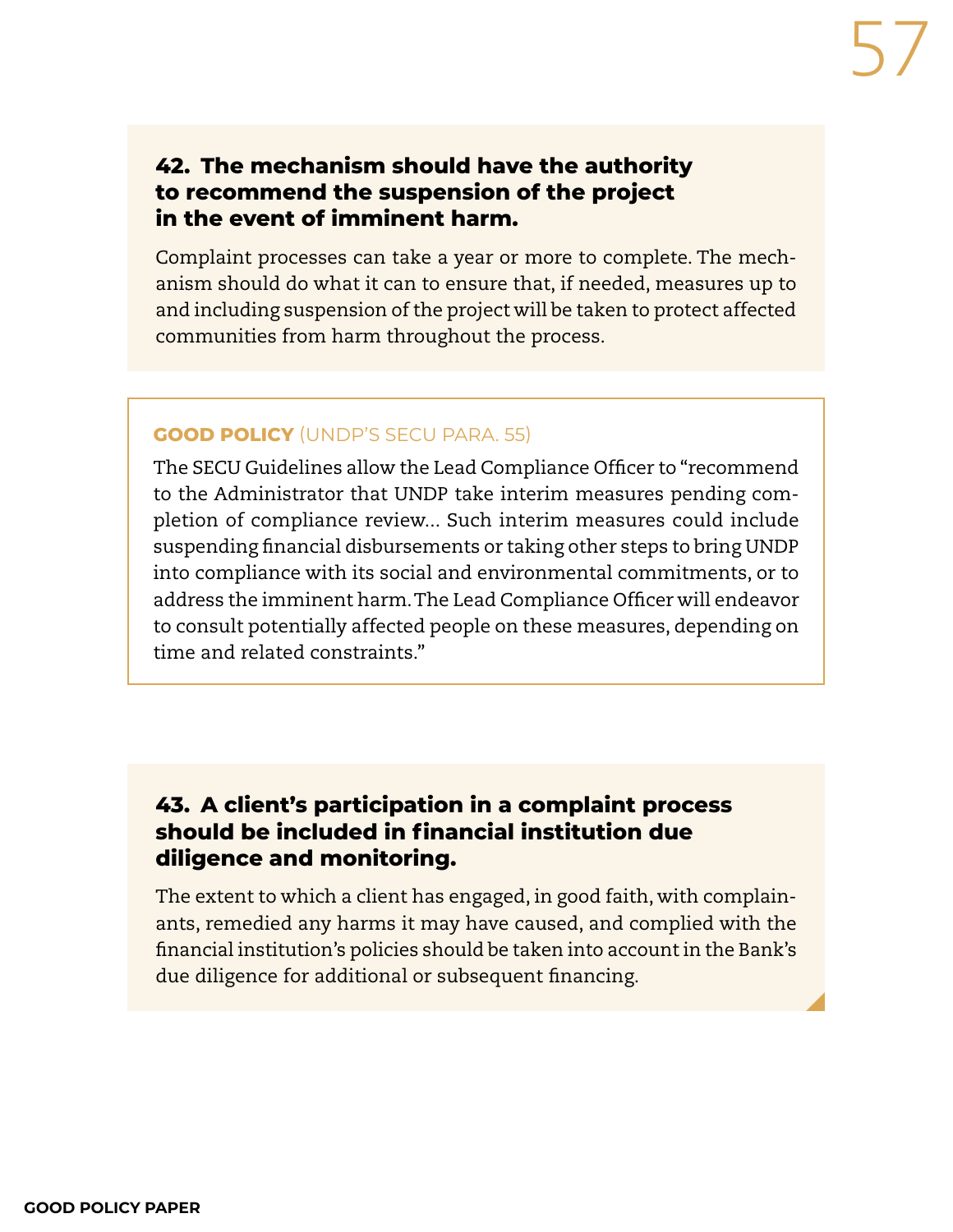Recalcitrant clients should not be eligible for financing, similar to the consequences for those clients found to be involved in fraud and corruption. Just as in fraud and corruption cases, this information should also be shared among mechanisms and financial institutions.19

Moreover, financing agreements should require clients not just to apply the financial institution's environmental and social standards, but also to engage in complaints processes relating to potential non-compliance with those standards. We described earlier what this would mean in practice for clients, including disclosure of information to the IAM, accepting its findings and recommendations, and implementing remedial actions.

### **GOOD POLICY** (EBRD'S IPAM POLICY PARA. 2.2(G)(I), 3.1(E))

"When Bank management submits a newly proposed Project to the Board or the relevant approver (if the Board has delegated the approval authority), it will first establish if the proposed Client has ever been a Party to a Case reviewed by IPAM or its predecessors, and determine, in conjunction with IPAM, if this information, and the outcome of the Case, must be included in the submission for consideration by the Board or the relevant approver."

"If the Project at issue in a registered Request is subject to co-financing by other institutions, IPAM will notify the accountability mechanism(s) of the co-financing institution(s) of the Registration of the Request, and will encourage them to notify their respective management teams for awareness and consideration in their own project appraisals and/or project implementation… If a Request or grievance is submitted to a co-financing institution only, but it relates to an EBRD Client and IPAM is made aware *by the IAM of the co-financing institution, IPAM will brief Bank management – and if deemed necessary, the Board – as publicly available information on such cases becomes available.*"

<sup>19.</sup> [Cross Debarment: Agreement for Mutual Enforcement of Debarment Decisions Among Multilateral](https://lnadbg4.adb.org/oai001p.nsf/Home.xsp)  [Development Banks](https://lnadbg4.adb.org/oai001p.nsf/Home.xsp).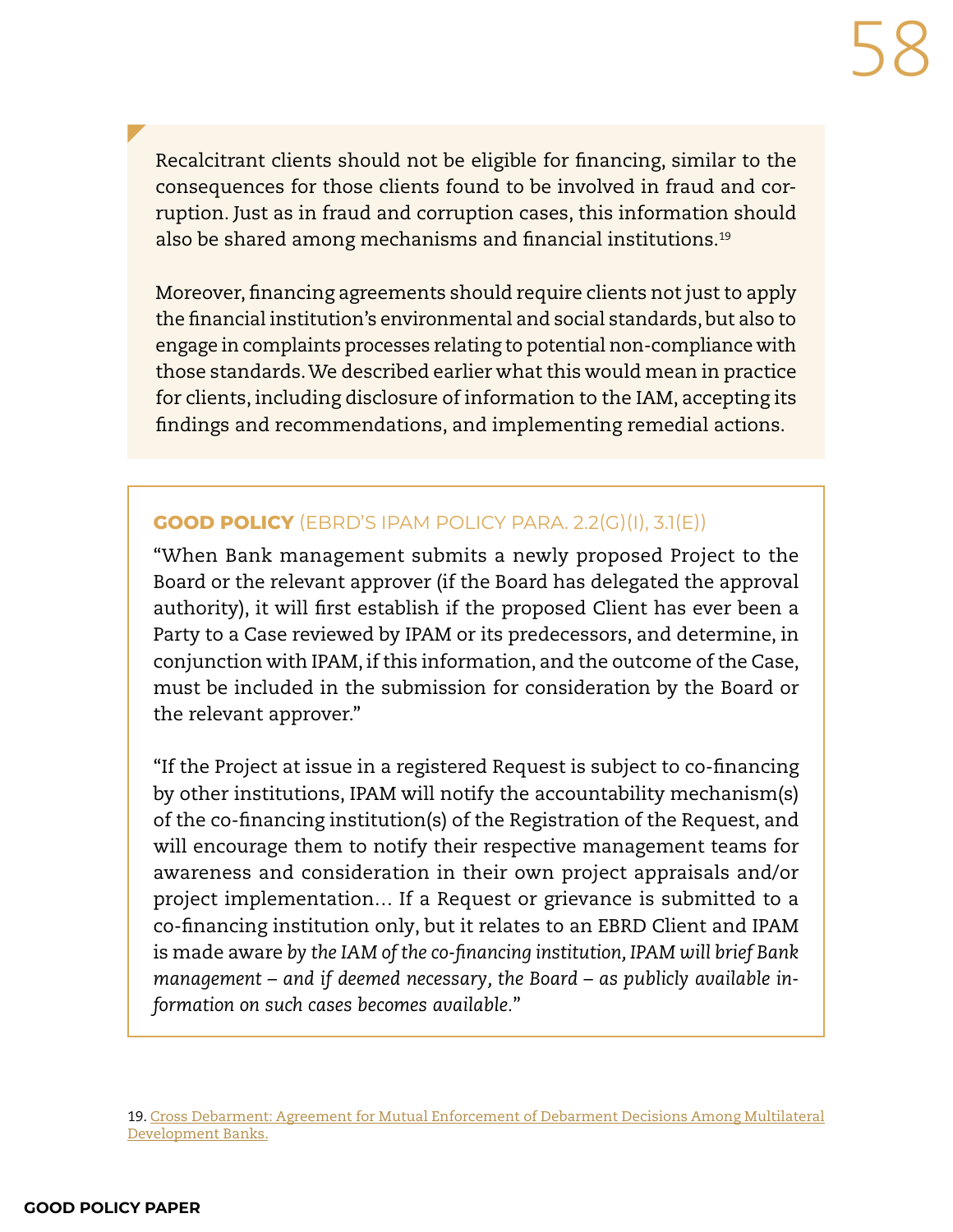# **44. The financial institution's management and staff should be required to fully cooperate with the mechanism in order to ensure the mechanism's effective functioning.**

Upon the request of the mechanism, the institution's management and staff should, *inter alia*, provide full access to project-related information, respond frankly to questions posed by the mechanism in the course of its activities, and assist in arranging travel to the project site and field offices. The financial institution's engagement should not be just a boxticking exercise, but rather an opportunity to involve complainants as constructive partners in development in furtherance of its mission.

#### **GOOD POLICY** (ADB'S AM POLICY PARA. 137)

"ADB Management and Staff will (i) ensure that the OSPF and CRP have full access to project-related information in carrying out their functions; (ii) provide assistance to the OSPF in problem-solving; (iii) coordinate with the CRP on compliance review; …(v) assist in mission arrangements for the OSPF, CRP, and OCRP; […]" etc.

## **GOOD POLICY** (GCF'S IRM PROCEDURES PARA. 101)

"It shall be the duty of the GCF Secretariat to be reflective and responsive in connection with all processes and phases related to a grievance or complaint to ensure that the funded project or programme concerned is in compliance with GCF operational policies and procedures. It shall also be the duty of the GCF Secretariat to cooperate with the IRM in the discharge of its functions under its TOR."

#### **GOOD POLICY** (AIIB'S PPM POLICY PARA. 2.6)

"The President shall also ensure that the MDCEIU has full access to AIIB's staff and files, including electronic files, relevant to submissions received and processed by the PPM, and will ensure that AIIB personnel fully cooperate with the PPM."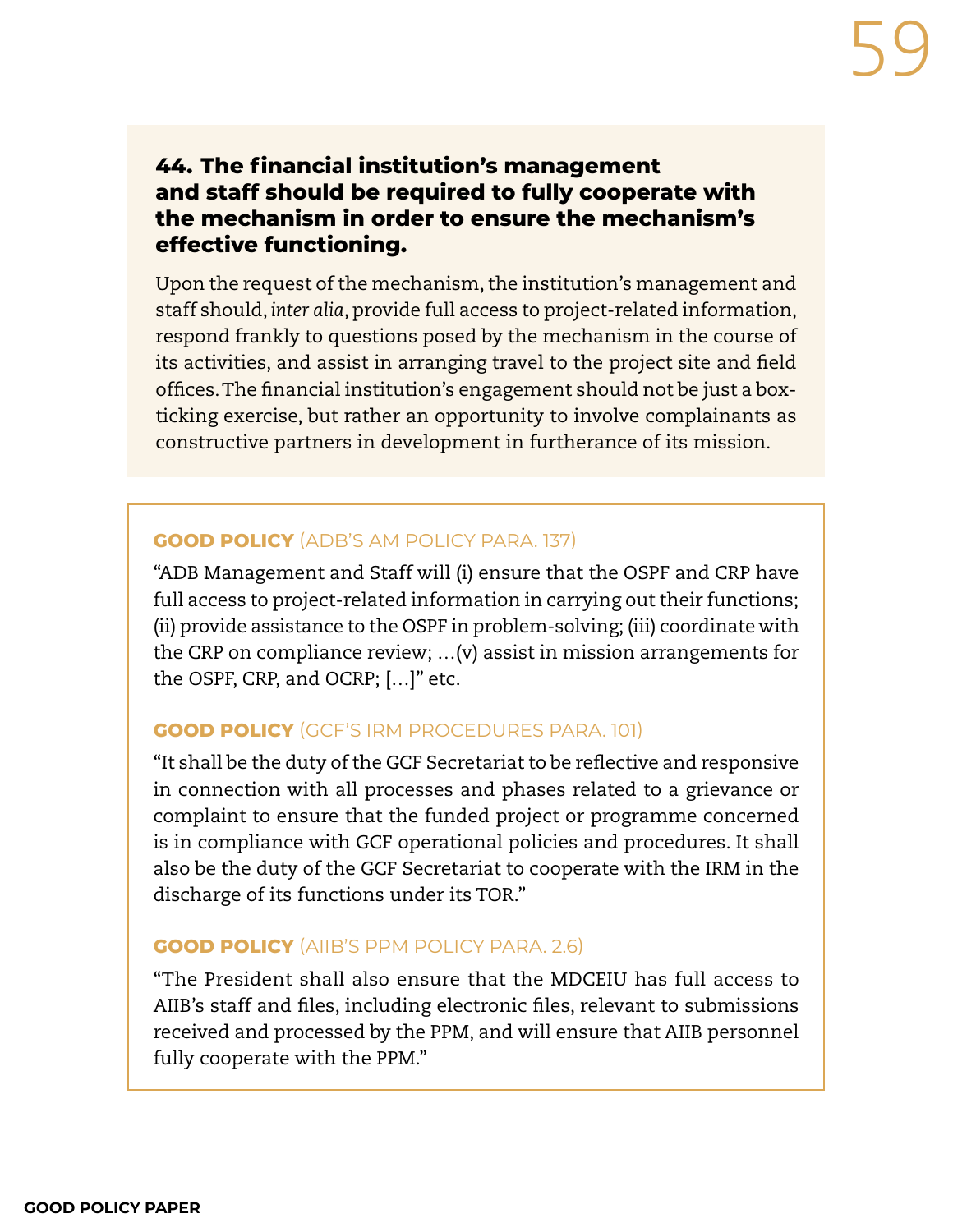# Compliance Review

A robust compliance review (sometimes referred to as "CR") function is a hallmark of all IAMs. Compliance review has two key purposes.

First, compliance review seeks to ensure that the financial institution has complied with its environmental and social policies, standards, and other criteria with a goal of institutional learning to ensure effective policies and implementation in future. The CR function is a critical tool to ensure the accountability of an institution by assessing its compliance with its environmental and social policies and national and international requirements. This includes identifying gaps or weaknesses in the institution's existing policies even when they are implemented correctly and completely and ensuring the institution's compliance with a flexible array of other expectations, such as host country legal and regulatory requirements and international standards. As mentioned earlier, often one of the outcomes sought by complainants through the complaint process is assurance the harm they experienced will never impact other communities again. To this end, the results of compliance review should inform continuous improvements to policies and procedures and their implementation.

Second and most importantly, a compliance review process should also result in material remedies for complainants. Restoring a project to compliance with the financial institution's requirements necessarily involves redress of past harms to complainants and prevention of future harm. Complainants do not pursue CR as a service to financial institutions to help them identify policy and implementation gaps, but to seek acknowledgement and remediation of harms incurred and material changes to the project, as appropriate, to prevent further harm from occurring.

Given the critical role of compliance review in ensuring the financial institution meets its commitments and the project-affected people receive remedy, the IAM should have the power to undertake CR when requested. While some IAMs first perform an appraisal of eligible complaints to assess if a compliance review is appropriate, this risks blocking an investigation into legitimate complaints. All complaints requesting compliance review that meet the mechanism's eligibility criteria should proceed directly to a full investigation. At a minimum,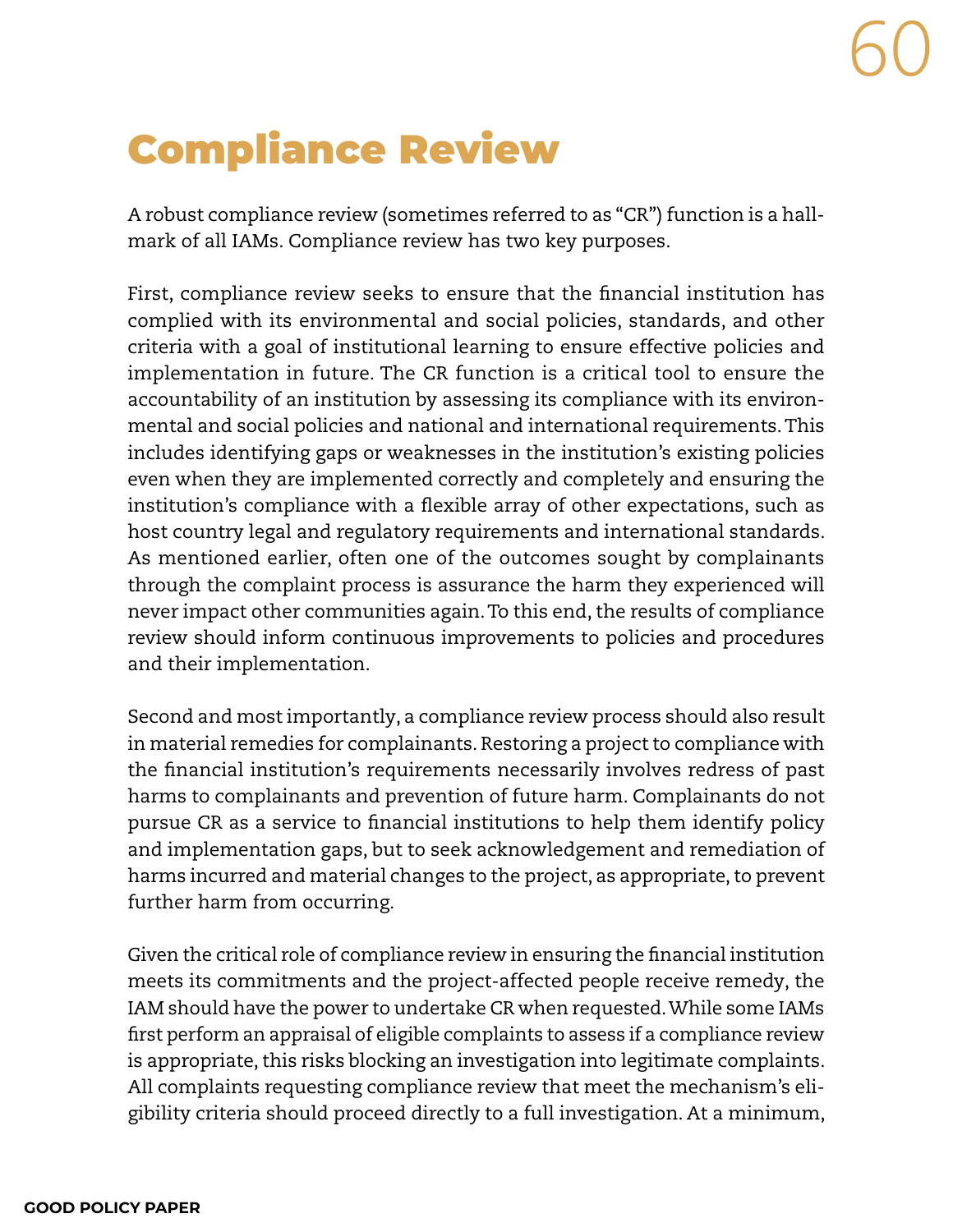if the mechanism has a compliance appraisal stage, it should ensure that the criteria for a full investigation are public and clear, approval of investigation does not depend on a "cost-benefit" analysis, and complainants are consulted throughout the process.

The IAM should also be empowered to initiate CR itself rather than waiting for a request from complainants or the Board; the IAM is well placed to notice where compliance is in jeopardy before project-affected people or the Board apprehend the risk. To protect its independence in undertaking CR and follow-on monitoring, the IAM should have the power to seek outside counsel. Achieving full and effective remedy through a compliance review process also requires the active and constructive participation of institution management and clients, an aspect that is often lacking at most financial institutions.

Although compliance review is a technical process, project-affected people should remain central to it. The IAM should keep complainants informed throughout and consult complainants to ensure its recommendations will address their concerns before issuing recommendations to bring the project into compliance. Next, financial institution management must be required to accept the findings and recommendations of the IAM and consult with complainants when developing an action plan to respond to CR findings of non-compliance, in order to find mutually agreeable ways to address the IAM's findings. Financial institution clients should be contractually obligated, through their financing agreements, to similarly respect IAM findings and recommendations and to constructively participate in the development and implementation of an action plan to bring the project into compliance. The process for management and client engagement should be elaborated either in the IAM's policy or in a separate public procedure governing management's role in a complaint process. In the experience of complainants, action plans are often not implemented fully or not implemented in a manner that meets the complainants' expectations. For this reason, it is important that the IAM monitor outcomes, including by consulting project-affected people to understand, from their perspective, whether the plan and implementation are effectively stopping the impacts they experienced and ensuring the remedies they were promised.

To effectively achieve both institutional accountability and redress for complainants, the following elements of a CR are necessary: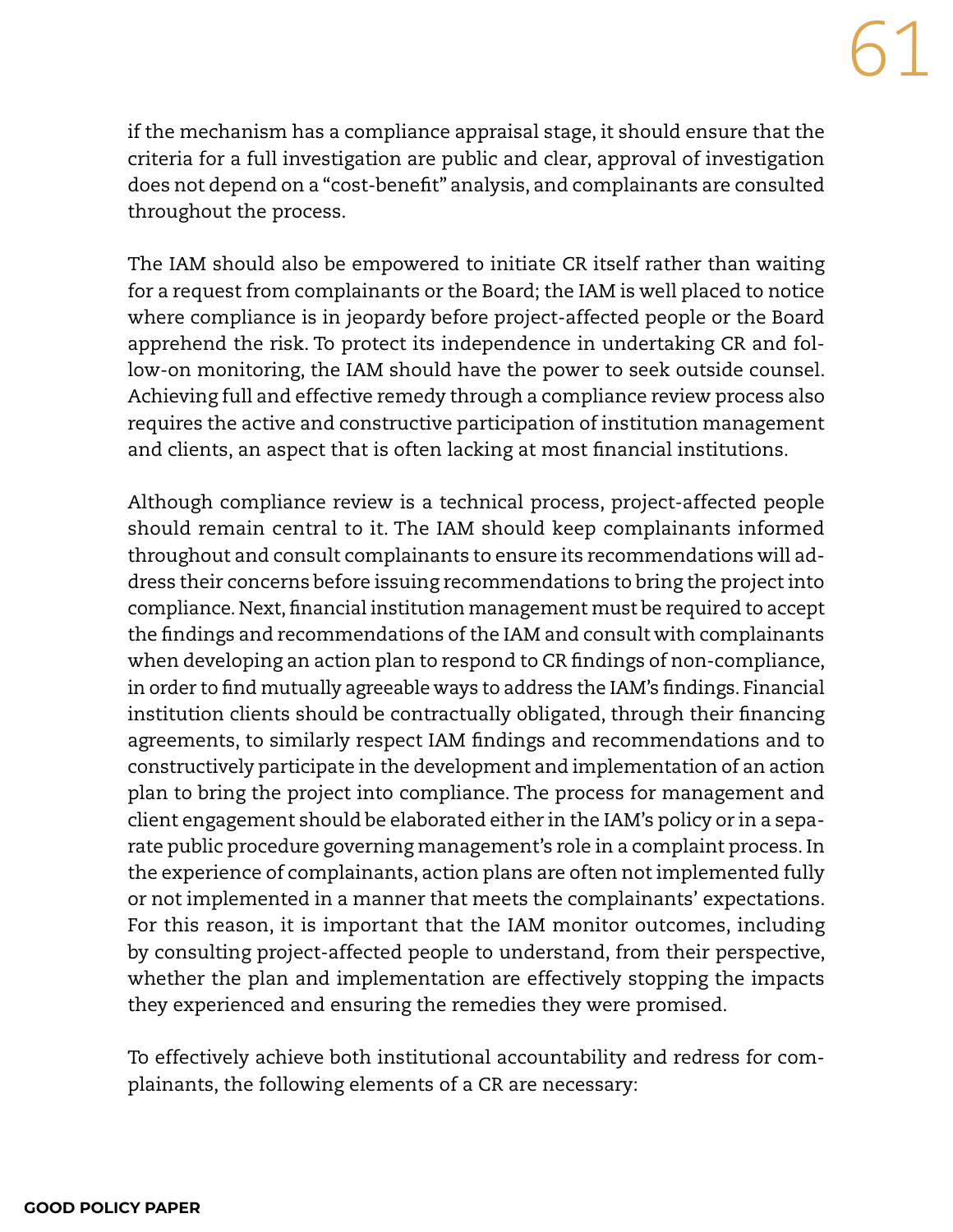## **45. The mechanism should have the sole authority, without need of Board approval, to determine whether to conduct a compliance investigation.**

The decision to conduct a compliance review should be an objective one based on clear criteria taken by an entity without conflicts of interest. Financial institution management should be allowed to provide information and its perspective on the complaint but should have no role in determining whether a compliance investigation is warranted. In the DFI context, DFI Board members may also have a conflict of interest if the complaint originates in their country or relates to the actions of its government. Involving the Board in approving a recommendation to investigate unduly politicizes what should be a reasoned decision.

#### **GOOD POLICY** (GCF'S IRM PROCEDURES PARA. 55)

"If the compliance appraisal report concludes that there is prima facie evidence of adverse impacts and/or non-compliance with GCF operational policies and procedures, by a GCF funded project or programme, the IRM will commence a compliance investigation. In such a case, the compliance appraisal report shall also set out the scope of the compliance investigation"

## **46. In addition to accepting complaints from project-affected people, the mechanism should have the authority to initiate a CR itself.**

In limited circumstances –for example, if the mechanism receives information suggesting serious non-compliance by the financial institution or if the filing of a complaint would entail significant risk to project-affected people– the mechanism should initiate its own investigation.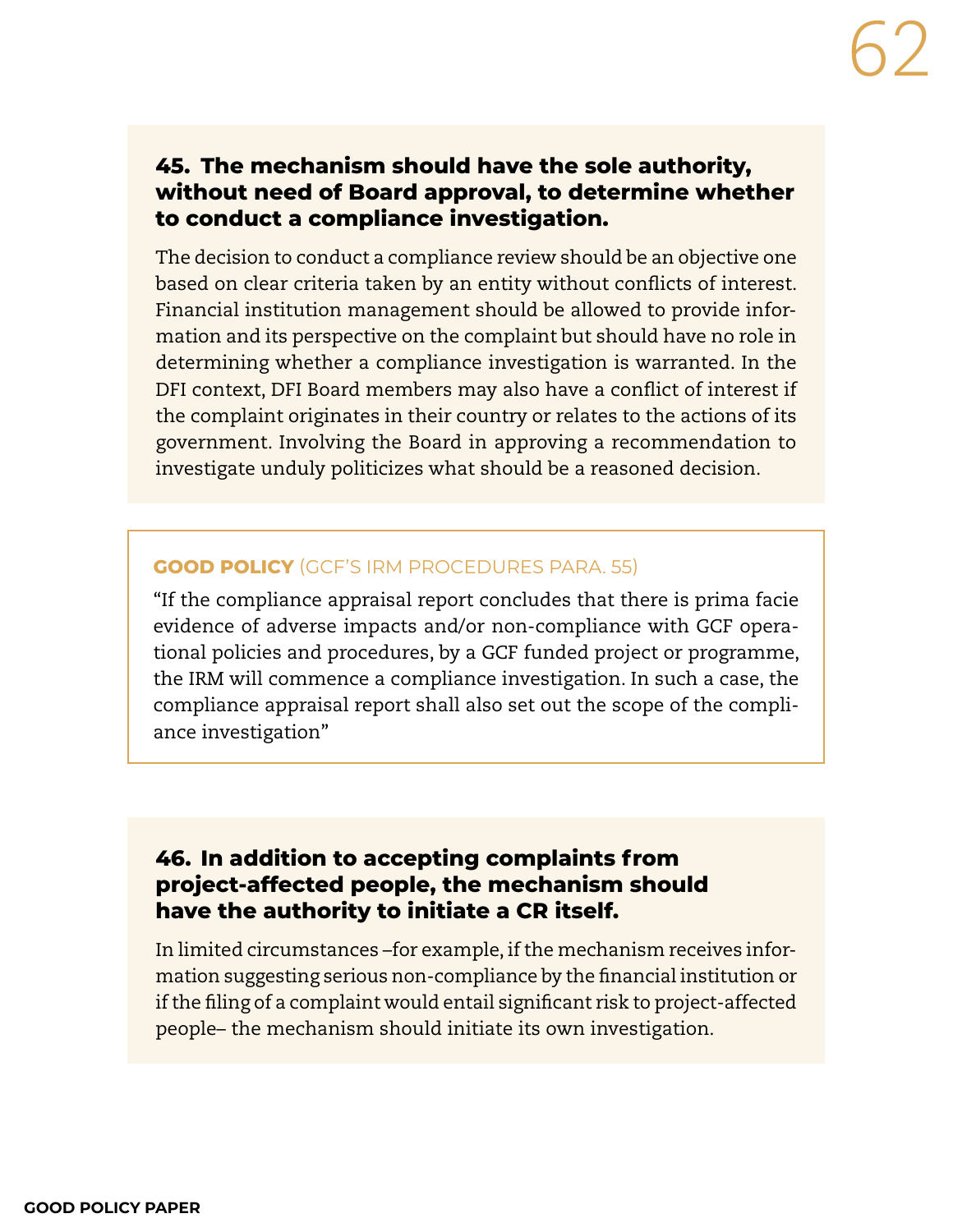### **GOOD POLICY** (UNDP'S SECU INVESTIGATION GUIDELINES PARA. 24, PROACTIVE INVESTIGATIONS PARAS. 3-4)

"Investigations may also be triggered on SECU's own initiative by the Lead Compliance Officer, or at the request of the UNDP Administrator. When this occurs, disclosure of documents will occur in a manner similar to disclosure pursuant to complaint processes triggered by community complaints. UNDP takes all reports of alleged breaches of social and environmental commitments seriously, and all allegations are assessed to determine whether an investigation is appropriate."

"Proactive investigations are defined as investigations intended to identify and respond to significant potential or actual harm to an individual or community resulting from an existing (but yet unidentified) failure of UNDP to meet its social and environmental commitments… The ability to investigate matters without first having to receive a request is intended to:

- **•** Allow SECU to respond to high risk projects before harm occurs to individuals or communities, as well as damage to project success and UNDP's reputation;
- **•** Address the situation in which, for a variety of reasons (e.g. cultural, lack of knowledge, etc.), impacts are not likely to be reported;
- **•** Serve as an effective deterrent to avoiding compliance with these commitments;
- **•** Build a more comprehensive and balanced portfolio of compliance cases at the corporate level across regions and development sectors;
- **•** Strengthen UNDP's credibility with donors."

# **47. The mechanism should assess compliance against a set of criteria appropriate to the case at hand.**

These criteria could derive from, for example, applicable policies, standards, guidelines, environmental and social assessments, host country legal and regulatory requirements, and international standards.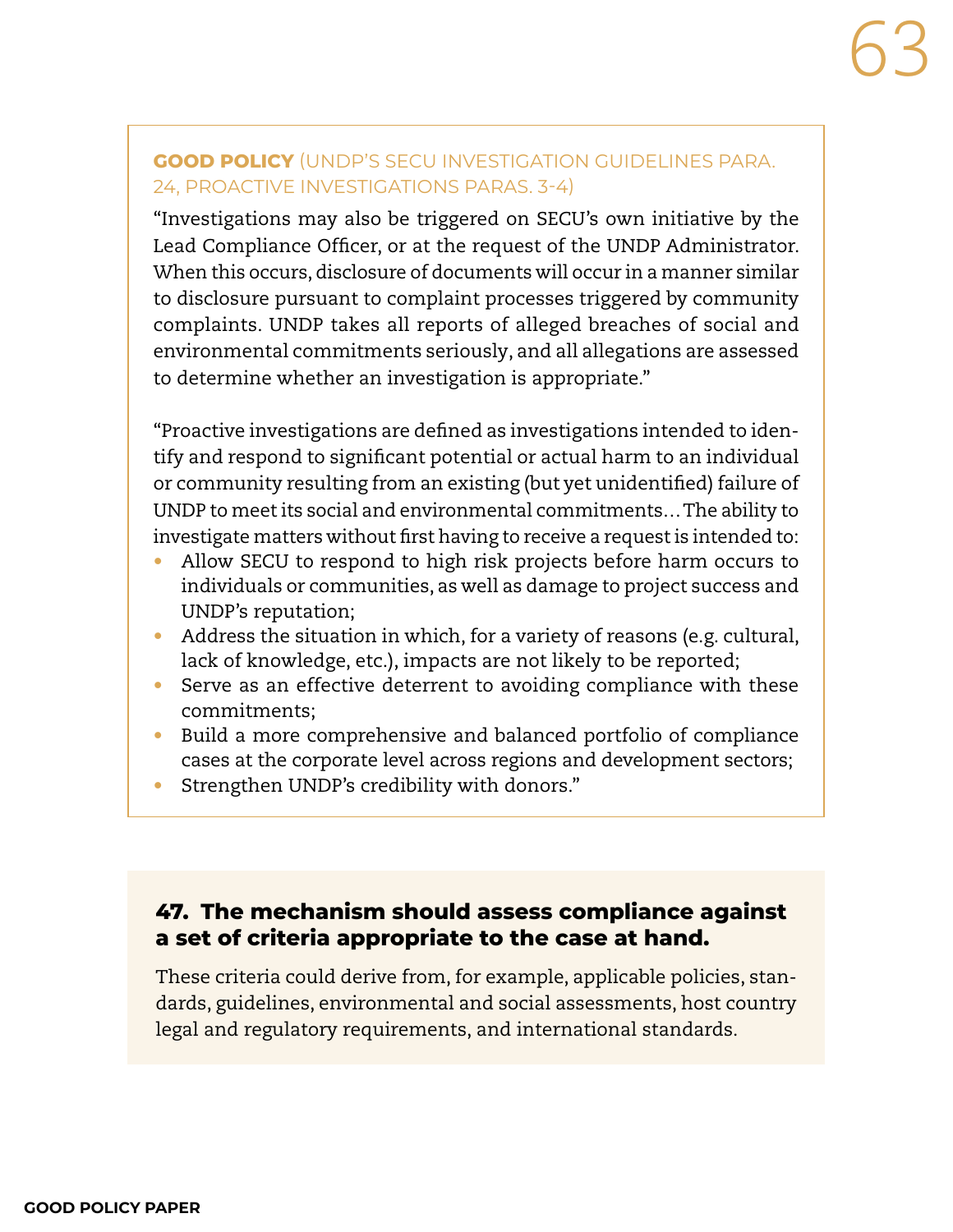#### **GOOD POLICY** (FMO/DEG/PROPARCO'S ICM POLICY PARAS. 2.3.1-2.3.2)

- **2.3.1.** "One element of the Mechanism is to review compliance of FMO's financing activities with FMO policies.
- **2.3.2.** All policies can be found under [https://www.fmo.nl/poli](https://www.fmo.nl/policies-and-position-statements)[cies-and-position-statements](https://www.fmo.nl/policies-and-position-statements) and are (amongst others) based upon relevant laws, principles and guidelines, such as the IFC Performance Standards, the Equator Principles, the UN Guiding Principles on Business and Human Rights and the OECD Guidelines for Multinational Enterprises."20

# **48. The mechanism should additionally seek to identify weaknesses and gaps in the financial institution's policies and standards that result in adverse social and environmental risks and impacts.**

When harm occurs despite compliance with financial institution policies, it may be an indication that the policies themselves are not adequate. Mechanisms should be empowered to identify such policy gaps, which should prompt the financial institution to strengthen its policies to prevent negative impacts in the future.

## **GOOD POLICY** (OPIC'S OA OPERATIONAL GUIDELINES PARA. 7.2)

"A compliance review may examine 1) whether or not the set of policies applied was appropriate and adequate to prevent harm from the project, and 2) the actions taken by OPIC to implement relevant policies (up to the time when the request for review was submitted). In particular, the review examines whether or not appropriate implementation steps were followed and whether these steps were adequate to meet the objectives of relevant policies."

20. Similar provisions can be found in the DEG and Proparco versions of the ICM policy.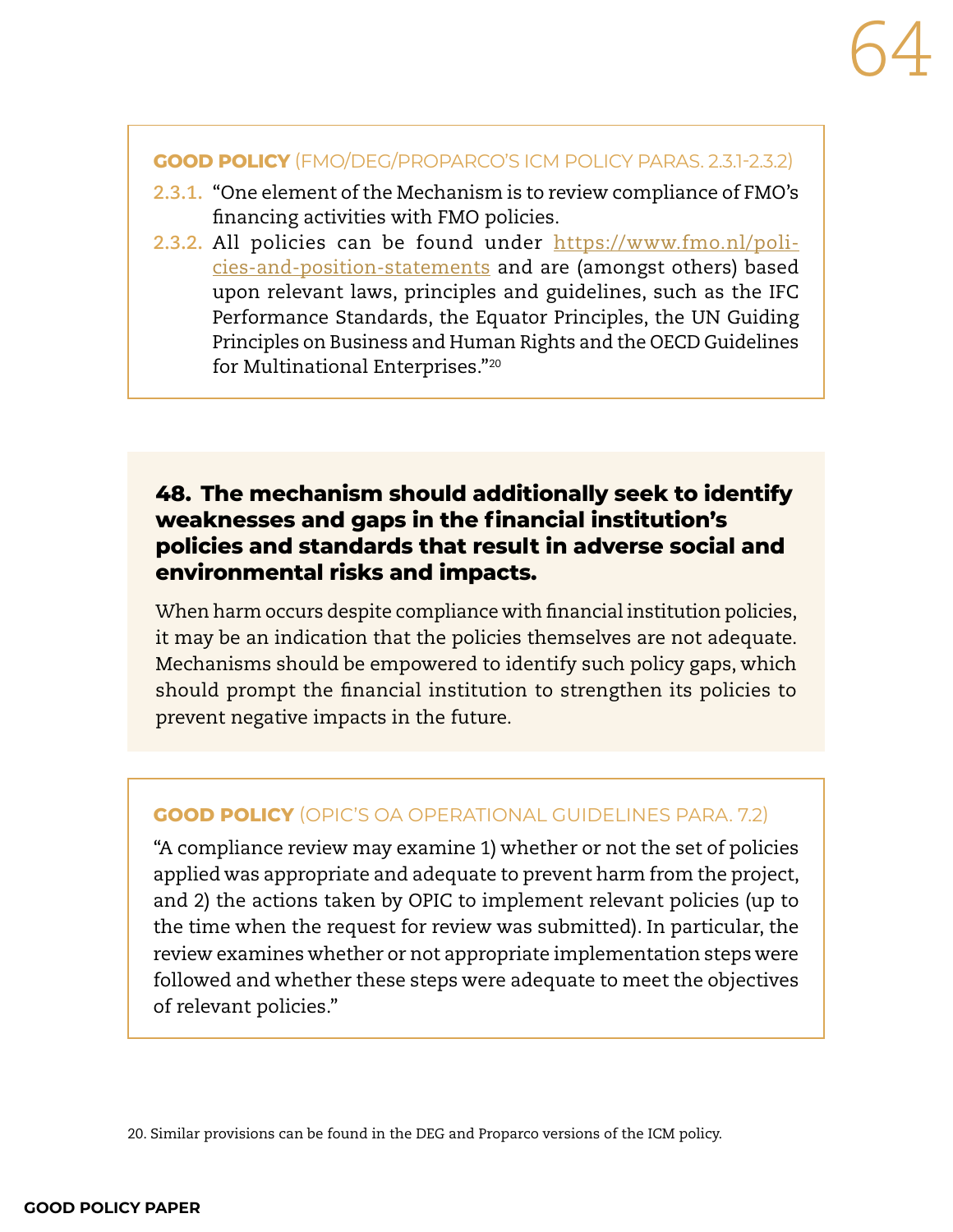## **49. The mechanism should be allowed to seek outside legal counsel for advice.**

A financial institution's legal department will often be involved in legal matters related to project preparation, approval, and supervision. The legal department is also likely to be involved in preparing management responses to complaints. It is therefore an inherent conflict of interest if the legal department also provides advice to the IAM or the Board in the course of a CR. For that reason, the mechanism and the Board should be allowed to seek outside counsel.

#### **GOOD POLICY** (GCF'S IRM PROCEDURES PARA. 100)

*"If requested by the Head of the IRM, the General Counsel of the GCF or a counsel* designated by the General Counsel will provide legal advice to the IRM on the GCF's rights and obligations and GCF operational policies and procedures relevant to a request, grievance or complaint. The Head of the IRM may also seek external legal advice on a request-, grievance- or complaintrelated matter or with regard to any other matters concerning the IRM."21

## **50. The mechanism should make recommendations to bring the project into compliance and redress harms.**

Where the IAM finds non-compliance that has contributed to harms or the risk of harm, or harms or risk of harm resulting from gaps or weaknesses in the financial institution's policies, the CR report should include a set of recommendations for remedial measures.

<sup>21.</sup> Similar language can be found in para. 97 of the AfDB IRM's Operating Rules and Procedures.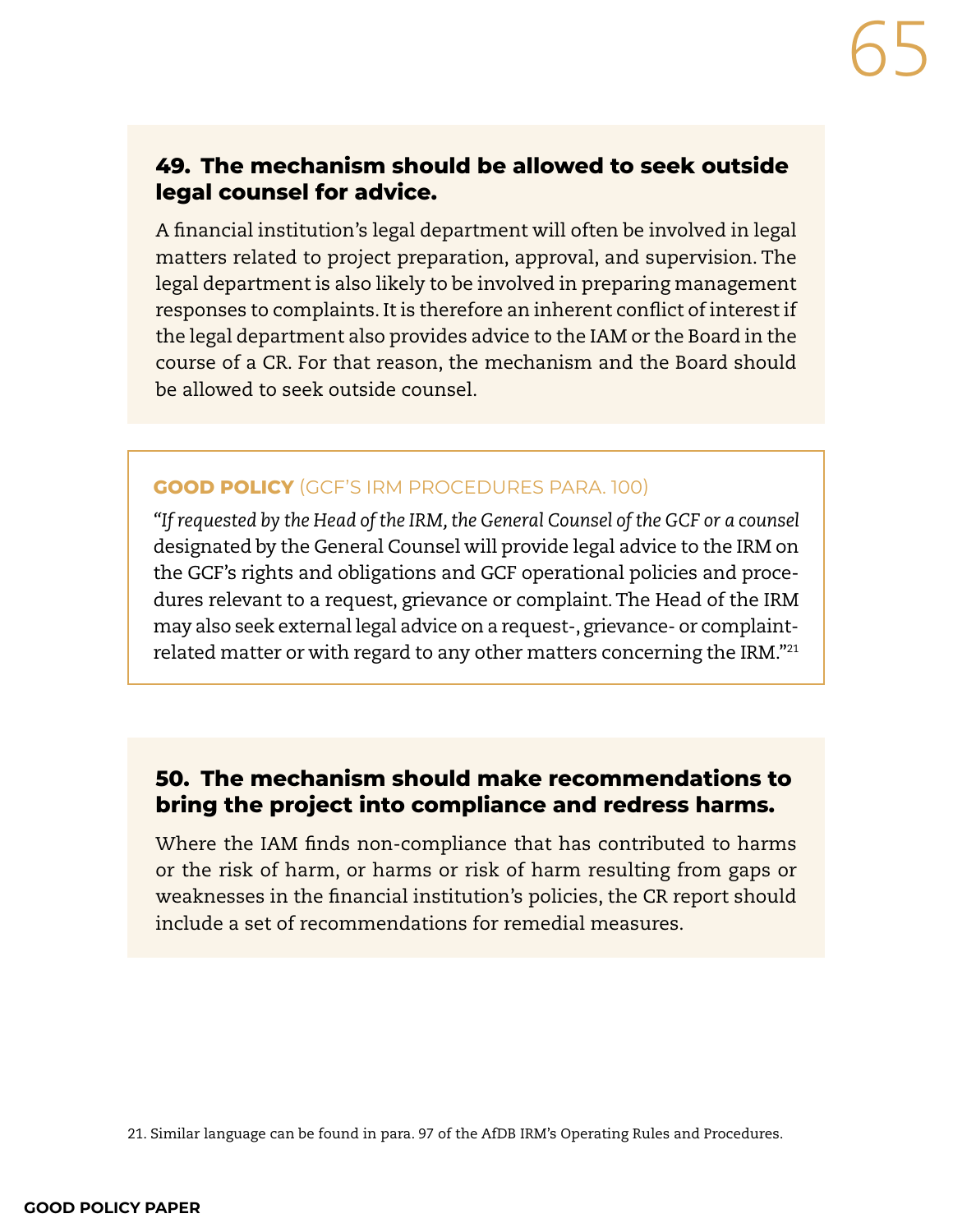#### **GOOD POLICY** (EBRD'S IPAM POLICY PARA. 2.7(D)(II))

"[T]he Compliance Review Report will:…ii. provide Bank Management with specific recommendations to address the findings of non-compliance: a. at the Project level, identifying Project-specific actions to bring the Bank into compliance and address the harm or potential harm associated with the findings of non-compliance; and b. at the procedural and systemic levels, identifying changes to EBRD practices, procedures, guidance or systems to bring the Bank into compliance and to avoid recurrence of such or similar situations on the Project at issue in the Request as well as in other Projects."

# **51. The Board should expeditiously consider the mechanism's findings, granting deference to its factual assessments.**

The Board should not delay in reviewing CR reports, and it should refrain from initiating a *de novo* review of the facts. When considering recommendations offered by the mechanism, the Board should maintain an unbiased and remedy-focused disposition, and it should publicly communicate any agreement or reasons for disagreeing with the mechanism's findings or recommendations.

**GOOD POLICY** (GCF GUIDELINES TO FACILITATE BOARD CONSIDERATION OF INDEPENDENT REDRESS MECHANISM REPORTS ON RECONSIDERATION REQUESTS, GRIEVANCES OR COMPLAINTS, PARAS. 2.1, 5.4)

"In considering reports on complaints and reconsideration requests presented by the IRM to the Board, the Board will:

**(a)** In accordance with the Rules of Procedure, expeditiously consider the IRM report, findings and any recommendations and decide whether to accept them or not;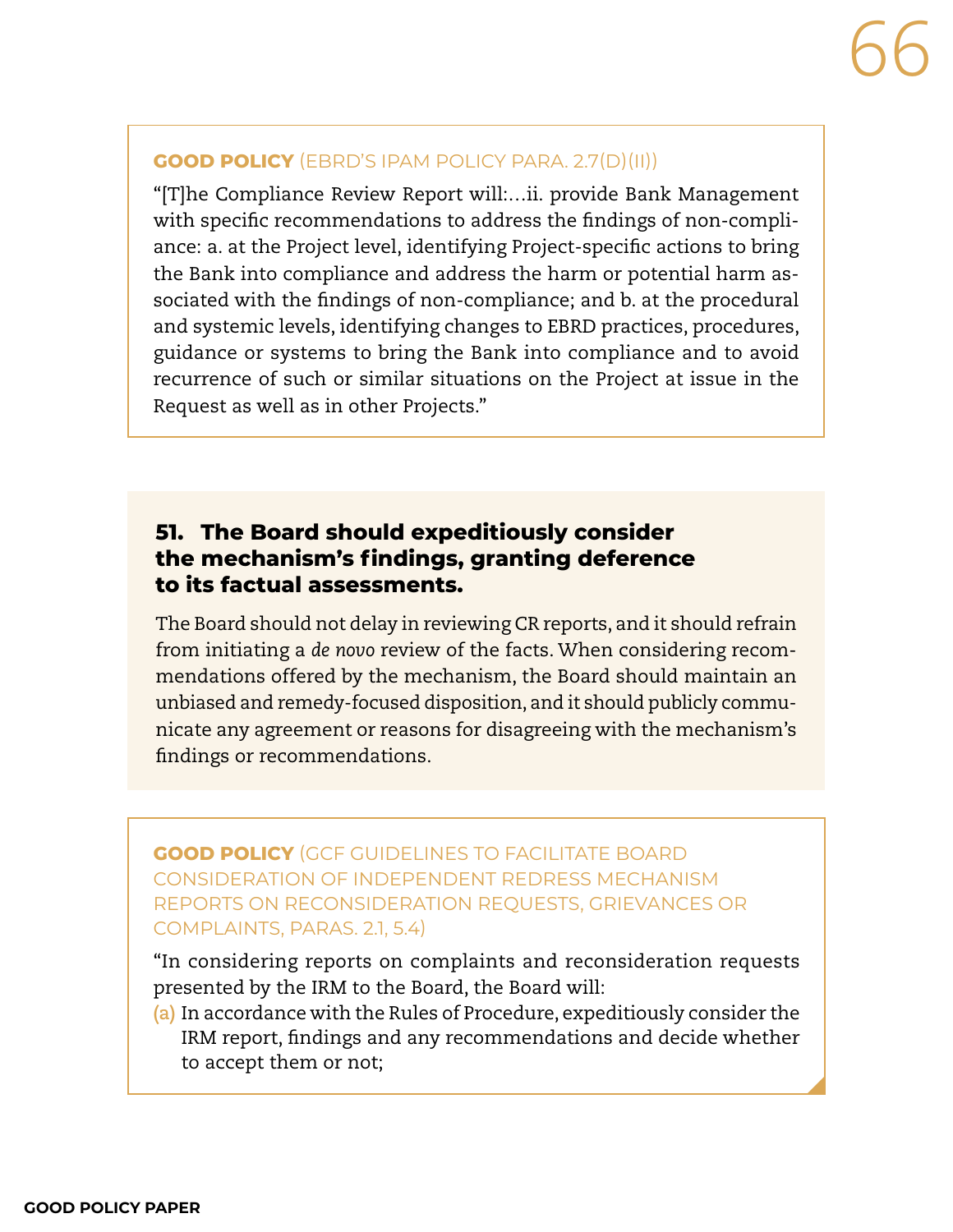- **(b)** Not engage in a fresh (de novo) investigation of the complaint/grievance or request; ...
- **(f)** Seek clarifications on the report, findings and recommendations from the IRM; and
- **(g)** Consider the report fairly, in an unbiased fashion with a view to providing redress, where appropriate."

"When the Board has come to a decision on the IRM report, that decision, together with the notes of the Board meeting relevant to that decision, or the summary of reasons in the event of a closed executive session, should be made public by the IRM in accordance with the [IRM Procedures and Guidelines] and these Guidelines."

# **52. All parties should have the opportunity to comment simultaneously on a draft CR report.**

Most IAMs allow complainants to review a draft of the CR report to suggest factual corrections, but parties should also be able to share their perspectives on the proposed recommendations. To ensure an equitable process, both parties should comment on the same draft. The mechanism should retain the final decision whether to address the comments received.

## **GOOD POLICY** (GCF'S IRM PROCEDURES PARA. 60)

"The draft compliance report of the IRM will be provided to the complainant and the Executive Director of the GCF Secretariat for their comments, if any, to be provided within twenty-one (21) calendar days of the receipt of the report. The draft compliance report of the IRM will also be provided to the relevant AE where the report contains recommendations concerning the AE. The main purposes of this opportunity to comment are to enable the complainant, the GCF Secretariat and the AE to provide feedback on statements of facts and factual findings, and on the recommendations, in the draft compliance report."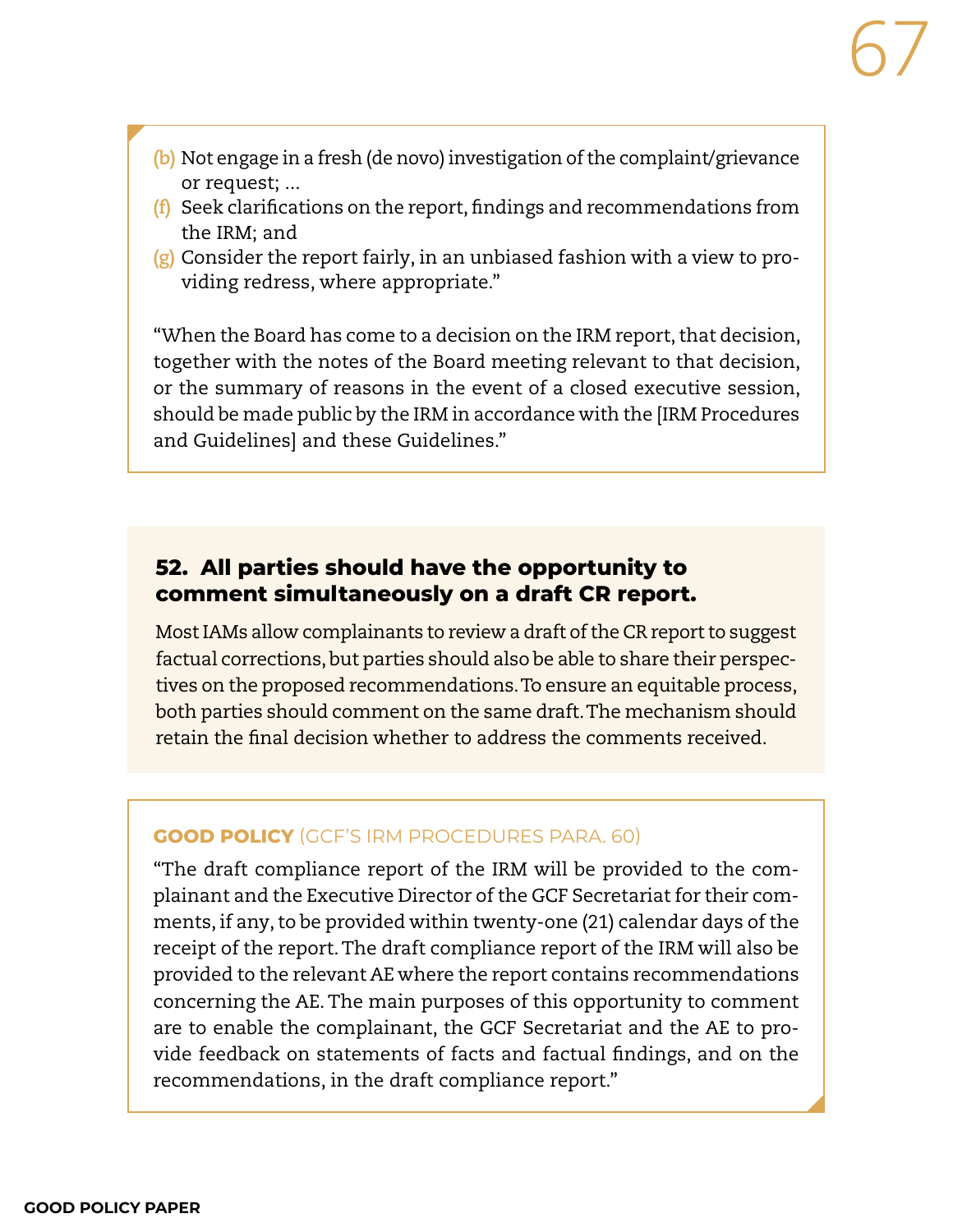#### **GOOD POLICY** (IDB'S MICI POLICY PARA. 44)

"Once the MICI has completed its investigation, it will issue a draft report including a review of its main findings of fact and recommendations, and forward them to Management and the Requesters for their comments. Management and the Requesters will have a term of 21 Business Days to send comments on the draft report."

## **53. The final CR report should be shared simultaneously with complainants and the financial institution's Board and management.**

Complainants should have access to the final CR report before entering into dialogue with management regarding the action plan to give effect to the recommendations. Complainants also require the final report in order to inform the Board of their perspectives on its findings and the proposed recommendations to address them.

#### **GOOD POLICY** (AFDB'S IRM PROCEDURES PARA. 68)

 "…the Compliance Review Report shall be made available to the Complainants at the same time as it is submitted for consideration and decision."

# **54. Financial institution management must be required to develop and implement a management action plan (MAP) to give effect to the mechanism's recommendations as approved by the Board.**

In the absence of this requirement, articulated in a Board-approved policy, management may simply disregard the CR findings and prevent the mechanism from fulfilling its mandate.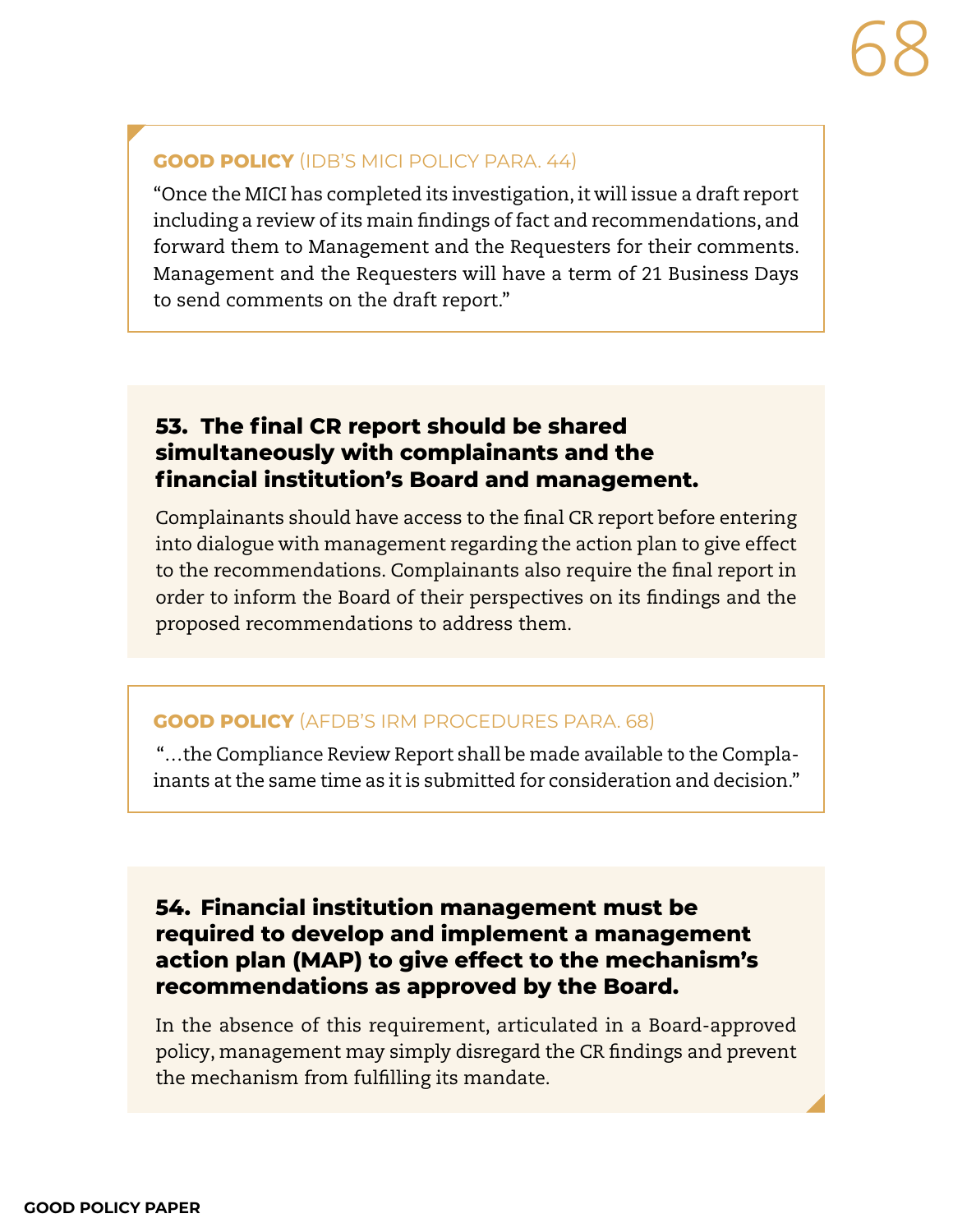For the same reason, financial institutions should contractually require their clients to constructively participate in the development and implementation of a MAP.

#### **GOOD POLICY** (ADB'S AM POLICY PARA. 190)

"If the CRP concludes that ADB's noncompliance caused direct and material harm, Management will propose remedial actions to bring the project into compliance with ADB policies and address related findings of harm."

# **55. Management should consult with complainants and the mechanism on the development of the MAP.**

Incorporating the ideas and perspectives of the complainants and the mechanism in the action plan is essential to ensuring that the measures will satisfactorily address their grievances and redress harms they have suffered.

#### **GOOD POLICY** (WB'S IP OPERATING PROCEDURES PARA. 70)

"Management will communicate to the Panel the nature and the outcomes of the consultations with the affected parties on the action plan agreed between the Borrower and the Bank. The Panel may submit to the Board, for its consideration, a written or verbal report on the adequacy of these consultations."

#### **GOOD POLICY** (GCF'S IRM PROCEDURES PARA. 67)

"A draft remedial action plan shall be provided to the IRM, complainant, AE or the Executing Entity, giving them a minimum of ten (10) calendar days to comment."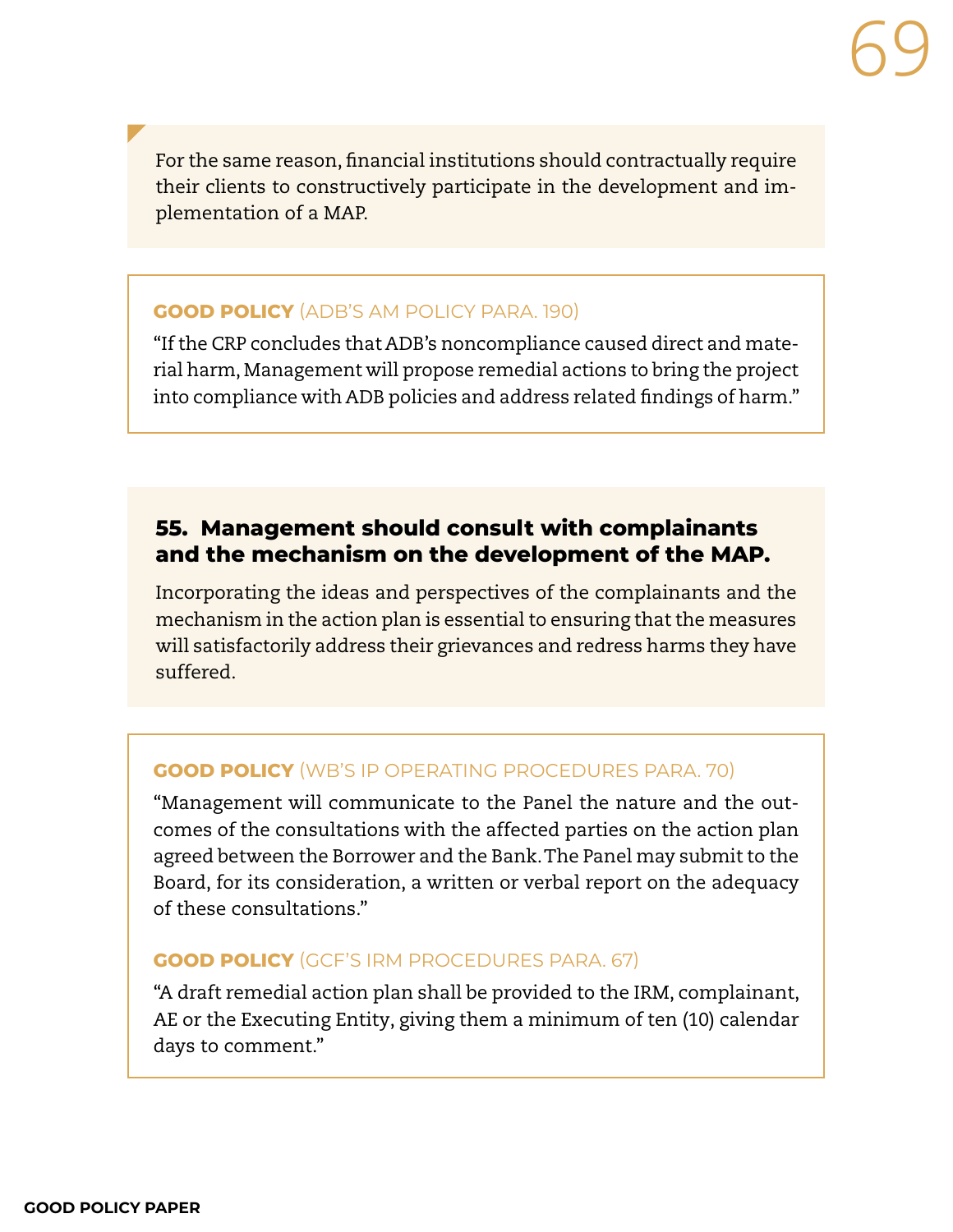## **56. The Board should have the benefit of the complainants' and mechanism's perspectives on the plan's adequacy prior to approving the MAP.**

Management should be required to report to the Board how it has incorporated the feedback received on the draft MAP. In addition, the Board should also have the benefit of the mechanism's and complainants' input in order to resolve any disagreements on the best course of action.

#### **GOOD POLICY** (EBRD'S IPAM POLICY PARA. 2.7.1(F))

"Upon a finding of non-compliance in respect of a Project, IPAM will submit the final Compliance Review Report; the final Management Action Plan; the Management Response, if any; and Requesters' or Representatives' comments on the draft Management Action Plan, if any, to the President and the Board… The IPAM Head will communicate to the Board, whether, in IPAM's view, the commitments identified in the final Management Action Plan adequately address the findings and recommendations of the Compliance Review Report."

#### **GOOD POLICY** (AIIB'S PPM PROCEDURES PARA. 6.7.3(R))

"The MAP includes a summary of how Management has taken into account the Compliance Review report and addressed any comments from the Client, the Requestors and the PPM."

## **57. The mechanism should have the mandate to monitor the case until all instances of non-compliance have been remedied.**

The duration of the monitoring period should not be prescribed by the policy.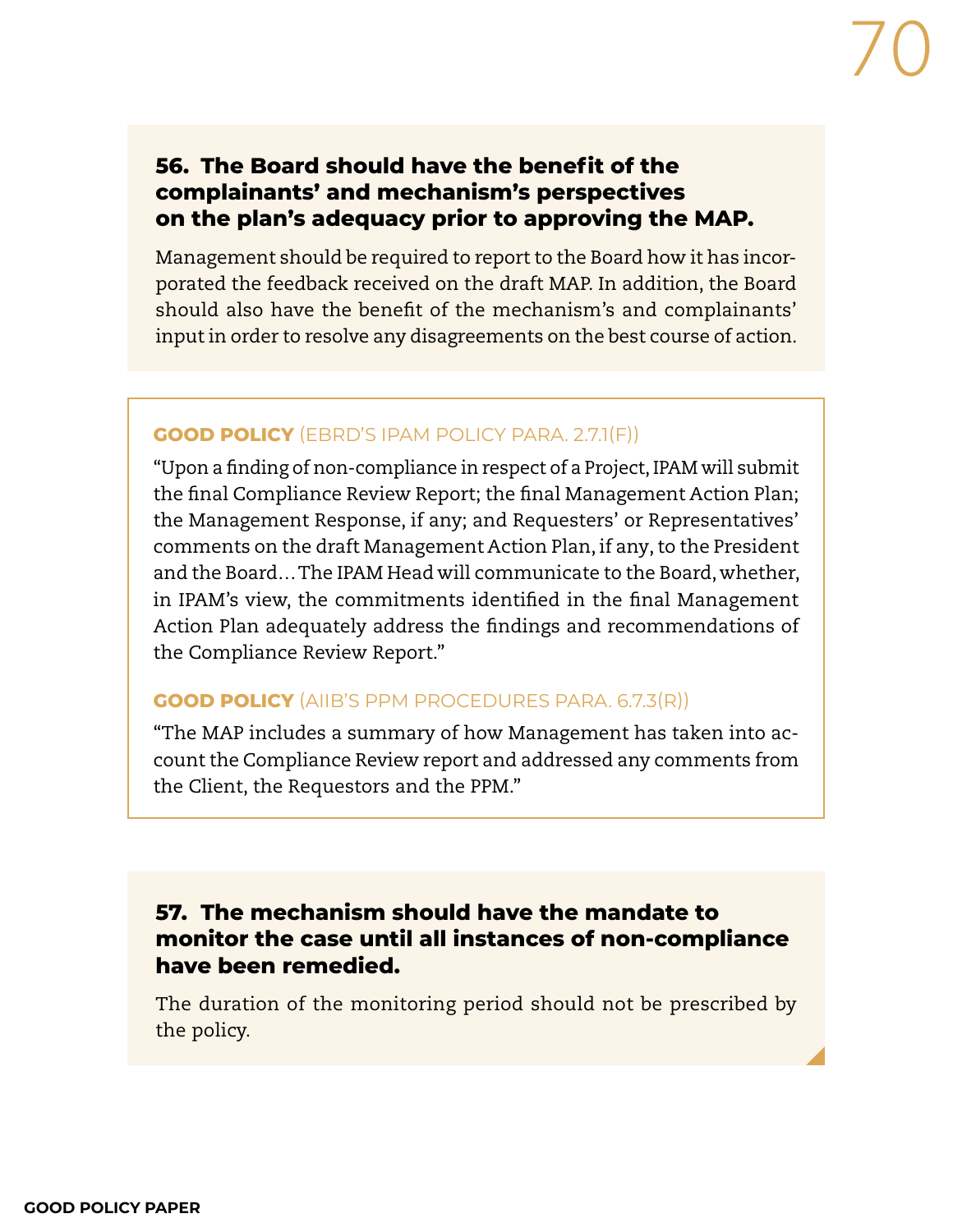Further, it is not sufficient for the IAM to monitor only the implementation of the action plan, because the measures committed to in the plan, even if implemented, might not bring the project back into compliance. Instead, monitoring must focus on actual remediation of all instances of non-compliance.

#### **GOOD POLICY** (FMO/DEG/PROPARCO'S ICM POLICY PARA. 3.2.22)

"In cases where material non-compliances are identified, the ICM will monitor the situation until actions taken by FMO assure the ICM that FMO is addressing the material non-compliance(s)."

#### **GOOD POLICY** (UNDP'S SECU INVESTIGATION GUIDELINES PARA. 50)

"In cases where UNDP is found to be out of compliance and the Administrator directs staff to undertake remedial measures, SECU will keep the case open and monitor the situation until actions taken by UNDP assure SECU that UNDP is addressing the noncompliance. This monitoring may involve desk review, correspondence with the affected communities, progress reports from the Country Office or relevant business unit, and onsite inspections, as appropriate. When UNDP completes the steps to bring the project into compliance, SECU will close the case."

## **58. The mechanism should consult with parties in the development of its monitoring reports and conduct site visits, as appropriate, to verify information provided to it.**

Cases should not be closed unless there is evidence that the non-compliance has been remedied. This will require the mechanism to consult with all parties involved and conduct site visits to document progress or lack thereof. Cases often receive less attention after the CR report has been published, but ensuring that findings have resulted in concrete improvements on the ground is critical to an effective grievance mechanism.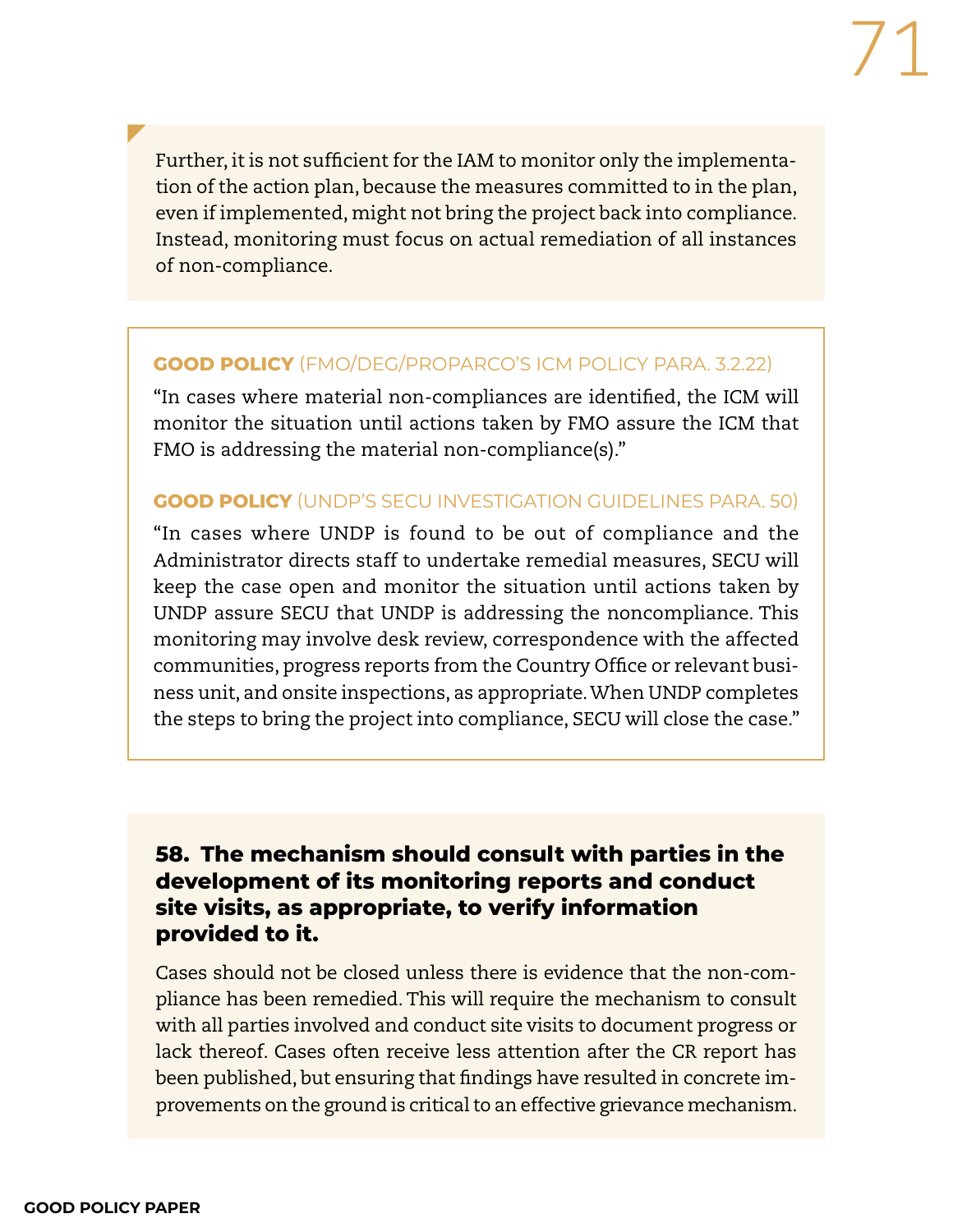#### **GOOD POLICY** (ADB'S AM POLICY PARA. 194)

"The methodology for monitoring may include (i) consultations with the complainants, the borrower, the Board member concerned; Management; and staff; (ii) a review of documents; and (iii) site visits. The CRP will also consider any information received from the complainants and the public regarding the status of implementation."

# **59. The mechanism should have the authority to alert the Board when the MAP is not being adequately implemented and make recommendations for its improvement.**

Even with the best of intentions, the implementation of the MAP may not achieve its intended purpose of bringing the project back into compliance with the financial institution's policies. When the client or management is not implementing their commitments, it is not enough for the mechanism just to publish a monitoring report.

Instead, the mechanism should have the ability to alert the Board and make recommendations as appropriate on what additional steps should be taken to achieve compliance, so that the Board can take appropriate action.

#### **GOOD POLICY** (GCF'S IRM PROCEDURES PARAS. 68, 70)

"The IRM shall report to the Board any cases of which it becomes aware where a final remedial action plan, or any part thereof, cannot be or is not being implemented. …[The IRM's prior agreement on the final remedial action plan (see paragraph 67)] shall not prevent the IRM from recommending improvements to the final remedial action plan, if necessary, during its implementation. Where the IRM recommends improvements to a final remedial action plan, the Secretariat shall take appropriate steps to amend such final remedial action plan..."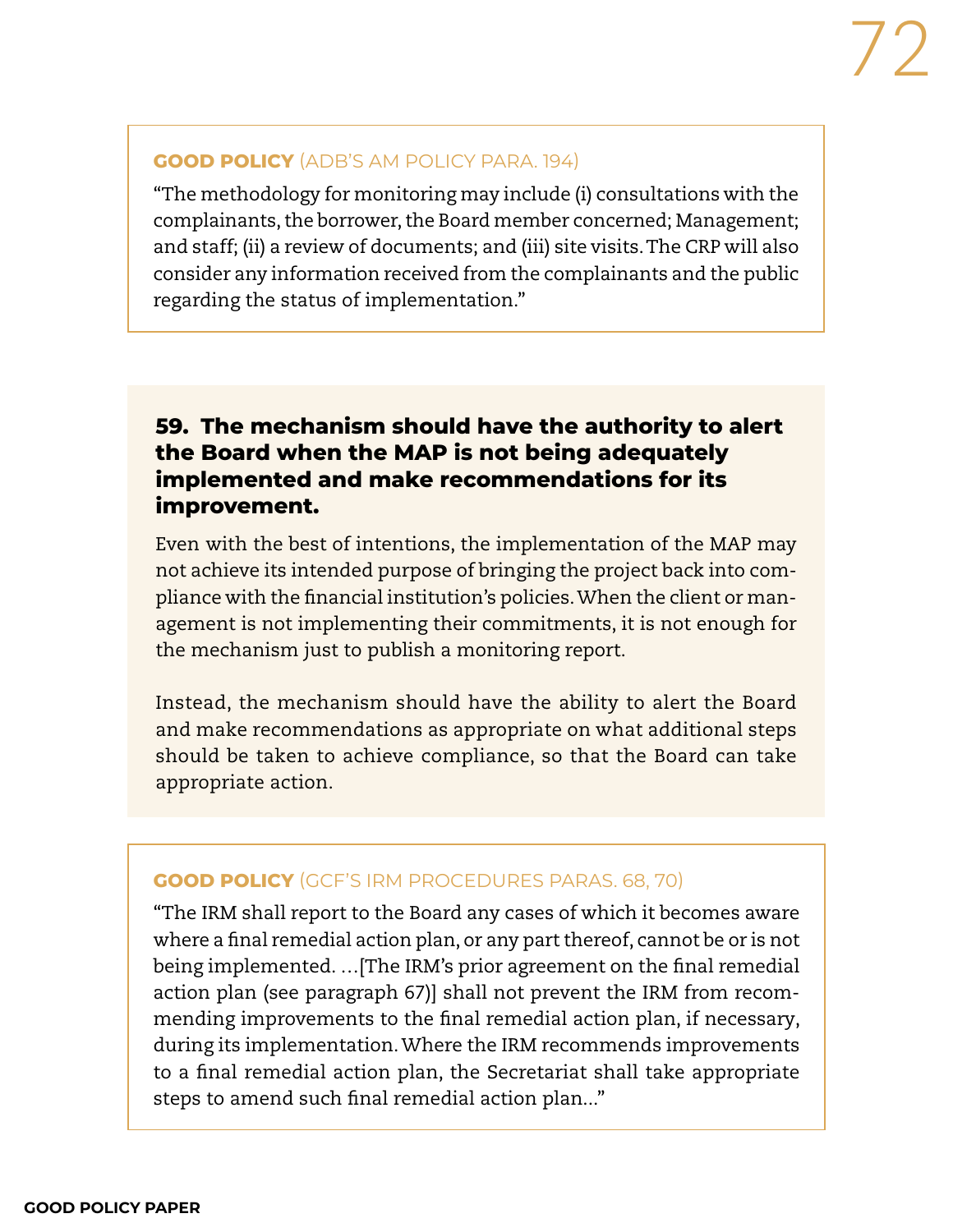## Dispute Resolution

All IAMs should have a dispute resolution (commonly referred to as "DR") function. The DR function must, through applying a range of dispute resolution tools, empower parties themselves to generate and agree on solutions and remedial actions.

When done most effectively, dispute resolution involves the IAM bringing the complainants together with the financial institution client and other stakeholders to resolve grievances about negative social and environmental risks and impacts of a project through a range of approaches, including facilitated dialogue or mediation by professional mediators, joint fact-finding, and other multi-stakeholder processes appropriate to the case at hand. It is important that the IAM be broadly empowered and equipped to tailor its DR approach to the particulars of each case, the context and the parties to the dispute. DR is distinct from an approach found at some IAMs that is primarily undertaken between complainants and the Bank itself, where the mechanism and/or the financial institution proposes a solution to the complainants for them to accept or reject. An IAM, through its mediators, may propose solutions for discussion. However, an approach that does not involve the financial institution's clients and in which the bank offers a take-it-or-leave-it outcome to complainants does not constitute effective DR, because it does not involve the parties in creative solutions and fails to address power imbalances or improve communication between the complainants and the financial institution client, as is needed for a constructive long-term relationship. Although dispute resolution should occur between the complainants and the client, the financial institution does have responsibilities to fulfill. These include encouraging clients to constructively engage in DR, engaging itself when requested, and providing financing to support the DR as needed by complainants.

In order to engage parties in an effective process to develop their own solutions to the dispute, the dispute resolution function must take steps to rectify power imbalances between the parties. Although complainants are effective advocates and know their own needs best, they are in many ways at a disadvantage when compared to the financiers, owners, developers, and operators of the project that affects them.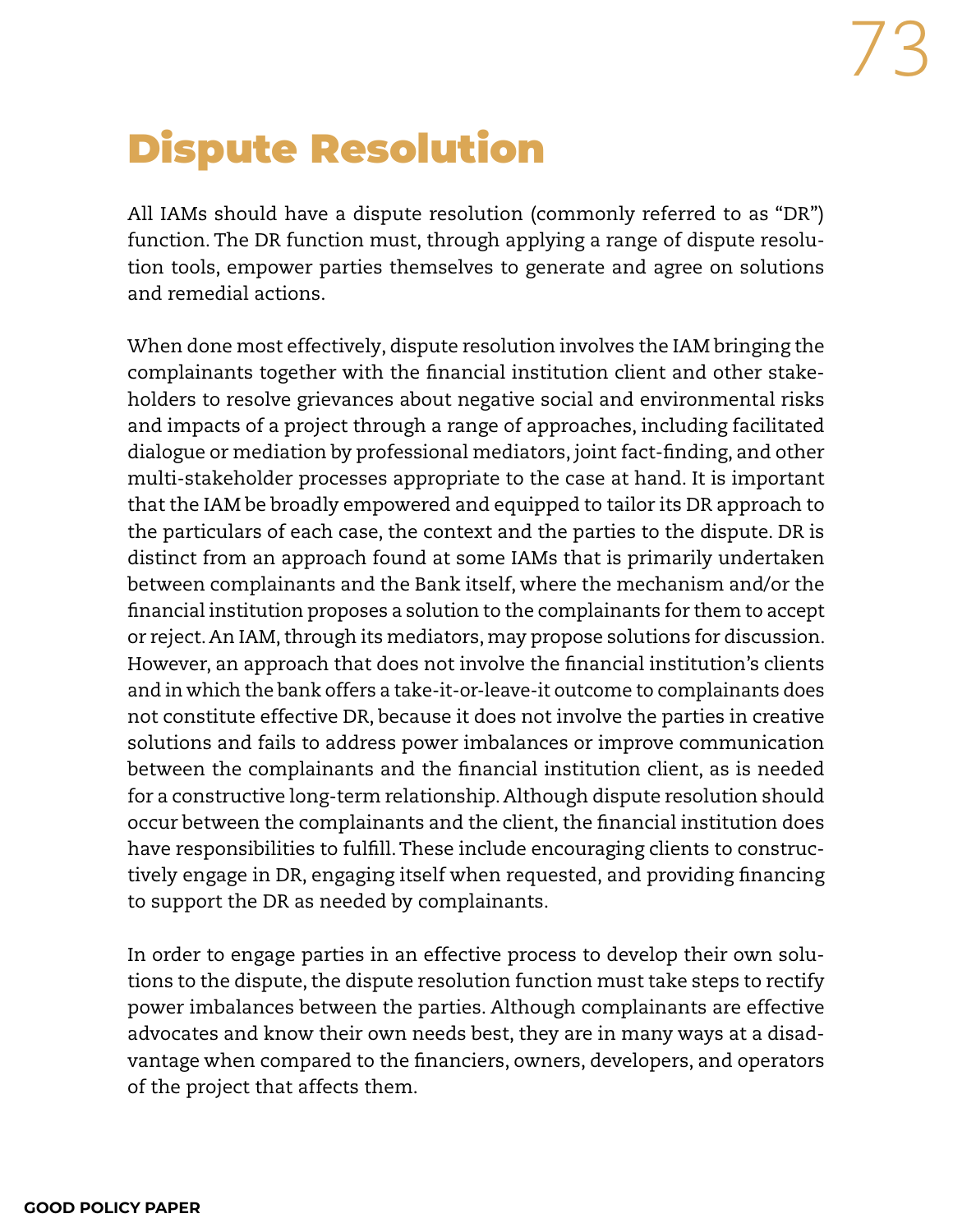In recognition of this power imbalance, any dispute resolution process between complainants and clients of the financial institution, and indeed the financial institution itself, should ensure the application of a set of protections to ensure fairness, legitimacy and trust throughout the process. For example, the IAM should educate both parties about the rights project-affected people have with an eye to ensuring any resolution reached is compatible with those rights. The DR should be handled by an independent mediator or facilitator agreed to by parties, and the mediator should be empowered to support the parties differently, in line with their respective capacity, access to information and other resources, and ability to participate. As with the compliance review process, the IAM should monitor implementation through consultation with the complainants to ensure the client carries out any agreement reached with the complainants.

The decision to attempt to resolve grievances through dispute resolution should not preclude a compliance review. In fact, CR and DR should be allowed to occur in sequence or simultaneously, though mechanisms should be on guard against conflict of interest if an IAM director engages in both CR and DR processes for the same case. Sometimes complainants choose to end a dispute resolution before it has finished because they feel the DR process is not working. They should be allowed to do so and pursue compliance review to have their concerns addressed. Meanwhile, a CR need not become an obstacle to DR and productive efforts to reach agreement among the parties; instead, such efforts should be taken into account in the compliance review process.

The DR process of all IAMs should include the following minimum protections:

**60. The dispute resolution function should not be prescriptive but allow the parties (the complainant and financial institution client, at a minimum) to engage with each other and arrive at solutions voluntarily.**

The dispute resolution function should encompass a range of tools and approaches to assist parties in reaching solutions to address or remediate adverse social and environmental risks and impacts. IAMs should not undertake to present solutions to the parties for their input.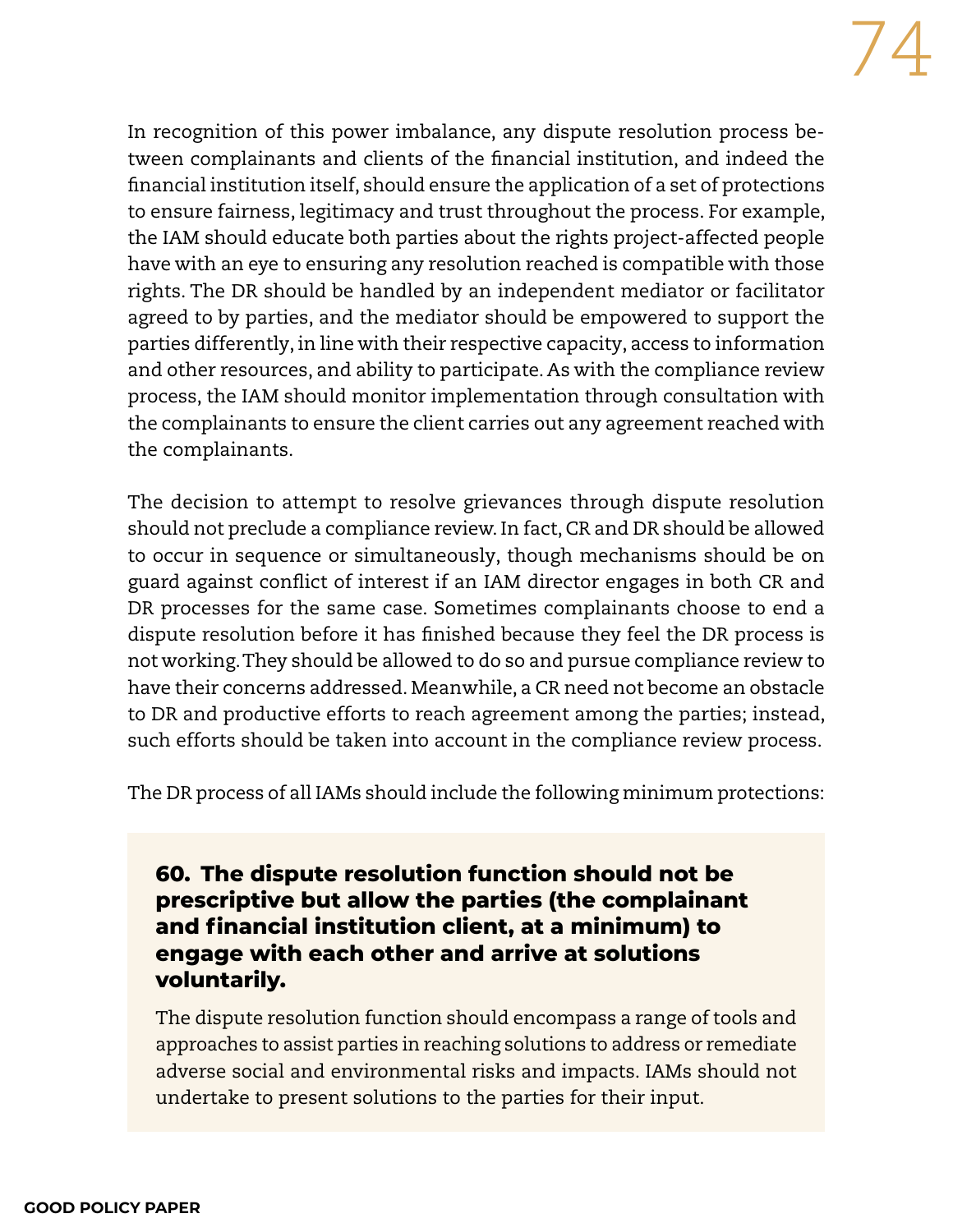#### **GOOD POLICY** (OPIC'S OA OPERATIONAL GUIDELINES PARA. 6)

"The problem-solving function focuses on finding ways for the Parties to address the issues raised in a request. The OA takes no position on the validity of the allegations made, nor does it impose solutions to the conflict. It seeks to build the Parties' trust in the process and with each other in order to create conditions conducive to the resolution of the issues raised."

### **GOOD POLICY** (IDB'S MICI CONSULTATION PHASE GUIDELINES PARAS. 3.2, 3.6)

"In accordance with MICI's guiding principles (Section C, Paragraph 6) and in order to ensure ethical, transparent and effective case management, CP officials must observe *the following principles:*

Co-design: CP processes should be designed and prepared using as primary input the methodology, format, cultural and linguistic preferences of the actors to whom they are directed. Co-design in CP processes is aimed at increasing the trust between actors and the sense of ownership of the process in addition to creating the conditions for an effective exchange.[…]"

"Voluntary Nature: CP processes are voluntary, and the Parties may withdraw at any moment from them if they wish to do so. MICI officials, as well as professionals acting as expert facilitators in these processes, will pay particular attention to any symptom that shows that the Parties are uncomfortable with the progress of the process. They may exchange information and opinions on these issues and suggest changes to the methodology or the procedure."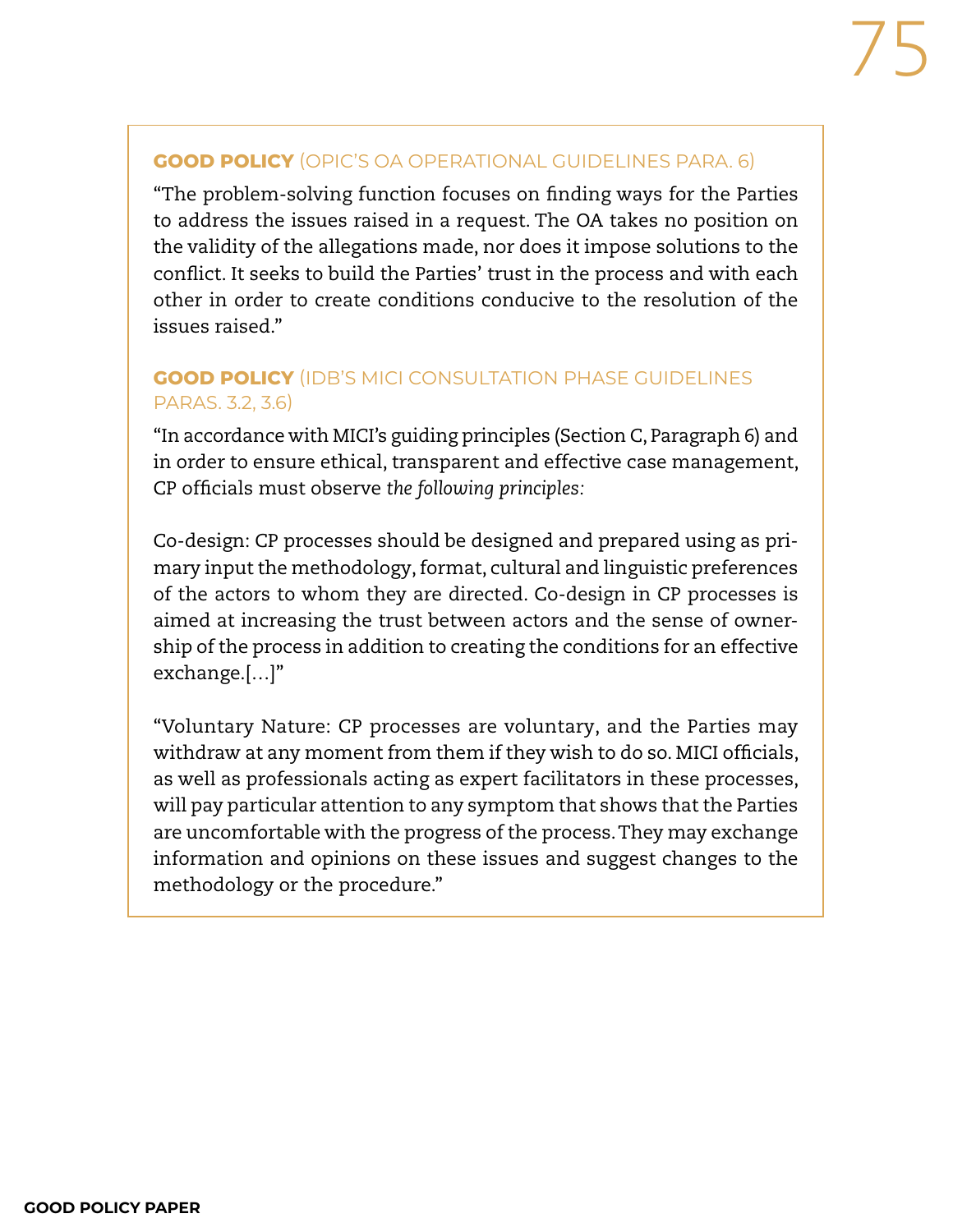## **61. When mediation is undertaken in the DR phase, the mechanism should use a neutral, professional mediator, or other facilitator as appropriate, agreed to by the parties.**

The mediator's background and skills should be suitable to the context and dynamics of the case. Parties should agree to the mediator.

#### **GOOD POLICY** (FMO/DEG/PROPARCO'S ICM POLICY PARA. 3.2.6)

"In the Dispute Resolution phase, a Complaint may be handled by the Independent Expert Panel or mediators selected by the Panel, as long as all parties agree on the selected mediator."

## **62. While maintaining its impartiality, the dispute resolution function should seek to ameliorate the power imbalances between the parties.**

Parties to mediations generally do not have equal resources, capacity, political power, and information regarding the issues at hand. Mediators may have to support the parties differently in order to ensure both may participate effectively and on equal terms in the process.

#### **GOOD POLICY** (IDB'S MICI CONSULTATION PHASE GUIDELINES PARA. 3.7)

"In accordance with MICI's guiding principles (Section C, Paragraph 6) and in order to ensure ethical, transparent and effective case management, CP officials must observe the following principles: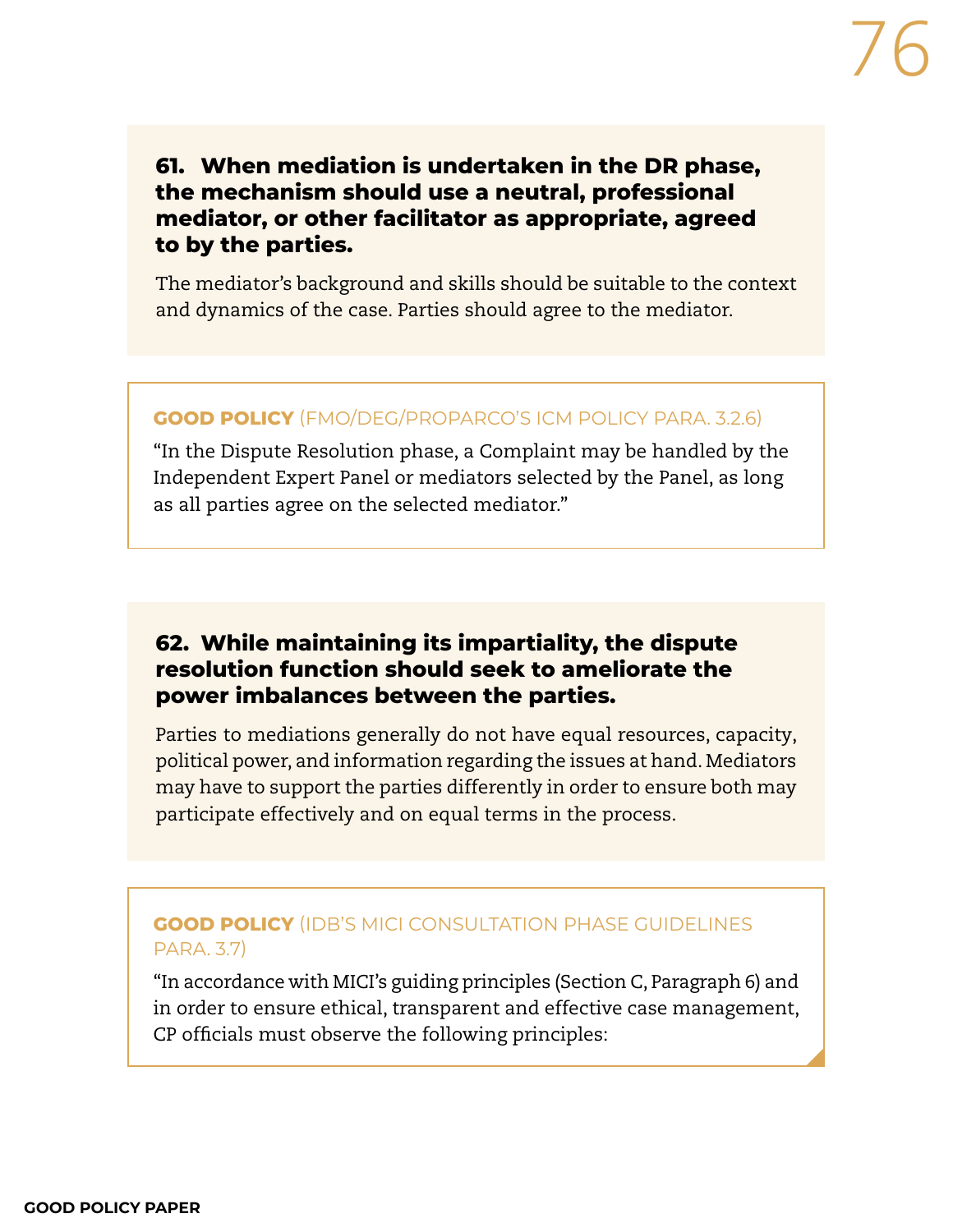"Attention to Asymmetries: CP processes should be particularly sensitive to the existence of considerable asymmetries between the Parties so as not to undermine the possibility of reaching satisfactory results. Particular attention is to be paid to asymmetries in availability of the information needed, and in the capacity and ability to participate effectively in these processes. MICI officials may propose capacity building activities and exercises to facilitate the Parties' effective and fruitful participation."

## **63. Complainants should have the right to withdraw from DR at any time and have their complaint handled by the compliance function.**

The voluntary participation of parties is essential to mediations and other DR processes. If at any stage complainants believe that the DR process is not productive or fair, they should be free to withdraw, without repercussions or penalty. In this instance, their complaint should be transferred to the compliance function unless they explicitly request to withdraw their complaint entirely.

#### **GOOD POLICY** (GCF IRM PROCEDURES PARAS. 37, 48)

"If problem solving is declined by the complainant, or if problem solving becomes unviable because it is declined by any of the other stakeholders, the IRM shall within five (5) calendar days of that event refer the grievance or complaint to compliance review in accordance with the provisions in paragraphs 50 - 70 below." "If problem solving does not result in an agreement, or if problem solving is wholly or partially unsuccessful, the grievance or complaint or any part of the grievance or complaint that remains unaddressed will be referred for compliance review within seven (7) calendar days of the conclusion of problem solving..."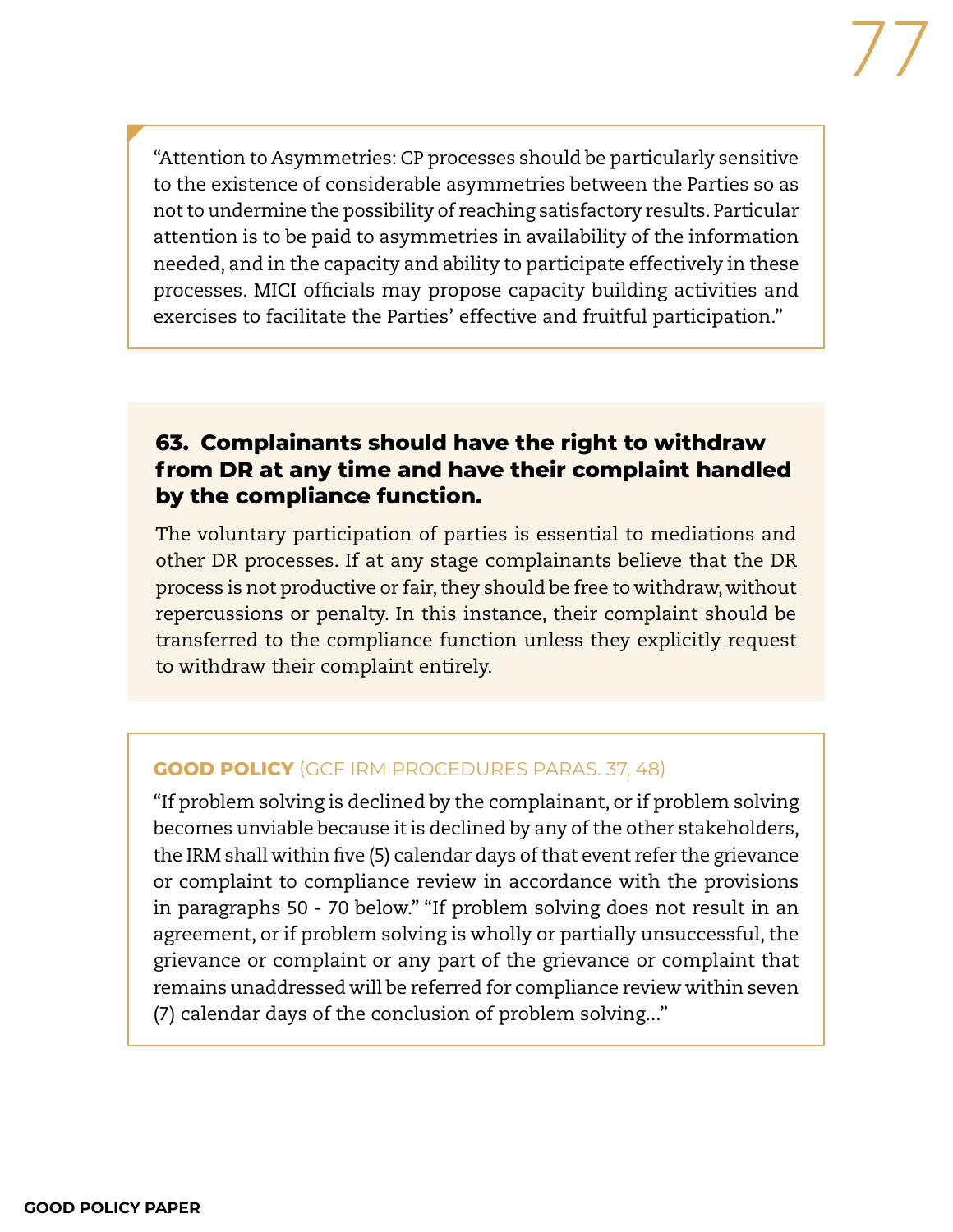### **64. The mechanism should share lessons from dispute resolution processes with the financial institution.**

There is a misconception that dispute resolution is only about redress and compliance review is only about policy change. As mentioned earlier, both functions should provide redress for complainants, where warranted, and result in changes to policy and practice to prevent similar instances from occurring in the future. When it is not appropriate or possible for the financial institution to participate directly in the DR, the mechanism can support institutional learning from the case.

#### **GOOD POLICY** (EBRD'S IPAM POLICY PARA. 2.4(E)(IV))

"...while considering confidentiality constraints, IPAM will share institutional learnings and associated recommendations with Bank management and/or the Board, derived from the Request, the Problem Solving initiative or its outcomes."

## **65. The mechanism should monitor the implementation of agreements reached and commitments made through the DR process.**

A monitoring role is essential to the effectiveness of the DR process in bringing about material redress. The mechanism should consult with the parties as part of its monitoring role and raise any implementation issues with the Board.

#### **GOOD POLICY** (EBRD'S IPAM POLICY PARA. 2.5 A-D)

**a.** "IPAM will monitor the implementation of any agreements reached by the Parties through Problem Solving.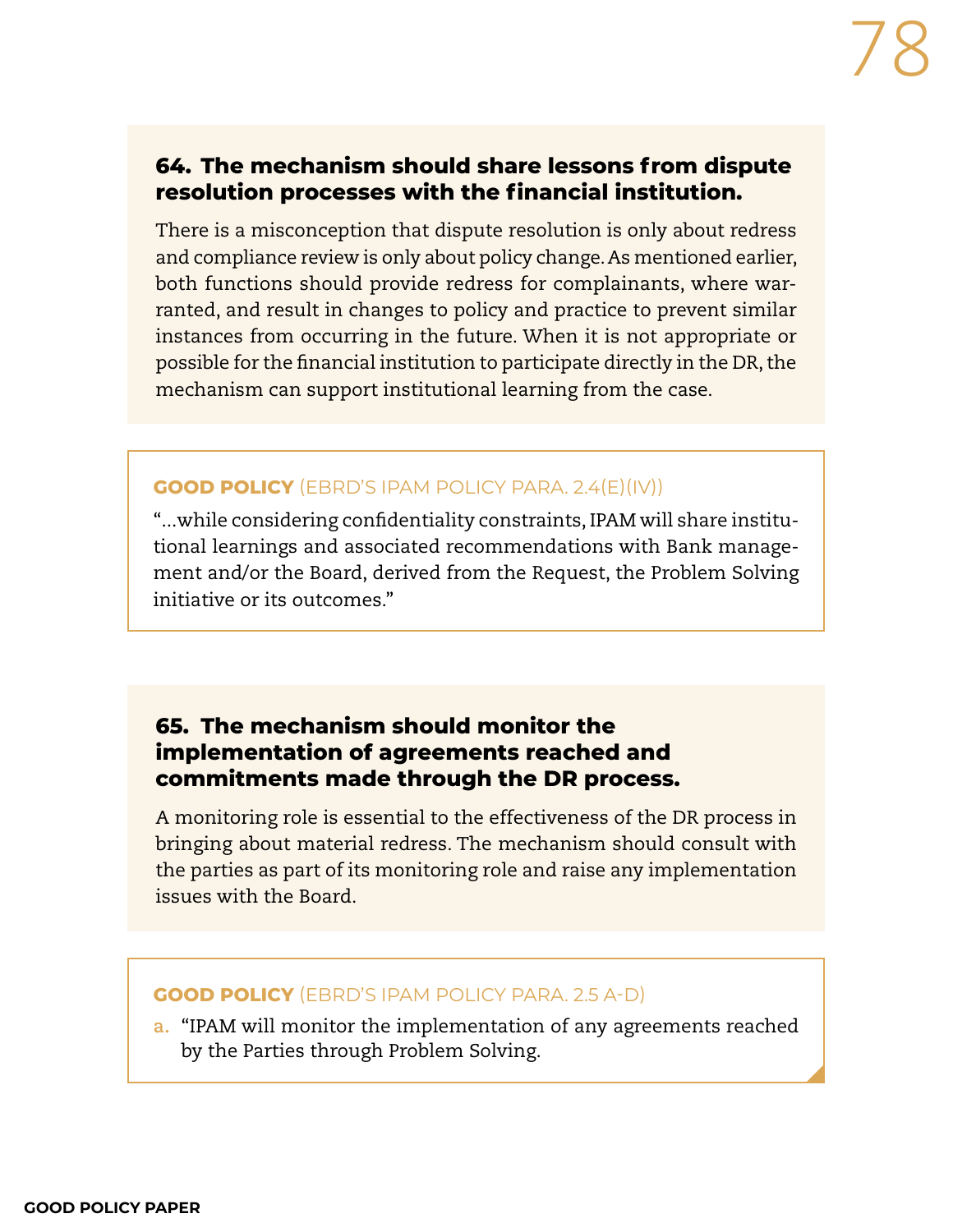- **b.** Problem Solving agreements will be considered implemented if they fulfil the following criteria: i. the commitments made by the Parties in such agreements are being effectively carried out; and ii. implementation timetables are being met.
- **c.** In its monitoring activities, IPAM will: i. consult with the Requesters, the Client, Bank management and other relevant stakeholders;
- **d.** IPAM will submit draft Monitoring Reports to the Parties for comment, and consider any such comments in the finalisation of its Monitoring Reports. ... If deemed necessary, IPAM will report any issues with the implementation of Problem Solving agreements to the Board as part of its quarterly reporting or on an as-needed basis."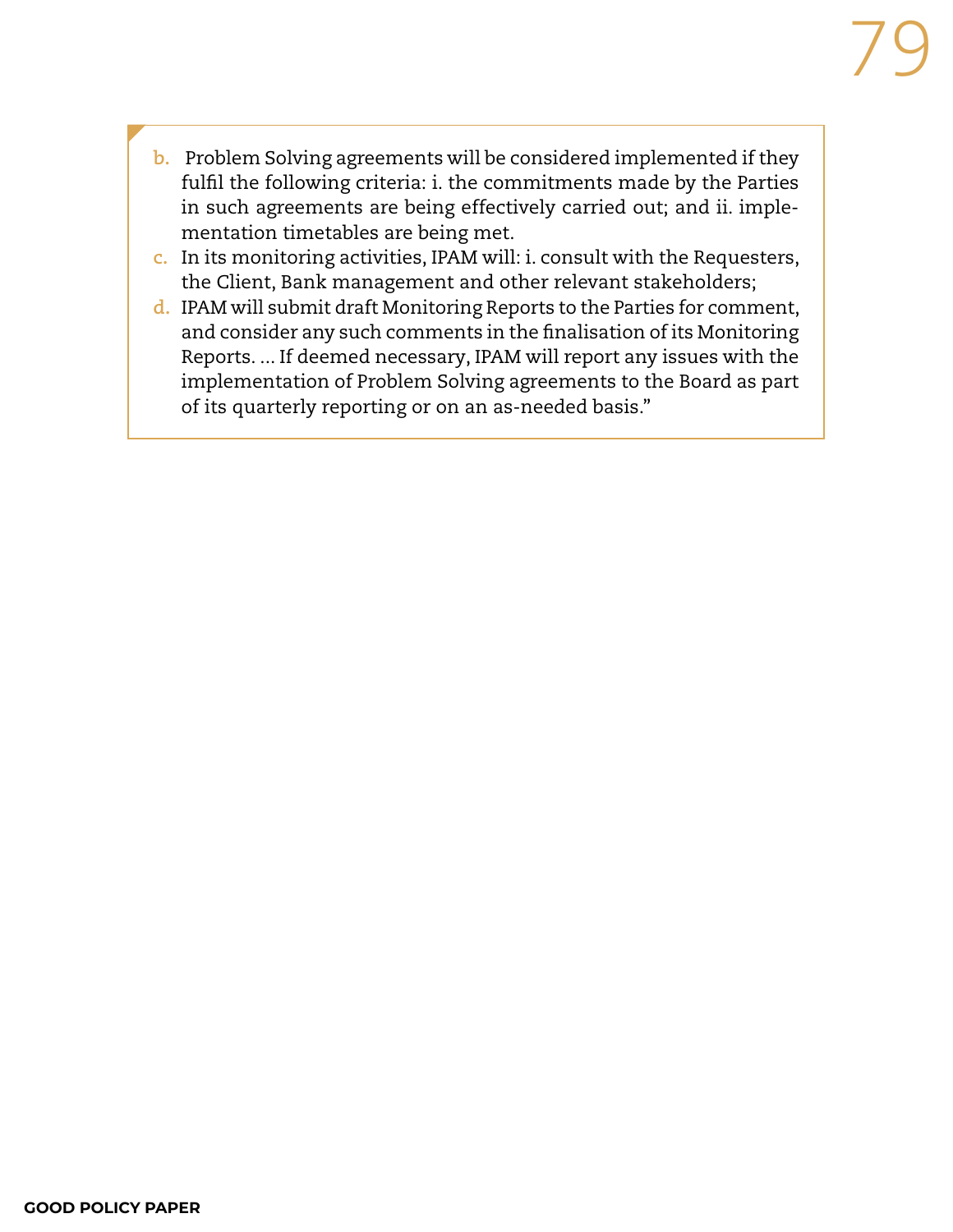## Advisory

If systematically captured and utilized, the IAM's experiences through both compliance review and dispute resolution can provide a valuable source of learning to improve the financial institution's performance and outcomes for project-affected communities. As described earlier, the advisory function not only improves the performance of the Bank but meets a common goal of complainants to prevent similar harms from impacting other communities in the future. The IAM's advisory function should authorize the mechanism to provide pragmatic, evidence-based recommendations gleaned from the mechanism's dispute resolution and compliance casework, to shed light on gaps in the financial institution's policies and their implementation. The IAM's advice should not be project specific, as that would blur the boundaries between the role of environmental and social specialists at the financial institution and the accountability mechanism, resulting in a potential conflict of interest for the mechanism should a complaint be filed on a project on which the advisory function earlier gave advice.

Additionally, the advisory function helps to embed an institutional culture of continuous learning and improvement of policy and practices.

While IAMs are increasingly taking on an advisory function, the policies of many IAMs do not clearly define the expectations for the IAM's work, and the responsibilities sometimes overlap with those of other departments in the Bank. Ideally, the IAM should monitor and issue public reports on the financial institution's compliance with the advisory recommendations the mechanism gives.

## **66. The mechanism should undertake and publish independent analysis on trends and systemic issues arising from its cases.**

Such publications should identify tools to help project-affected communities and clients overcome common challenges.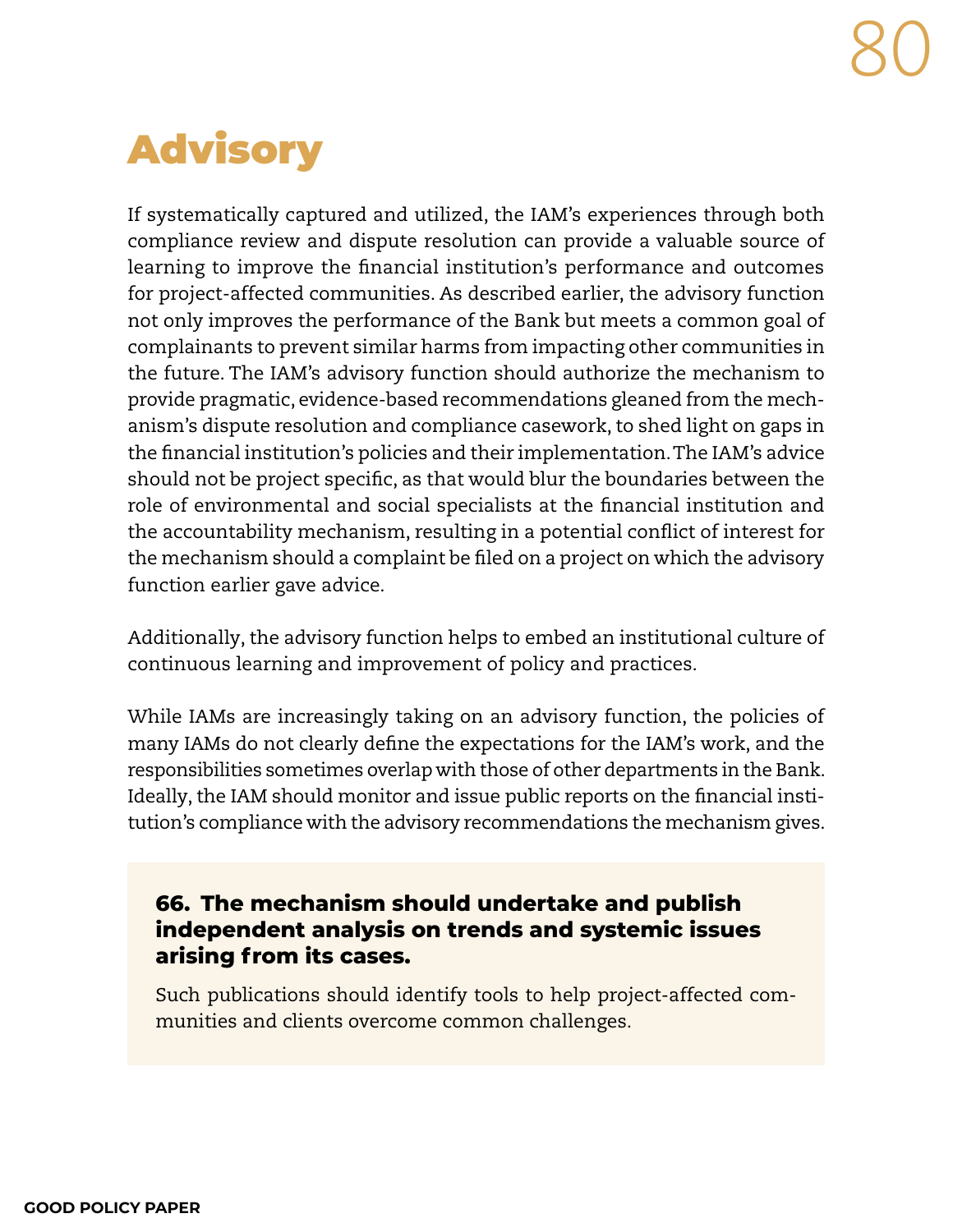#### **GOOD POLICY** (GCF'S IRM PROCEDURES PARA. 107)

"The IRM will report to the Board, through the Board Committee, on lessons learned and insights gained from handling cases and from good international practices, and may recommend reconsideration of relevant GCF operational policies and procedures, guidelines and systems. Such a report will be published on the IRM website within five (5) calendar days of it being submitted to the Board."

#### **GOOD POLICY** (GCF'S IDB MICI POLICY PARA. 61)

"The MICI Director will prepare an annual report describing the Mechanism's activities during the previous year, including a description of Requests received and the outcome of the Requests, and follow-up of the MICI process. The annual report may also discuss lessons learned, trends, and systemic issues, and provide recommendations on preventing noncompliance and other advice that stems directly from MICI cases. The annual report will be sent to the Board for information. The MICI will also maintain an interactive website, on which it will disseminate the annual report and other publications relevant to its work such as brochures, case studies, and best practices."

## **67. The mechanism should not, as part of its advisory function, provide project-specific advice.**

Financial institutions have environmental and social specialists on staff to provide advice to clients and investment staff on the implementation of financial policies. Providing project-specific advice blurs the boundaries between the roles of those specialists and the mechanism and could pose a potential conflict of interest for the mechanism should a complaint be filed on the project. The mechanism would then be in a position to assess the adequacy of the advice it provided for the project.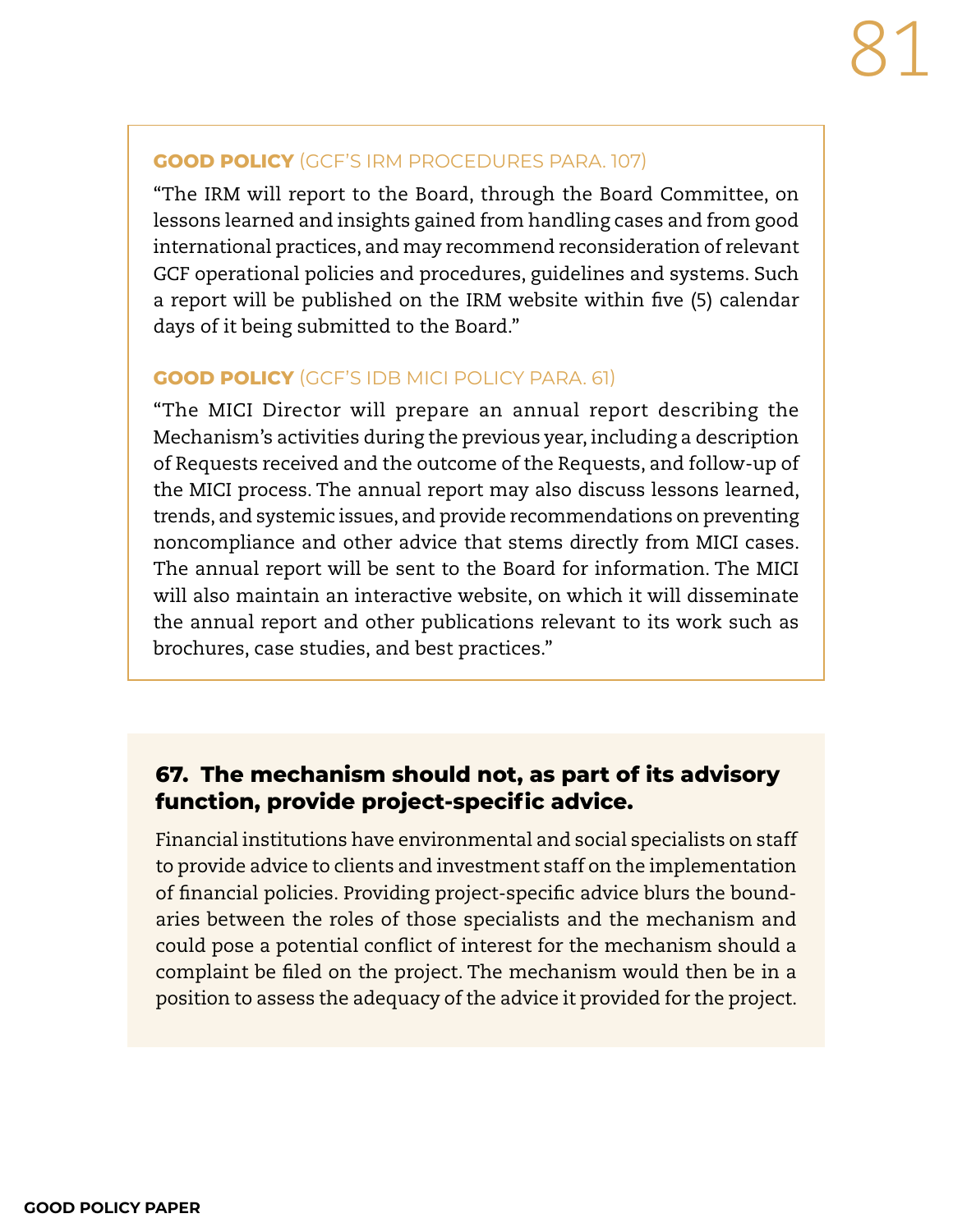#### **GOOD POLICY** (IFC'S CAO POLICY PARAS. 148, 151)

"CAO's advisory function is guided by the following principles:

- **a.** CAO preserves its independence and impartiality by not giving advice on specific Projects.
- **b.** CAO provides advice on broader IFC/MIGA environmental and social policies, processes and approaches, guidance documents, strategic issues, trends, and systemic concerns.
- **c.** CAO advice draws from experience gained through its dispute resolution and compliance work.
- **d.** CAO seeks to carry out its advisory work in a collaborative manner with IFC/MIGA and other actors as appropriate...."

"CAO delivers advisory work through various formats, including written reports, interactive tools, and in-person learning. CAO will not provide Project-specific advice."

#### **GOOD POLICY** (GCF'S IRM PROCEDURES, PARA. 108)

"In its [advisory] report to the Board, the IRM will focus on providing systemic advice on GCF operational policies, procedures, guidelines and systems, rather than project-specific advice."

## **68. The mechanism should provide input on the development and revision of the financial institution's policies and guidelines.**

Drawing on the lessons from its cases, the mechanism has valuable recommendations to contribute to development and revision of the institution's policies and practices.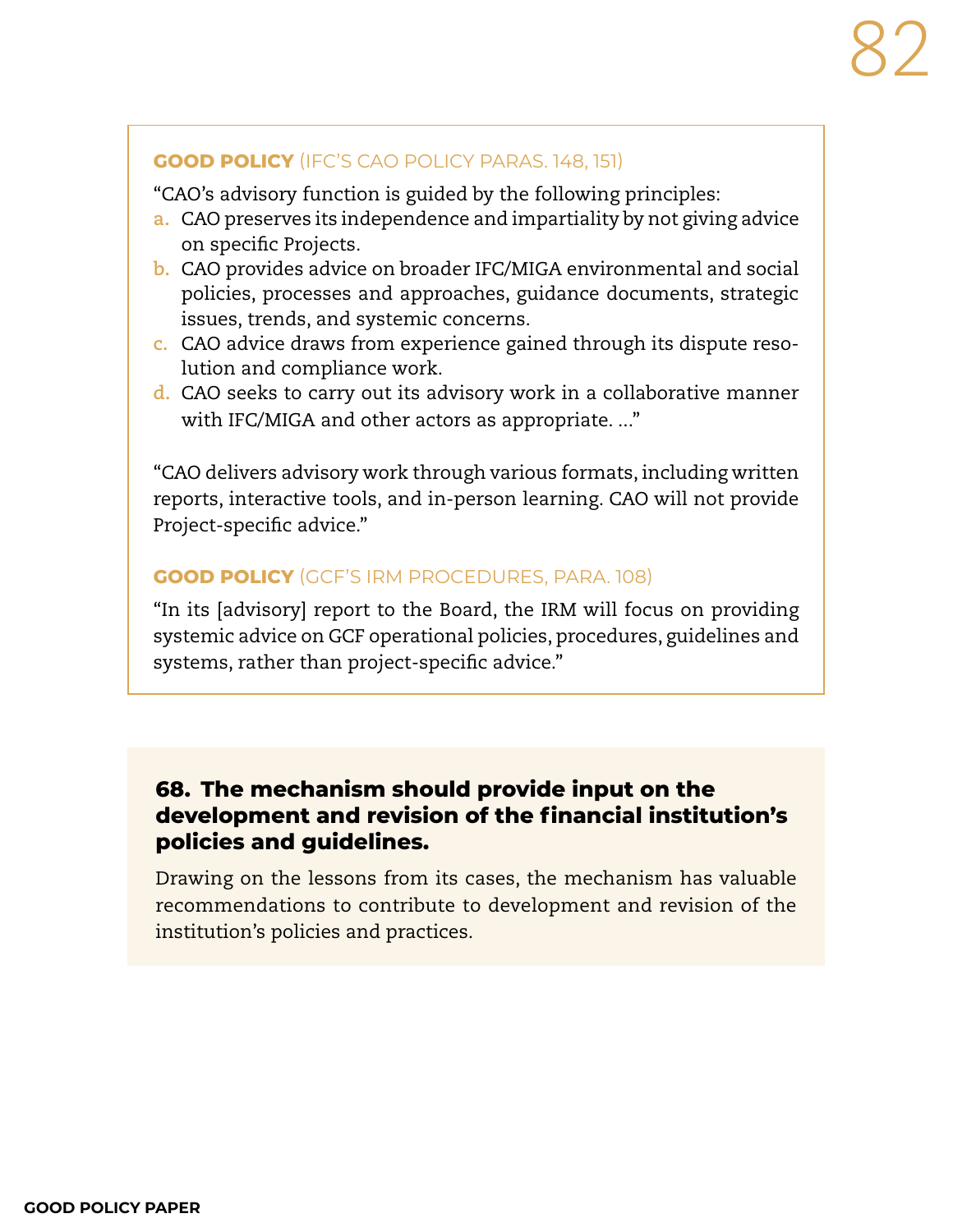#### **GOOD POLICY** (GCF'S IRM PROCEDURES PARA. 2(E))

"[T]he IRM is mandated to carry out the following functions...recommend to the Board the reconsideration of existing policies, procedures, guidelines and systems of the GCF based on lessons learned or good international practices."

## **69. The mechanism should provide its advice to the financial institution's Board and management transparently and monitor the institution's implementation of its advice.**

To maintain the transparency and accountability of the advice provided, the mechanism should provide advice in writing and disclose it publicly. Just as with the dispute resolution and compliance review functions, the mechanism should monitor the actions taken to implement its advice under its advisory function.<sup>22</sup>

#### **GOOD POLICY** (AFDB'S IRM OPERATING RULES AND PROCEDURES PARA. 81)

"The IRM shall carry out its advisory function in a transparent manner and ensure the disclosure of Advisory Notes on the IRM website are subject to the provisions of the Bank Group Policy on Disclosure and Access to Information."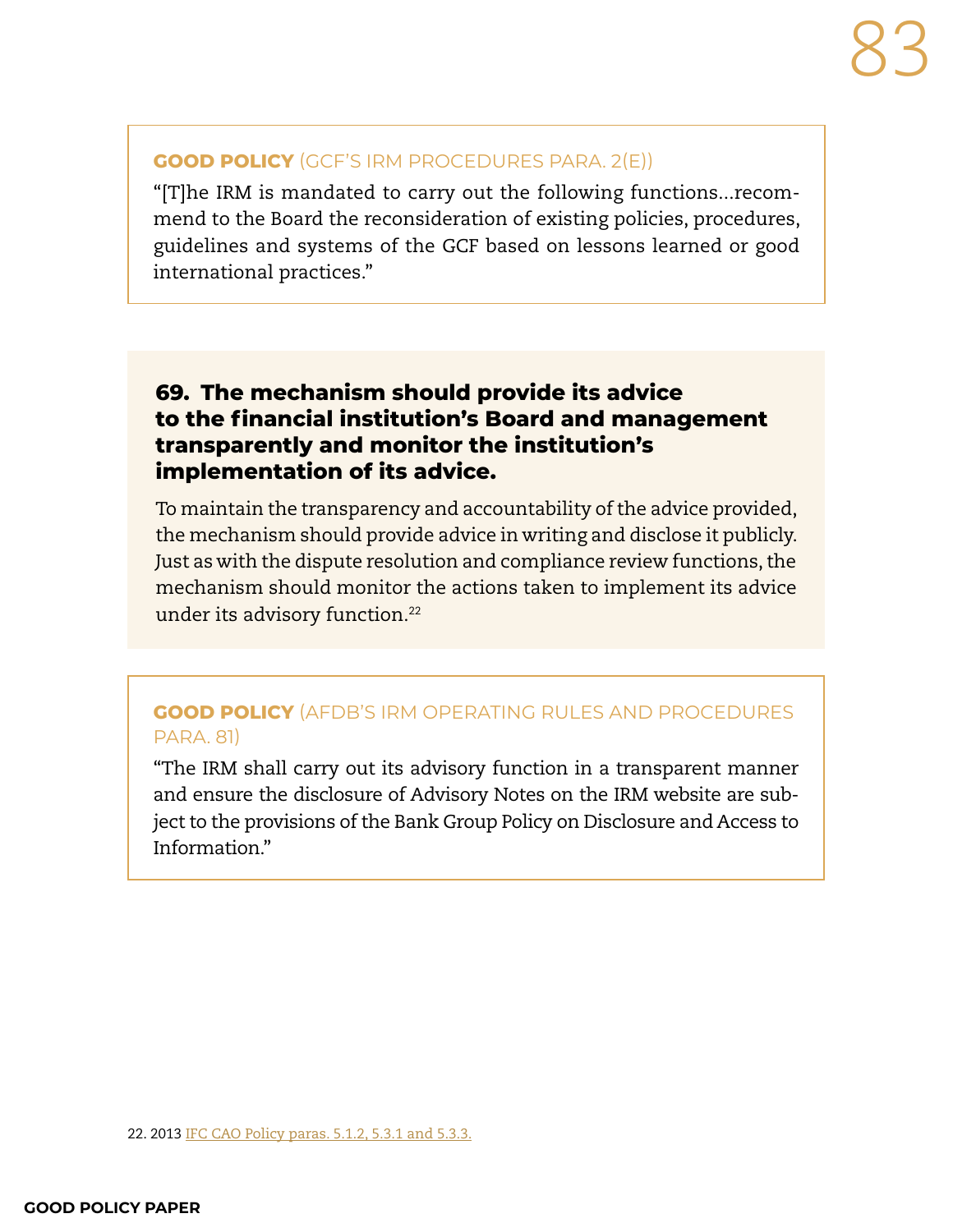## Next Steps for IAMs and Financial Institutions

## **Next Steps for IAMs**

The creation and development of IAMs over the last 25 years has contributed significant innovations in the field of complaint resolution, with increasing attention to ensuring meaningful outcomes for complainants. The good policies identified above help ensure that the primary stakeholders of an IAM complaint process – project-affected complainants – can effectively access and use IAMs as a tool for justice. We make the following recommendations to IAMs to improve outcomes for communities:

## **Adopt the Good Policies Identified in this Paper**

Given the strengths of the above-described policies, a primary recommendation of this paper is that IAMs endeavor, at a minimum, to bring their policies in alignment with the good policy provisions shared here.

Moreover, strong policies must be fully implemented to ensure their effectiveness. IAMs should ensure that their practices implement the good policy provisions so that they are administering effective community-centered accountability processes.

#### **Adopt Other Good Policies and Practices**

As stated in the introduction, the good policies identified in this paper reflect only existing policies, and thus do not necessarily represent *best practice* in ensuring rights-compatible outcomes for complainants and the prevention of future harm. As highlighted in the 2016 report *Glass Half Full: The State of Accountability in Development Finance*, 23 co-authored by several of the authors of this report, IAMs could adopt many other policy commitments to improve their effectiveness. For example, IAMs could endeavor to ensure more geographic and knowledge-based diversity among their staff and undertake in-person outreach visits to all communities impacted by high-risk projects financed by the institution.

23. https://www.somo.nl/glass-half-full-2/.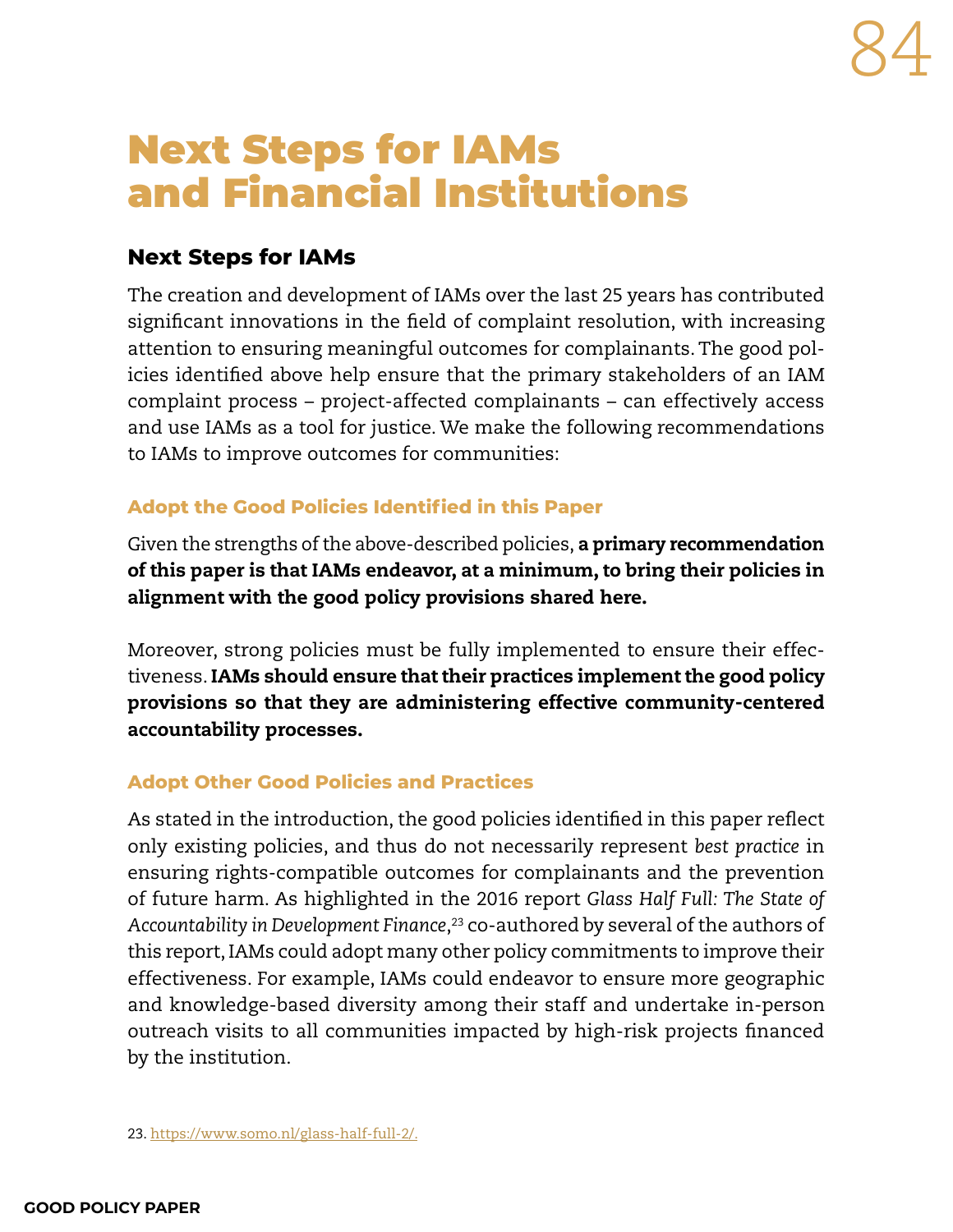## **Next Steps for Financial Institutions**

The success of an IAM depends to a large degree on the commitment of the financial institution in which it sits to enable access to information, acknowledge error or harmful practice, and take steps to address impacts. Financial institutions have significant steps to take to ensure that their accountability frameworks are completely fit for purpose.

As financial institutions and IAMs seek to improve their accountability frameworks, the following areas *not yet reflected* in the current policies of IAMs (and thus not identified above), should be addressed:

#### **Develop Guidelines for Management Participation in Grievance Mechanism Processes**

Although most IAM policies have some guidelines on management engagement with IAM processes, including on initial responses and access to project documents, more policy guidance is needed from the management of financial institutions that requires and sets out how management is expected to constructively engage throughout all stages of the accountability mechanism's processes.

Financial institutions should develop publicly available policies for management's constructive engagement with IAMs. Such guidance should cover topics including management's participation in dispute resolution processes and in consultations on management action plans. Such policies should require management to accept the fact-finding in, and outcomes of, the complaint process. Additionally, these policies should include guidance on encouraging clients' constructive engagement in the accountability process, including through contractual requirements. As with IAM policies, such management policies should be developed through public consultation.

#### **Develop Remedy Funds to Ensure Resources for Remedial Actions**

Although communities have been able to use IAMs to raise grievances about the impacts of internationally financed projects and have received confirmation of the harms they have suffered, often meaningful remediation has not been achieved. This can be devastating for the communities whose lives have been disrupted by negative project impacts and who have invested so much into the IAM process. Financial institutions' failure to effectively remedy harm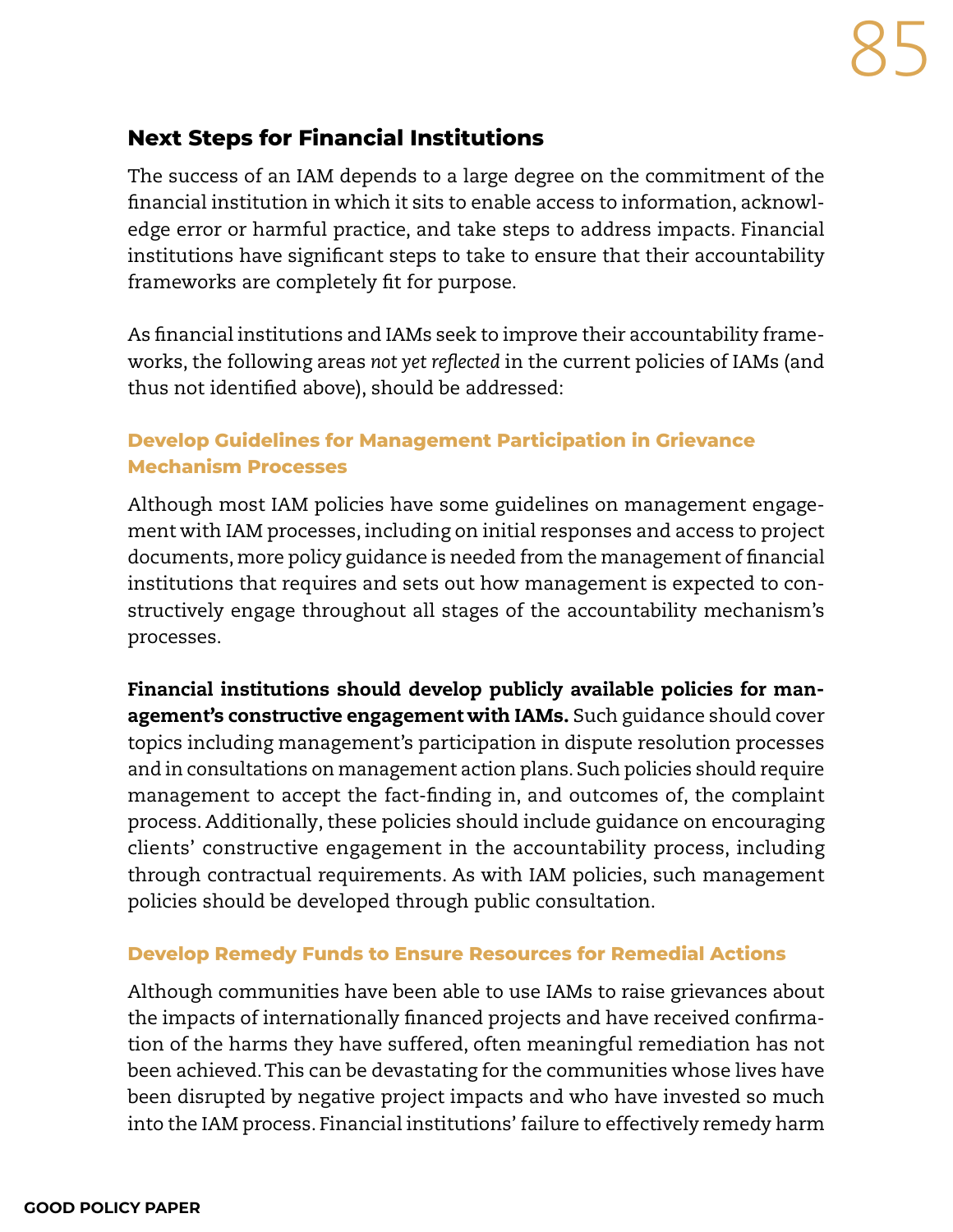in a timely manner is not only an injustice to communities impacted by projects but also undermines the credibility of the IAMs and financial institutions themselves. Unfortunately, a major challenge to complete remediation of the harm and the prevention of future harms has been institutional resistance, namely from management, to corrective action.

For any accountability framework to operate effectively, there has to be commitment from the top to accept the fact-finding and outcomes of the complaint process – whether compliance review or dispute resolution – and to implement remedial actions.

Another challenge to remediation is the lack of readily available resources for remedying the harm. Institutions should ensure resources are available for implementing remedial actions recommended or agreed following compliance review investigations and/or dispute resolution processes. Various options for ensuring resources for remedy exist, such as common revolving funds, project-specific bonds, or a combination of different models. The structure for the resource vehicle and mechanism should be developed through a robust, transparent, and public consultation process with a broad range of stakeholders, including affected communities and civil society.